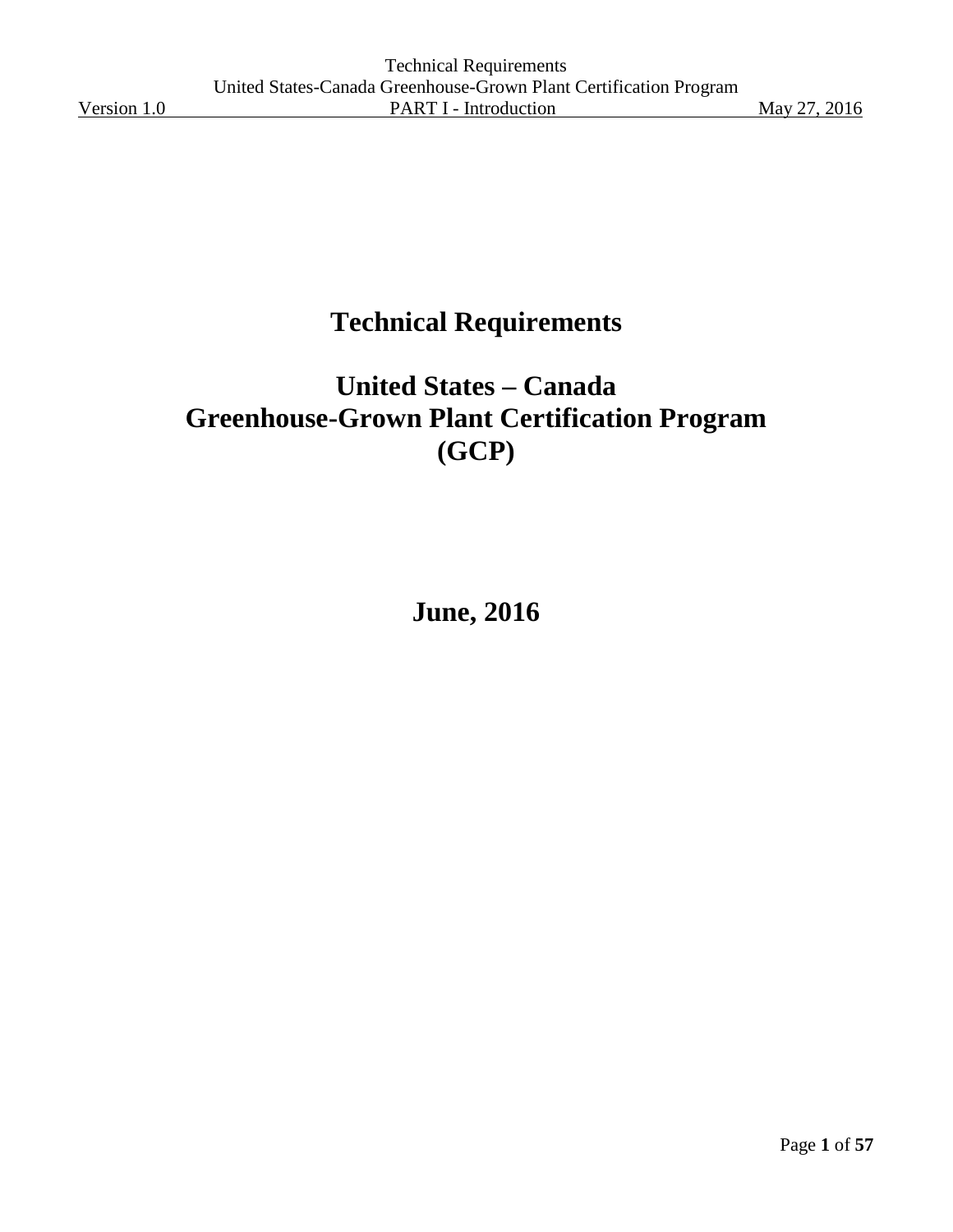May 27, 2016

## <span id="page-1-0"></span>**Table of Contents**

| 1.0        | Purpose 5                                                    |  |
|------------|--------------------------------------------------------------|--|
| 2.0        |                                                              |  |
| <b>3.0</b> |                                                              |  |
| 4.0        |                                                              |  |
|            |                                                              |  |
| 1.0        |                                                              |  |
| 2.0        | Phytosanitary Import Requirements and Regulatory Guidance  9 |  |
| 2.1        |                                                              |  |
| 2.2        |                                                              |  |
| <b>3.0</b> |                                                              |  |
|            |                                                              |  |
| 4.0        |                                                              |  |
| 4.1        |                                                              |  |
| 4.2        |                                                              |  |
| 5.0        |                                                              |  |
| 6.0        |                                                              |  |
| 7.0        |                                                              |  |
|            |                                                              |  |
|            |                                                              |  |
|            |                                                              |  |
| 1.0        |                                                              |  |
| 2.0        |                                                              |  |
| 3.0        |                                                              |  |
| 4.0        |                                                              |  |
| 5.0        |                                                              |  |
| 5.1        |                                                              |  |
| 5.2        |                                                              |  |
| 6.0        |                                                              |  |
| 6.1        |                                                              |  |
| 6.2        |                                                              |  |
| 7.0        |                                                              |  |
| 7.1        |                                                              |  |
| 7.2        |                                                              |  |
| 8.0        |                                                              |  |
| 8.1        |                                                              |  |
| 8.2        |                                                              |  |
| 8.3        |                                                              |  |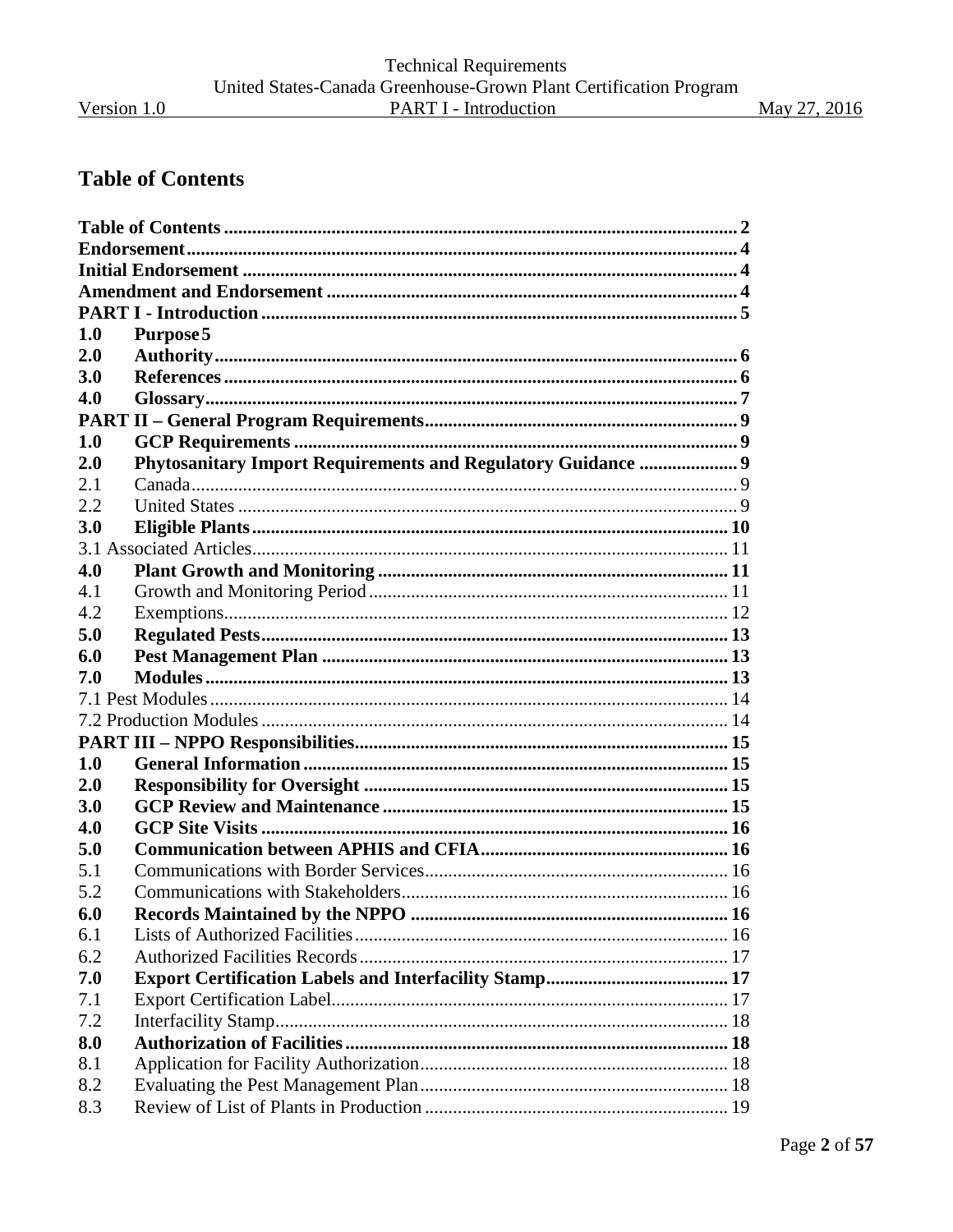### Technical Requirements United States-Canada Greenhouse-Grown Plant Certification Program Version 1.0 **PART I** - Introduction May 27, 2016

| 8.4               |                                                                                |  |
|-------------------|--------------------------------------------------------------------------------|--|
| 8.5               |                                                                                |  |
| 9.0               | <b>Audit</b><br>19                                                             |  |
| 9.1               |                                                                                |  |
| 9.2               |                                                                                |  |
| 9.3               |                                                                                |  |
| 10.0              |                                                                                |  |
| 10.1              |                                                                                |  |
| 10.2              |                                                                                |  |
| 10.3              |                                                                                |  |
| 10.4              |                                                                                |  |
| 10.5              |                                                                                |  |
| 11.0              |                                                                                |  |
| 11.1              |                                                                                |  |
| 12.0              |                                                                                |  |
|                   |                                                                                |  |
| 1.0               |                                                                                |  |
| 1.1               |                                                                                |  |
| 1.2               |                                                                                |  |
| 2.0               |                                                                                |  |
| 2.1               | Compliance Agreement Elements for All Authorized Facilities  26                |  |
| 2.2               | Compliance Agreement Elements for Authorized Facility - Place of Production 30 |  |
| 2.3               | Compliance Agreement Elements for Authorized Facility - Plant Broker  35       |  |
|                   |                                                                                |  |
| <b>Appendix 1</b> |                                                                                |  |
| <b>Appendix 2</b> |                                                                                |  |
| <b>Appendix 3</b> | Application to Participate in the United States-Canada Greenhouse-Grown        |  |
|                   |                                                                                |  |
| <b>Appendix 4</b> | Audit Checklist - Authorized Facility - Place of Production 46                 |  |
| <b>Appendix 5</b> | Audit Checklist - Authorized Facility - Plant Broker 52                        |  |
| <b>Appendix 6</b> | Auditor's Guide - Classification of Observed Non-compliance 55                 |  |
| <b>Appendix 7</b> |                                                                                |  |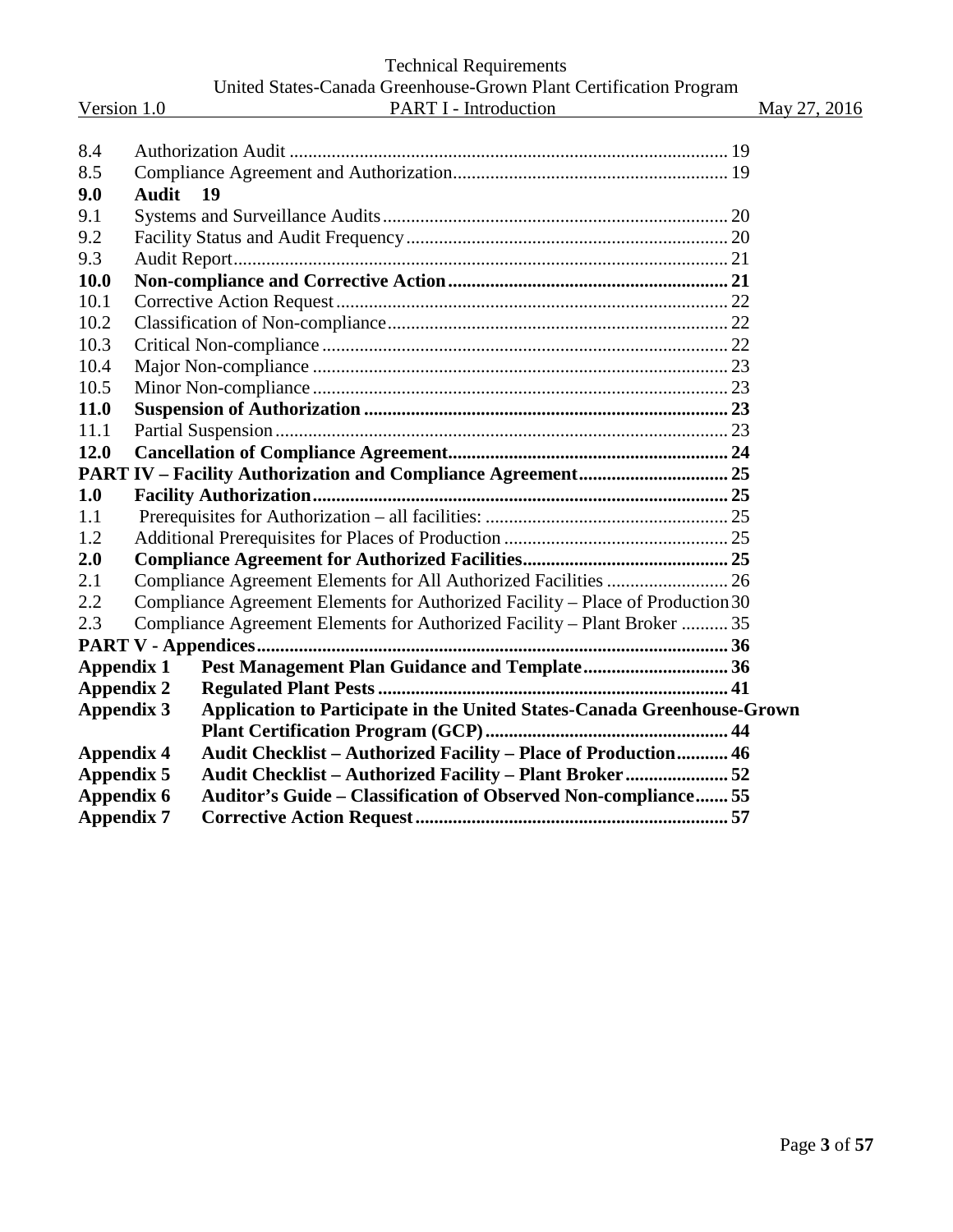## <span id="page-3-0"></span>**Endorsement**

#### <span id="page-3-1"></span>**Initial Endorsement**

The Technical Requirements, United States-Canada Greenhouse-Grown Plant Certification Program (GCP), Version 1.0 dated May 27, 2016 and including any future endorsed amendments, is the Program established by the *Memorandum of Understanding between the Canadian Food Inspection Agency, Plant Health and Biosecurity Directorate and the United States Department of Agriculture, Animal and Plant Health Inspection Service regarding the United States-Canada Greenhouse-Grown Plant Certification Program.*

For the Canadian Food Inspection Agency For the United States Department of

Dated August 18, 2016 **Dated August 26, 2016** Dated August 26, 2016

*Darlene Blair Osama El-Lissy*

Agriculture, Animal and Plant Health Inspection Service

### <span id="page-3-2"></span>**Amendment and Endorsement**

Amendments will be identified by the updated GCP version number and will include a summary of any changes, including the Part and Section number(s). The primary digit in the version number will be advanced when there are significant changes to the body of the GCP Technical Requirements. The secondary digit in the version number will be advanced when there are minor changes to the body of the GCP Technical Requirements or changes to the Appendices.

Illustration

| Version number                          | Summary of changes |                                                                                                |
|-----------------------------------------|--------------------|------------------------------------------------------------------------------------------------|
| Date                                    |                    |                                                                                                |
| For the Canadian Food Inspection Agency |                    | For the United States Department of Agriculture,<br>Animal and Plant Health Inspection Service |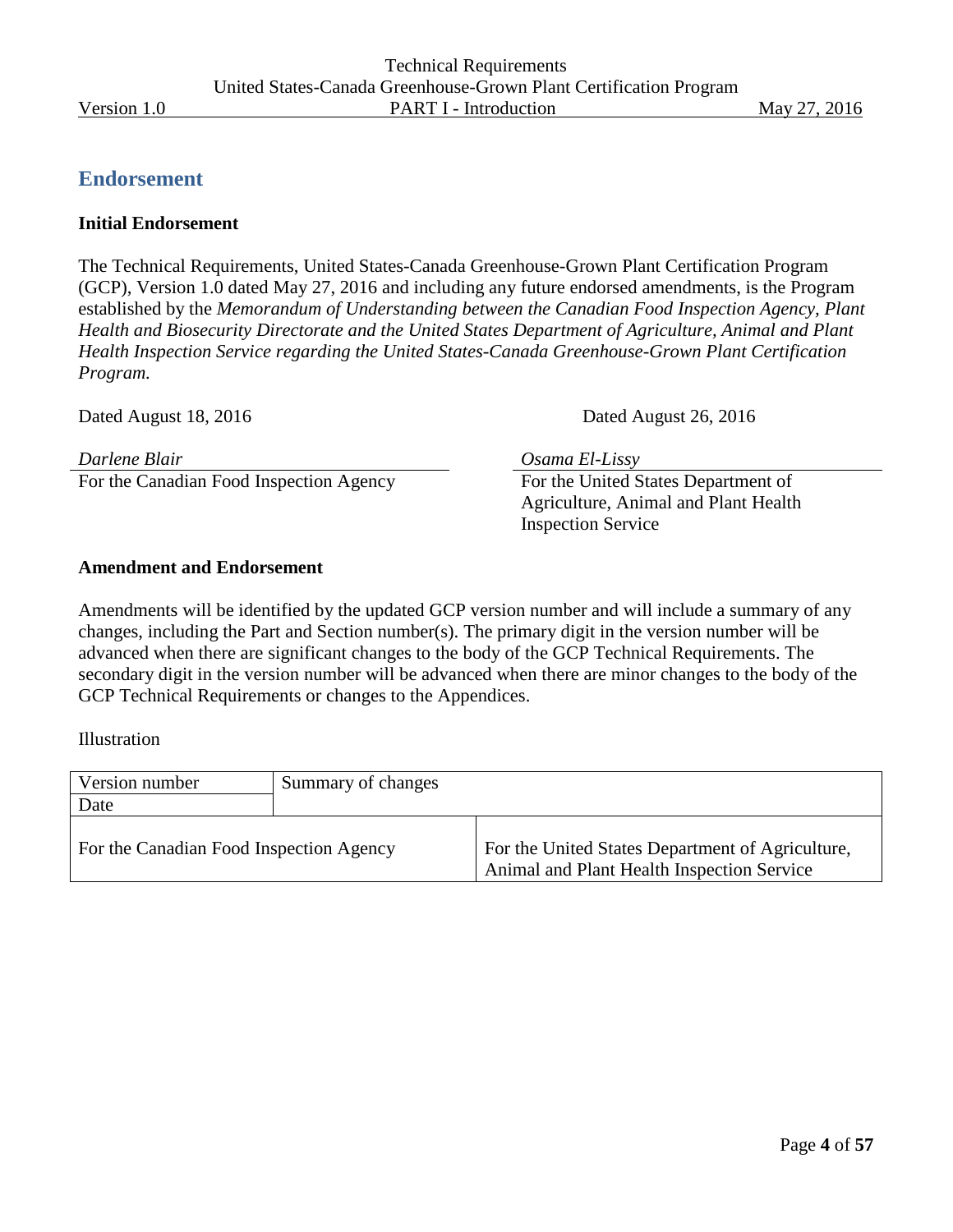## <span id="page-4-0"></span>**PART I - Introduction**

The United States - Canada Greenhouse-Grown Plant Certification Program (GCP) is a bilateral export certification program for greenhouse-grown plants shipped between Canada and the continental United States. The GCP is the successor to the greenhouse certification program that was established via a Memorandum of Understanding (MOU) between APHIS and CFIA in 1996. The GCP is established through the *Memorandum of Understanding between the Canadian Food Inspection Agency, Plant Health and Biosecurity Directorate and the United States Department of Agriculture, Animal and Plant Health Inspection Service regarding the United States-Canada Greenhouse-Grown Plant Certification Program* which replaces the original MOU.

The GCP is based on a systems approach that integrates different pest risk management measures to achieve the appropriate level of protection against regulated pests.

Facilities that enter into a Compliance Agreement with either the United States Department of Agriculture, Animal and Plant Health Inspection Service (APHIS) or the Canadian Food Inspection Agency (CFIA) are authorized to export Certified Plants to the United States or Canada with an Export Certification Label in lieu of a phytosanitary certificate. Certified Plants are greenhouse-grown plants that meet all of the phytosanitary import requirements of both Canada and the United States and have completed all the requirements of the GCP. The national plant protection organizations (NPPOs) conduct audits at the facilities in their country to authorize facilities and verify compliance with the GCP.

The GCP takes place in 3 distinct phases: prerequisites for plants entering the GCP; activities that take place at an Authorized Facility; and shipment of Certified Plants.

**Phase 1 – Determining Eligibility of Plants:** Greenhouse-Grown plants must originate in either Canada or the United States, or if imported from a third country, they must be enterable into the United States and Canada as per both countries' phytosanitary regulations. Plants that meet these requirements are Eligible Plants and may enter into the GCP.

**Phase 2 – Activities at an Authorized Facility:** Eligible Plants that are produced at an authorized production facility in accordance with the procedures described in their written Pest Management Plan become Certified Plants. Modules that describe specific pest mitigation or production measures may be required to be included in the Pest Management Plan.

**Phase 3 – Shipment of Certified Plants:** Certified Plants are ready for export and may be shipped between the United States and Canada using an Export Certification Label in lieu of a phytosanitary certificate or between Authorized Facilities in the same country using an Interfacility Stamp.

#### <span id="page-4-1"></span>**1.0 Purpose**

This Technical Requirements document describes the Greenhouse-Grown Plant Certification Program, including general program requirements (PART II), NPPO responsibilities (PART III), facility responsibilities, authorization processes, and Compliance Agreement elements (PART IV), and appendices that include reference materials (PART V).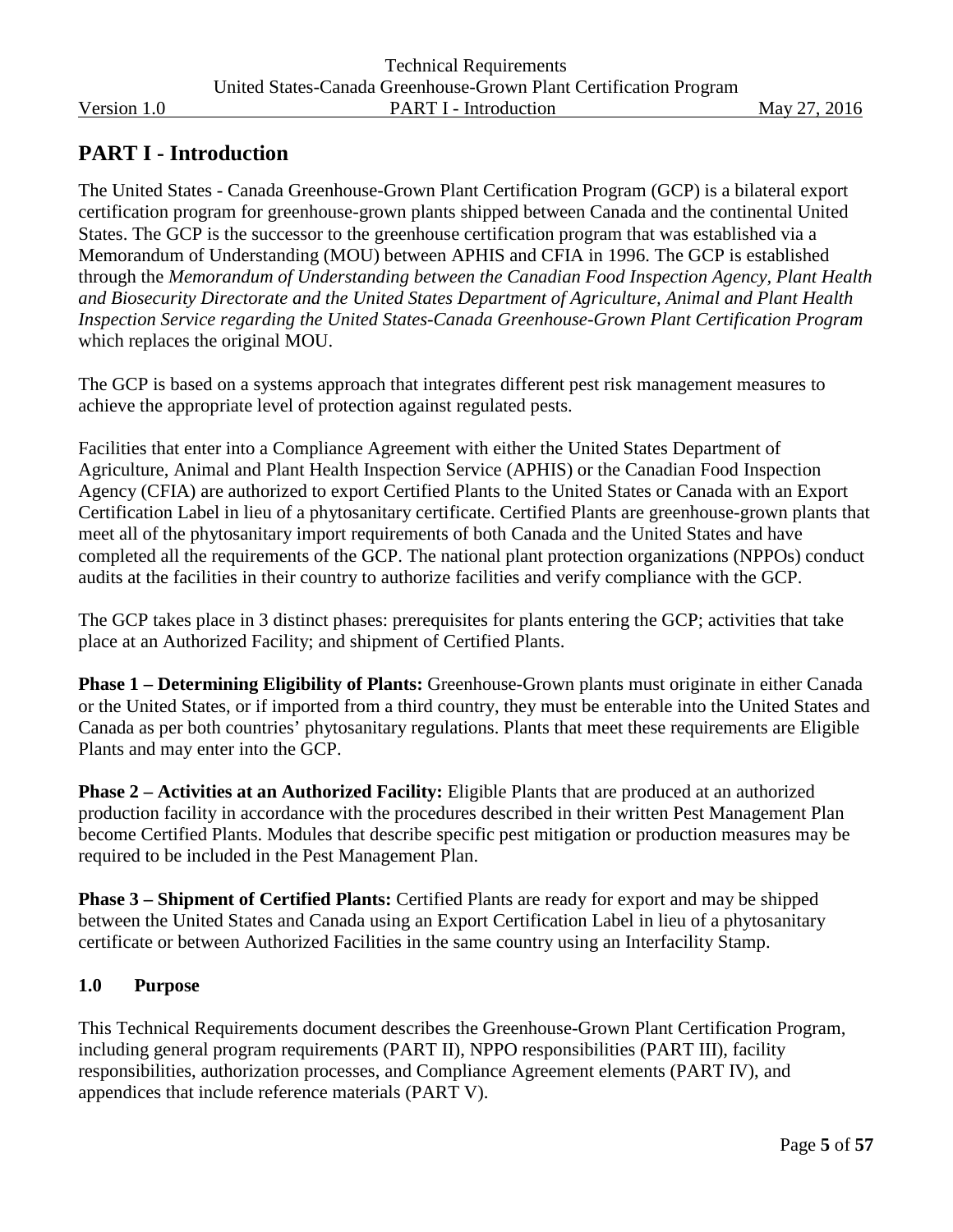#### <span id="page-5-0"></span>**2.0 Authority**

Regulatory authority is provided by: **a.** CFIA: Plant Protection Act. S.C. 1990. c.22 Plant Protection Regulations, SOR/95-21 2 Canadian Food Inspection Agency Act S.C. 1997, c. 6 **b.** APHIS: United States Plant Protection Act, June 20, 2000 United States Code of Federal Regulations 7 CFR 319 United States Code of Federal Regulations 7 CFR 360

#### <span id="page-5-1"></span>**3.0 References**

CFIA Directive D-08-04: Plant Protection Import Requirements for Plants and Plant Parts for Planting: Preventing the Entry and Spread of Regulated Plant Pests Associated with the Plants for Planting Pathway.

CFIA Directive D-96-20: Canadian Growing Media Program, Prior Approval Process and Import Requirements for Plants Rooted in Approved Media.

CFIA Automated Import Reference System (AIRS).

USDA Plants for Planting Manual.

USDA Canadian Border Agricultural Clearance Manual.

Electronic Code of Federal Regulations, TITLE 7—Agriculture, Subtitle B—Regulations of the Department of Agriculture, Chapter III—Animal and Plant Health Inspection Service, Department of Agriculture, Part 319, Foreign Quarantine Notices, Subpart 319.37 Plants for Planting, and Part 360 Noxious Weed Regulations.

ISPM 5. International Standards for Phytosanitary Measures. Glossary of Phytosanitary Terms (as amended by CPM-10). 2015, FAO.

ISPM 14. The Use of Integrated Measures in a Systems Approach for Pest Risk Management. 2002, FAO.

ISPM 36. Integrated Measures for Plants For Planting. 2012, FAO.

Risk and Risk Mitigation Associated with the Importation of Propagative Plant Material into NAPPO Member Countries. A Concept Paper Prepared by the NAPPO Plants for Planting Panel. August 3, 2004.

RSPM 5. NAPPO Glossary of Phytosanitary Terms. NAPPO, 2012.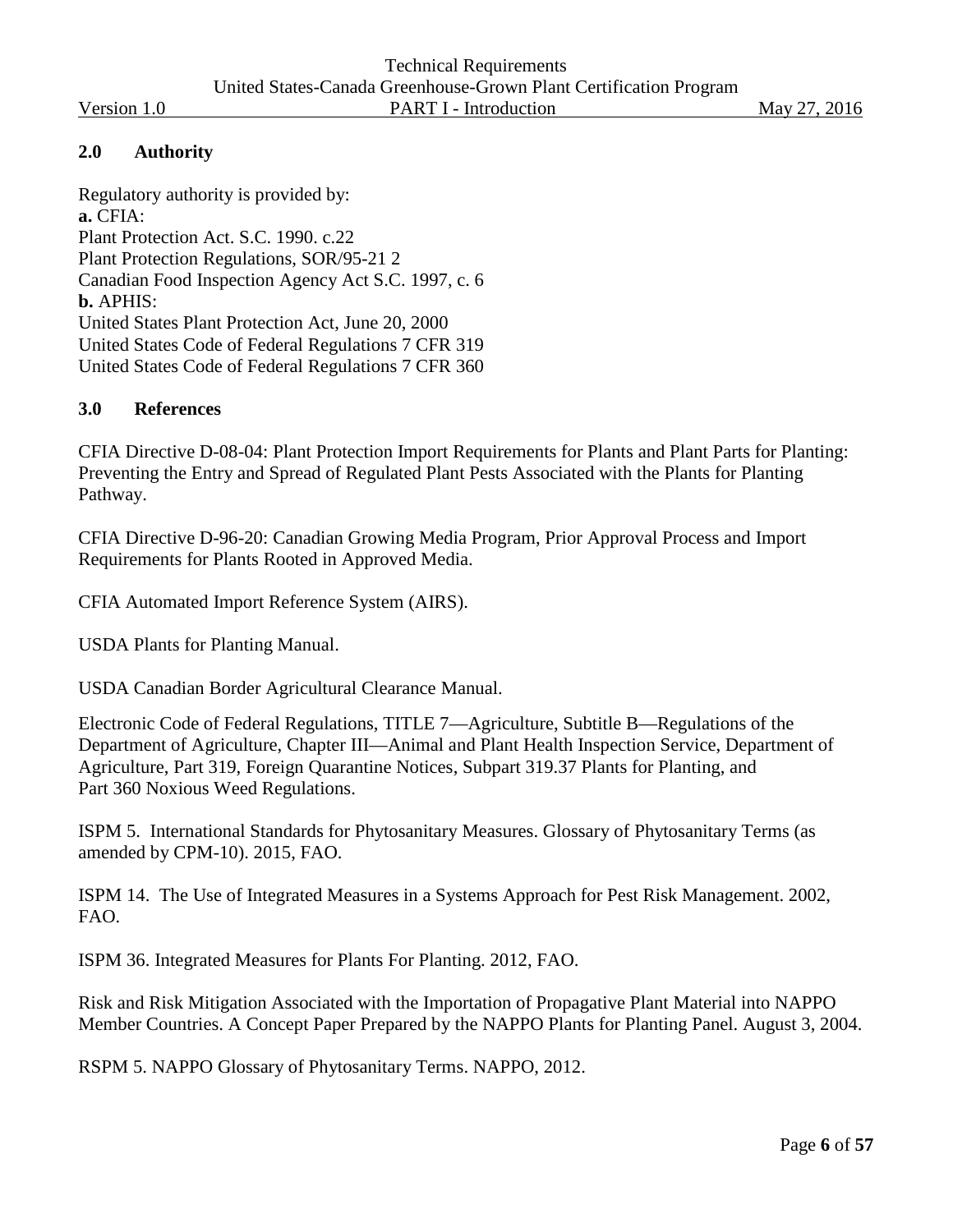|             | <b>Technical Requirements</b>                                     |              |
|-------------|-------------------------------------------------------------------|--------------|
|             | United States-Canada Greenhouse-Grown Plant Certification Program |              |
| Version 1.0 | <b>PART I - Introduction</b>                                      | May 27, 2016 |

RSPM 24. Integrated Pest Risk Management Measures for the Importation of Plants for Planting into NAPPO Member Countries. 2005, NAPPO.

*Note: Links to specific regulatory references can be found in PART II, Section 2.1 and 2.2.*

#### <span id="page-6-0"></span>**4.0 Glossary**

Definitions for phytosanitary terms used may be found in ISPM 5, Glossary of Phytosanitary Terms (IPPC, 2015), in RSPM 5, NAPPO Glossary of Phytosanitary Terms (Revised) (NAPPO, 2012) and in RSPM 24, Integrated Pest Risk Management Measures for the Importation of Plants for Planting into NAPPO Member Countries (NAPPO, 2005).

APHIS: United States Department of Agriculture, Animal and Plant Health Inspection Service.

Associated Article: a thing accompanying a GCP Certified Plant that normally requires a phytosanitary certificate for shipment between the United States and Canada ( e.g., a bamboo stake included with a potted plant).

Authorized Facility (General): A facility that is under Compliance Agreement with the NPPO of the exporting country to participate in the GCP.

Authorized Facility (Plant Broker): An Authorized Facility that ships plants produced by other Authorized Facilities, but does not own or operate a facility for producing plants.

Authorized Facility (Place of Production): An Authorized Facility where plants are grown. Places of production may have a broker function.

CFIA: Canadian Food Inspection Agency.

Certified Plant: An Eligible Plant that meets the requirements of the GCP and is ready for export.

Continental United States: The area of the United States of America comprised of the 48 states and the District of Columbia that are south of Canada and north of Mexico, plus the state of Alaska.

Eligible Plant: A plant that meets the prerequisite phytosanitary conditions to be entered into the GCP.

Export Certification Label: An official document or label issued by the NPPO for use by an Authorized Facility in lieu of a phytosanitary certificate.

GCP Manager: The person at an Authorized Facility who is responsible for developing, maintaining and implementing procedures at the Authorized Facility to consistently meet all requirements of the GCP.

Greenhouse: For the purpose of the GCP, a greenhouse is the physical location where plants are grown within, under, or sheltered by structures to provide a modified growing condition and/or protection from pests and the outdoor environment. These structures may include greenhouses, hoop houses, screen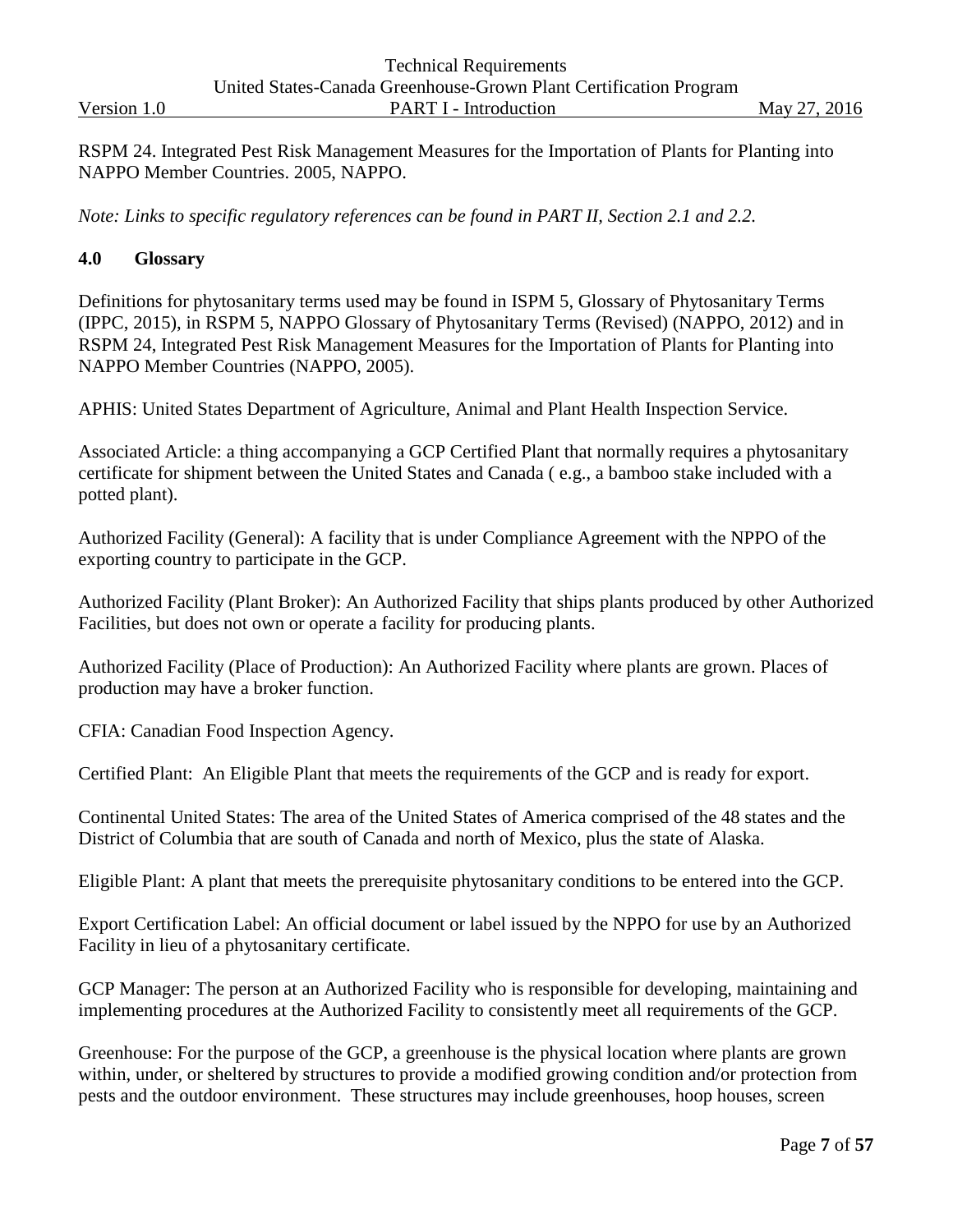houses, shade houses, or other structures that are determined by the NPPO of the exporting country to meet the minimum operating requirements of GCP.

Hardening off: Procedure used for acclimating indoor, greenhouse-grown plants to outdoor conditions.

Interfacility Stamp: An official stamp applied to the shipping documents to indicate that the plants are GCP Certified Plants moving domestically between Authorized Facilities.

Non-compliance: Activities or products found to be contrary to, or in violation of, the specified requirements of the GCP.

Non-Conforming Plants: Plants that have not met the requirements of the GCP. This category includes plants that are not eligible for the GCP, or plants that are eligible for the GCP but have not yet met the requirements to be shipped using an Export Certification Label or Interfacility Stamp.

Pest Management Plan: A written description of procedures or processes designed to control, suppress or eradicate pest populations and produce plants that meet the phytosanitary requirements of the GCP.

Pest Module: Specific pest risk management measures for regulated pests included in the Pest Management Plan.

Production Module: Additional pest risk management measures employed to permit an exemption from a requirement of the GCP and/or to address concerns regarding specific production conditions included in the Pest Management Plan.

Record: Evidence or information constituting an account of something that has occurred. Records provide evidence that the requirements of the GCP have been met and that plants shipped are in conformance with program requirements.

Scouting: Intentional and ongoing monitoring by the Authorized Facility to detect regulated pests, unusual damage or symptoms that may indicate the presence of a pest of concern, or any pest that may be new or previously unreported.

Surveillance Audit: Verification of the ongoing compliance of the Authorized Facility with the requirements of the GCP by conducting audits on specific portions of the operation.

Systems Audit: A systematic examination of the organizational structure, procedures, processes and resources used in implementing the GCP by the Authorized Facility.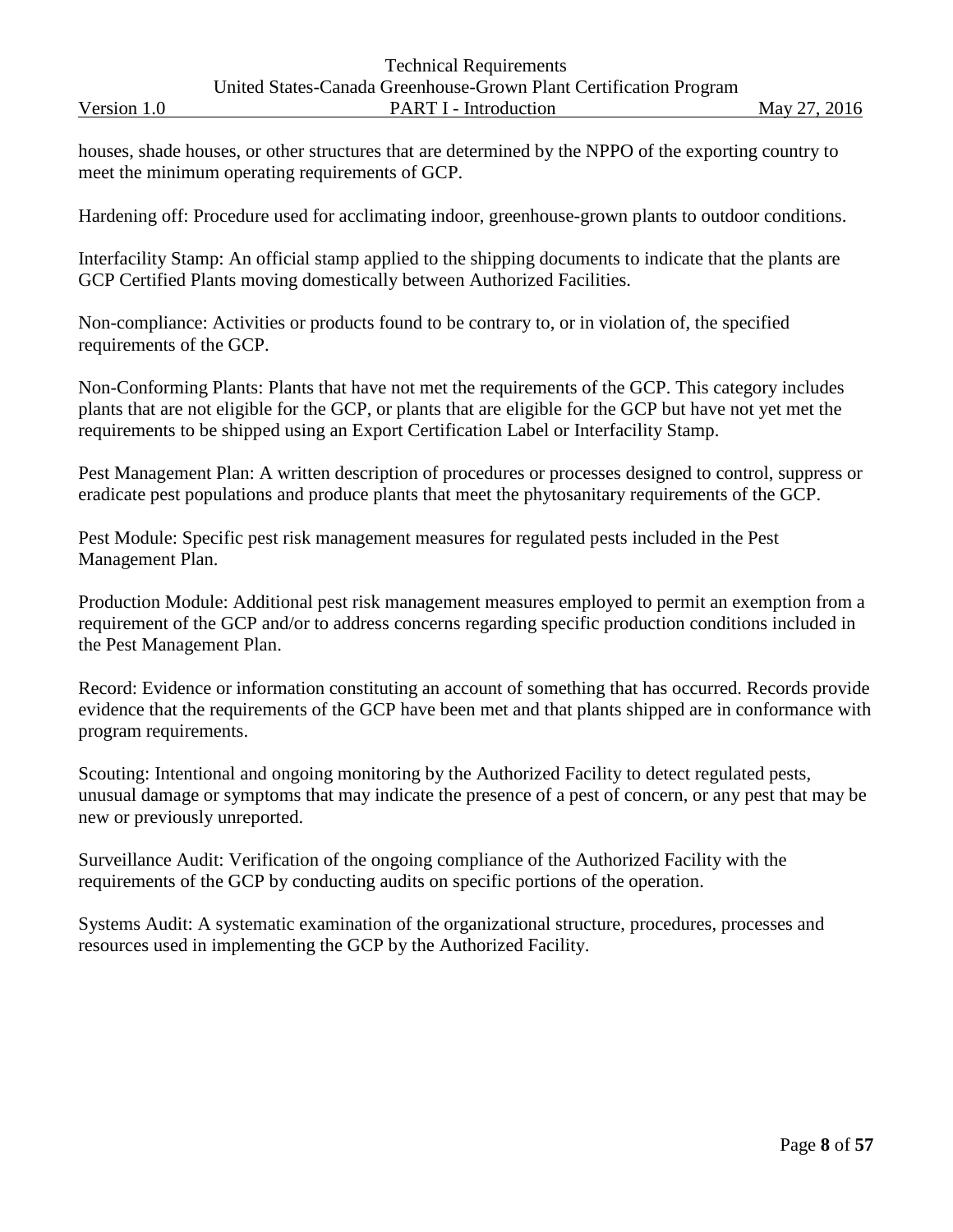## <span id="page-8-0"></span>**PART II – General Program Requirements**

#### <span id="page-8-1"></span>**1.0 GCP Requirements**

Plants produced under the United States – Canada Greenhouse-Grown Plant Certification Program, must be free from regulated pests of concern to both Canada and the United States and must meet the phytosanitary import requirements of both Canada and the United States.

To verify freedom from regulated pests, Authorized facilities will:

- inspect plants entering the facility;
- implement a crop scouting program for plants in production;
- inspect Certified Plants when they are shipped;
- identify unknown pests; and
- report new pests and regulated pests found in an area where they have not previously been known to exist to the NPPO.

Authorized Facilities must be maintained practically free from injurious pests.

#### <span id="page-8-2"></span>**2.0 Phytosanitary Import Requirements and Regulatory Guidance**

The following are the phytosanitary import requirements and regulatory guidance for plants for planting for Canada and the United States.

These references may not be all inclusive. Please contact a regulatory official for confirmation of the requirements.

#### <span id="page-8-3"></span>**2.1 Canada**

CFIA Directive D-08-04: Plant Protection Import Requirements for Plants and Plant Parts for Planting: Preventing the Entry and Spread of Regulated Plant Pests Associated with the Plants for Planting Pathway. [http://www.inspection.gc.ca/plants/plant-protection/directives/date/d-08-](http://www.inspection.gc.ca/plants/plant-protection/directives/date/d-08-04/eng/1323752901318/1323753612811) [04/eng/1323752901318/1323753612811](http://www.inspection.gc.ca/plants/plant-protection/directives/date/d-08-04/eng/1323752901318/1323753612811)

CFIA Directive D- 96-20: Canadian Growing Media Program, Prior Approval Process and Import Requirements for Plants Rooted in Approved Media. [http://www.inspection.gc.ca/plants/plant](http://www.inspection.gc.ca/plants/plant-protection/directives/imports/d-96-20/eng/1323854223506/1323854308201)[protection/directives/imports/d-96-20/eng/1323854223506/1323854308201](http://www.inspection.gc.ca/plants/plant-protection/directives/imports/d-96-20/eng/1323854223506/1323854308201)

CFIA Automated Import Reference System (AIRS). <http://www.inspection.gc.ca/plants/imports/airs/eng/1300127512994/1300127627409>

#### <span id="page-8-4"></span>**2.2 United States**

USDA APHIS Plants for Planting Manual [http://www.aphis.usda.gov/import\\_export/plants/manuals/ports/downloads/plants\\_for\\_planting.pdf](http://www.aphis.usda.gov/import_export/plants/manuals/ports/downloads/plants_for_planting.pdf)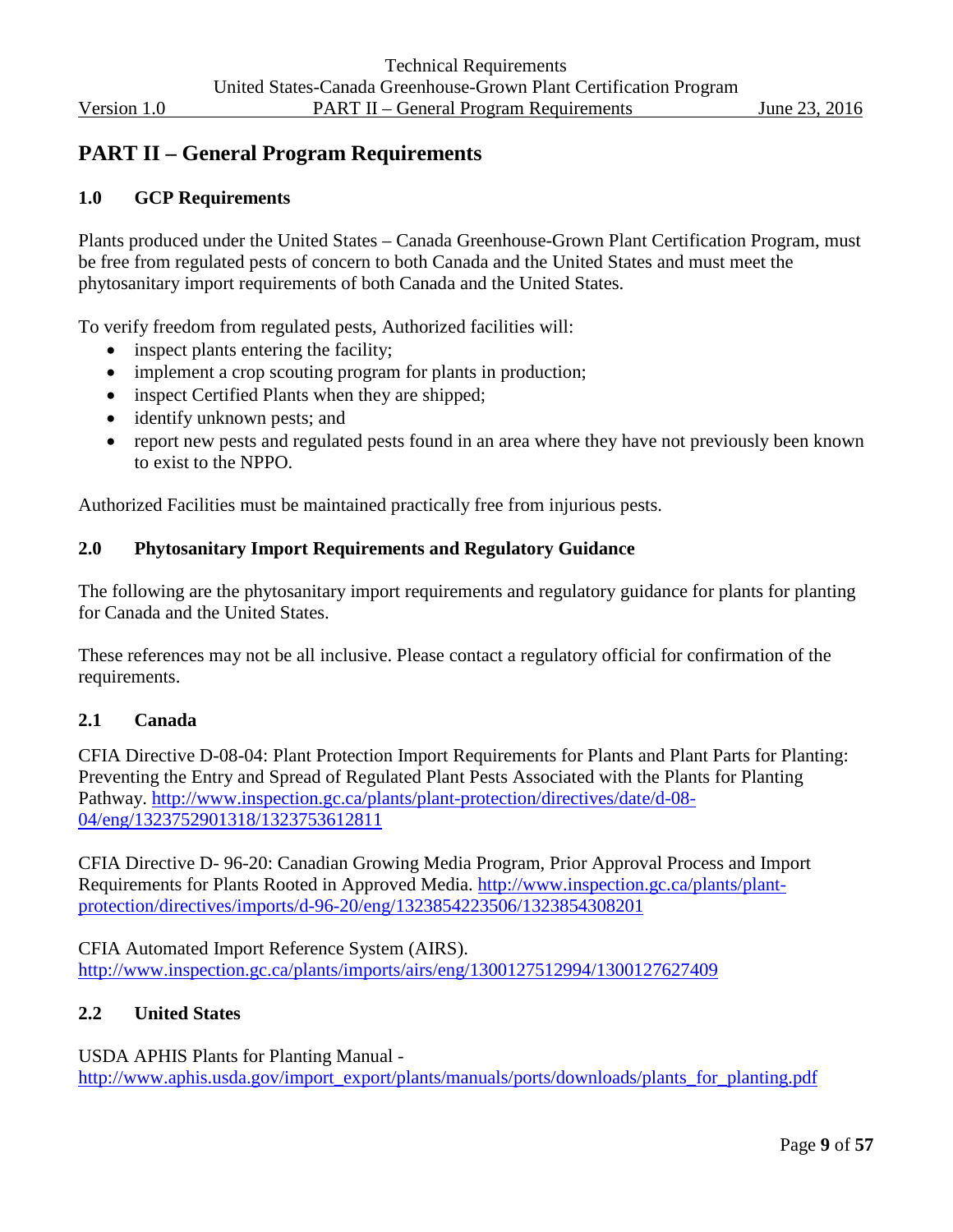USDA APHIS Canadian Border Agricultural Clearance Manual [http://www.aphis.usda.gov/import\\_export/plants/manuals/ports/downloads/canadian\\_border.pdf](http://www.aphis.usda.gov/import_export/plants/manuals/ports/downloads/canadian_border.pdf)

Electronic Code of Federal Regulations, TITLE 7—Agriculture, Subtitle B—Regulations of the Department of Agriculture, Chapter III—Animal and Plant Health Inspection Service, Department of Agriculture, Part 319, Foreign Quarantine Notices, Subpart 319.37 Plants for Planting [\(http://www.ecfr.gov/cgi-bin/text-](http://www.ecfr.gov/cgi-bin/text-idx?SID=b9b69b54437504a224aedf8b999c5781&mc=true&node=sp7.5.319.xx9&rgn=div6)

[idx?SID=b9b69b54437504a224aedf8b999c5781&mc=true&node=sp7.5.319.xx9&rgn=div6\)](http://www.ecfr.gov/cgi-bin/text-idx?SID=b9b69b54437504a224aedf8b999c5781&mc=true&node=sp7.5.319.xx9&rgn=div6) and, Part 360 Noxious Weed Regulations [\(http://www.ecfr.gov/cgi-bin/text](http://www.ecfr.gov/cgi-bin/text-idx?SID=d1819631de05c1e903126a01ae98be28&node=7:5.1.1.1.18&rgn=div5)[idx?SID=d1819631de05c1e903126a01ae98be28&node=7:5.1.1.1.18&rgn=div5\)](http://www.ecfr.gov/cgi-bin/text-idx?SID=d1819631de05c1e903126a01ae98be28&node=7:5.1.1.1.18&rgn=div5).

#### <span id="page-9-0"></span>**3.0 Eligible Plants**

Plants must originate in either Canada or the United States, or if imported from a third country, they must be enterable into both the United States and Canada as per each country's phytosanitary regulations as specified in this Part, Sections 2.1 and 2.2. Plants that meet these requirements are Eligible Plants and may enter into the GCP.

For example, plants must:

- not be prohibited;
- not be listed as Not Authorized Pending Pest Risk Analysis (NAPPRA) into either the United States or Canada directly from the country of origin;
- meet size/age requirements (7 CFR 319.37-2(b)), if entering from a third country; and
- meet any other regulatory requirements that may be applicable.

Authorized Facilities are required to maintain a current list of plants in production at their facility indicating which plants are eligible and ineligible for the GCP. The description of plants should include the growth stage and form of incoming plants, e.g. seed, in-vitro/tissue culture plantlets, cuttings, plugs, bare-root plants, or pre-finished plants. The list must be accepted by the exporting country's NPPO. The NPPO verifies which plants are eligible for inclusion in the GCP, based on taxa and source. The NPPO may be consulted for guidance on how to assess which plants are eligible or ineligible.

The following articles are not eligible plants and may not be certified through the GCP:

- Seeds:
- Grain;
- Seed potatoes (*Solanum tuberosum*);
- Regulated invasive plants;
- Regulated noxious weeds; or
- Fresh fruits or vegetables.

Plants may be grown and shipped in any growing media that is acceptable for trade in plants between the United States and Canada.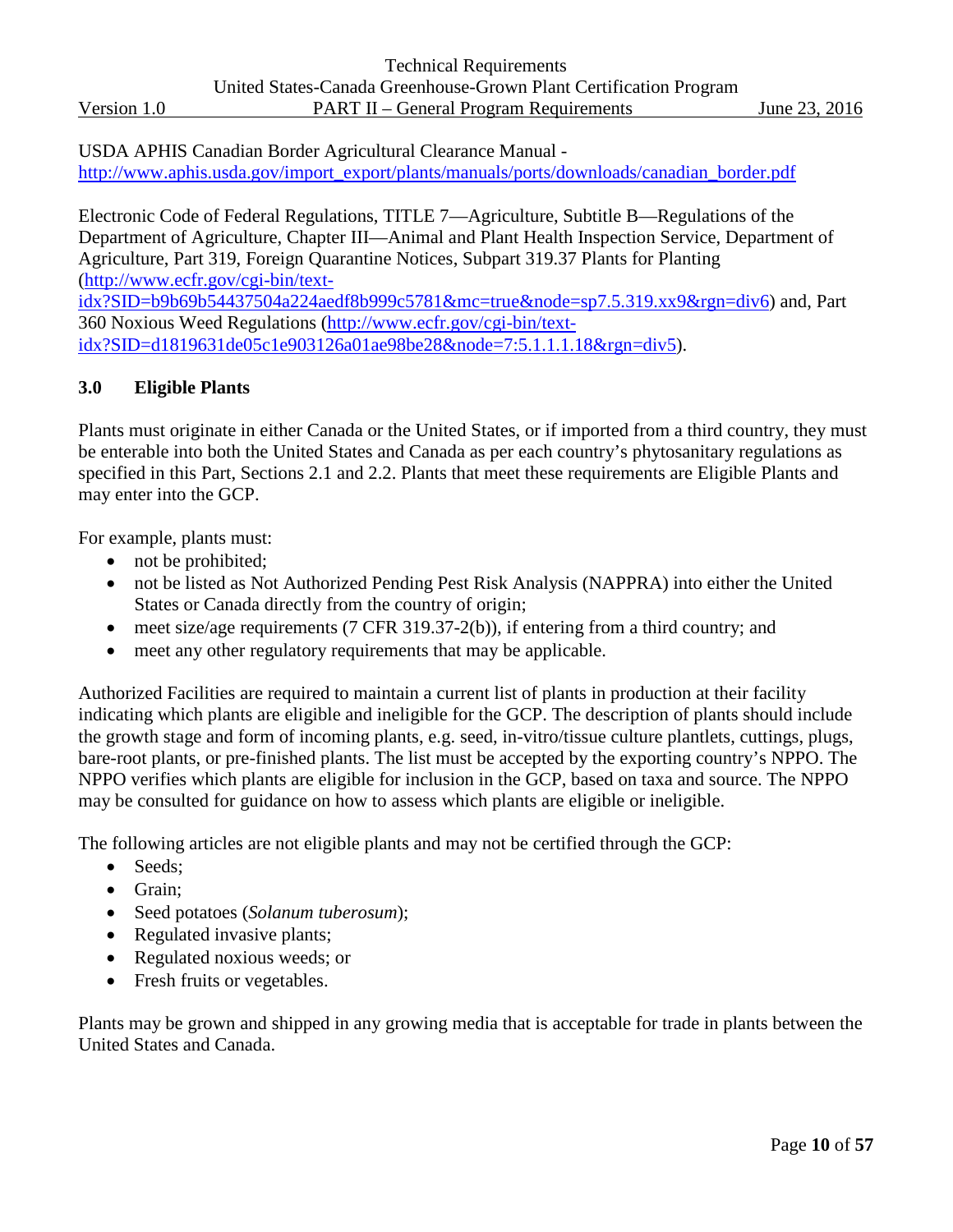Plants entering into Canada or the continental United States in growing media from a third country must meet the requirements of both 7CFR 319.37-8 AND the Canadian Growing Media Program at the time of entry to be eligible for inclusion in the GCP.

Plants entering Canada or the continental United States from the state of Hawaii or a U.S. territory must meet the requirements of the Canadian Growing Media Program and 7CFR 318.13 at the time of entry to be eligible for inclusion in the GCP.

Specific plant taxa and production practices may be eligible for the GCP or may be excluded from the program based on agreement between APHIS and CFIA.

#### <span id="page-10-0"></span>**3.1 Associated Articles**

Certified Plants that include Associated Articles that normally require a phytosanitary certificate for shipment between the United States and Canada (e.g., bamboo stakes), may be certified using an Export Certification Label or Interfacility Stamp without requiring a separate phytosanitary certificate when:

- the Pest Management Plan includes a Production Module that details the process for ensuring that the Associated Articles are enterable into both the United States and Canada; and
- the Authorized Facility's procedures for Associated Articles include the same safeguarding, inventory control and record keeping requirements as for Eligible Plants.

#### <span id="page-10-1"></span>**4.0 Plant Growth and Monitoring**

Greenhouse-grown plants are intended to be propagated and grown in a greenhouse from seed, invitro/tissue culture plantlets, cuttings, plugs, bare-root plants, or pre-finished plants, until the plants leave the greenhouse production system.

To be authorized for shipment under the GCP, plants must be grown at an Authorized Facility for a minimum growth and monitoring period in order to provide an opportunity to detect and control pests.

Authorized Facilities must implement a crop scouting program with the purpose of detecting regulated pests, unusual damage or symptoms that may indicate the presence of a pest of concern, or any pest that may be new or previously unreported.

#### <span id="page-10-2"></span>**4.1 Growth and Monitoring Period**

Eligible Plants will be considered Certified Plants when they have completed the growth and monitoring period at the Authorized Facility and provided they meet the phytosanitary import requirements of both Canada and the United States.

The growth and monitoring period is 28 days and is intended to ensure that any regulated pests that may be present are detected at the Authorized Facility prior to shipment. The NPPO may require a longer period depending on the risk associated with the plants.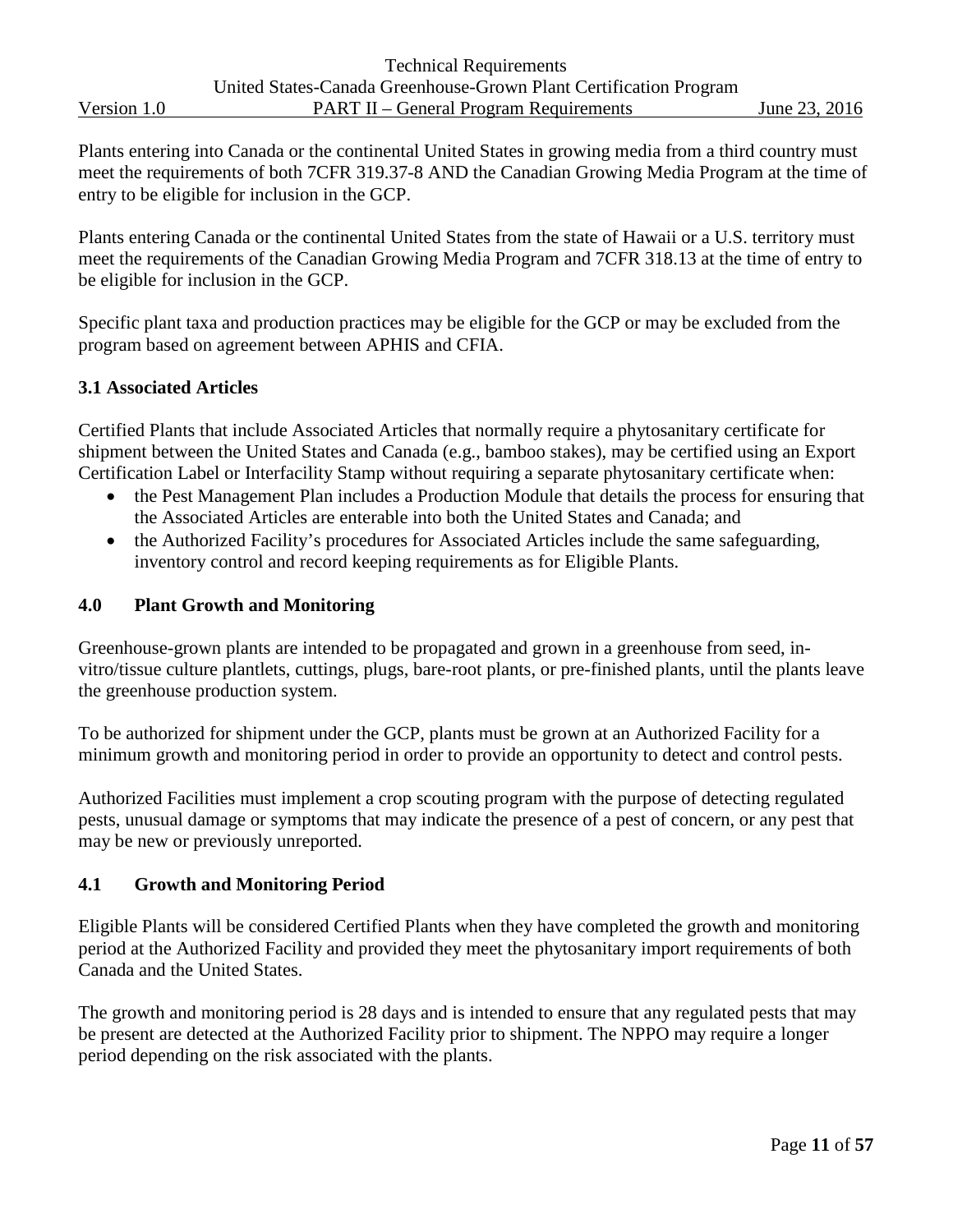#### **4.1.1 Exceptions to the Growth and Monitoring Period**

The 28 day growth and monitoring period is not required for:

- plants grown at the Authorized Facility from seed;
- plants grown at the Authorized Facility from tissue culture, or cuttings with a country of origin of the continental United States or Canada;
- plants that arrive at the Authorized Facility with an Export Certification Label or Interfacility Stamp;
- non-GCP greenhouse-grown plants that arrive at the Authorized Facility with a country of origin of the continental United States or Canada declared on a phytosanitary certificate issued by Canada or the United States; or
- non-GCP greenhouse-grown plants that arrive at the Authorized Facility from a non-GCP facility in the same country<sup>1</sup> provided that:
	- o The country of origin of the plants is Canada or the continental United States; and
	- The plants receive an official phytosanitary inspection verifying that the phytosanitary requirements of both Canada and the United States are met.

<sup>1</sup> *This exception is not intended as an alternative to the issuance of a phytosanitary certificate for consignments of plants which are not produced under the GCP. If an entire shipment consists of plants obtained from a non-GCP facility and that have not completed the requirements of the GCP at the Authorized Facility, an export certification label may not be used, although a phytosanitary certificate may be issued.*

#### <span id="page-11-0"></span>**4.2 Exemptions**

The NPPOs will jointly consider written proposals for exemption from certain provisions of the GCP. Proposals should be directed to the NPPO where the facility is located.

The conditions recognized by the NPPO must be described in a Production Module included in the Pest Management Plan. A recognized exemption proposal will include requirements for the Production Module which may include the risk mitigation measures proposed by the Authorized Facility and/or risk mitigation measures specified by the NPPO.

#### **4.2.1 Requesting Exemption from the Growth and Monitoring Period**

Authorized facilities may request exemption from the 28 day growth and monitoring period for specific taxa.

The Authorized Facility is responsible for providing the information and justification necessary to assess the proposal. Proposals must include:

- proposed production information, including plant taxa, origin, a description of the plant growth stage and production cycle;
- the desired growth and monitoring period;
- an explanation of why the shorter growth and monitoring period is desirable; and
- a description of any additional risk mitigation measures that will be put in place.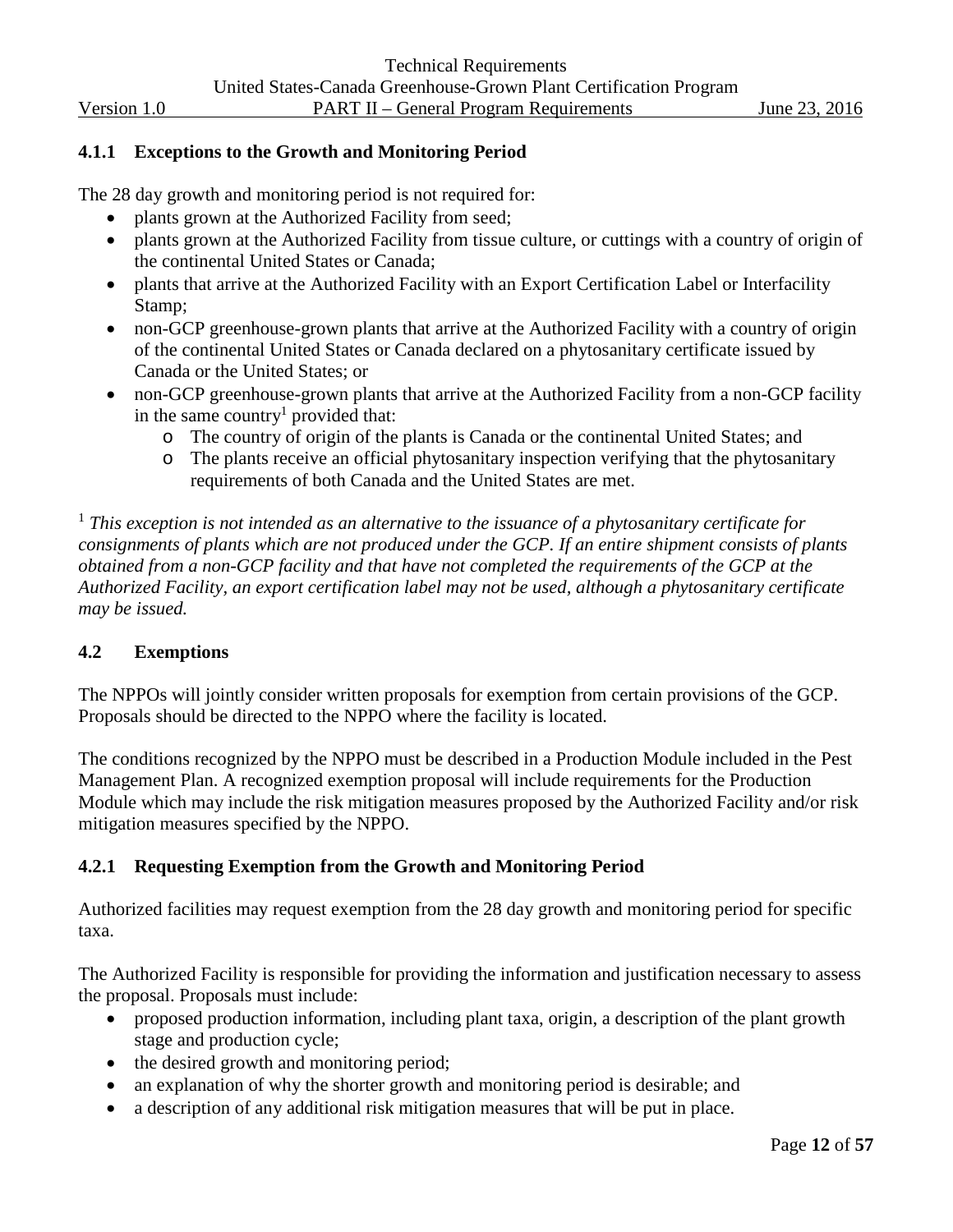#### **4.2.2 Requesting Exemption for Outdoor Production**

Some taxa of greenhouse-grown plants benefit from a period of outdoor growth including hardening off or specific production requirements. Authorized facilities may request an exemption from the requirement for plants to be exclusively greenhouse-grown.

The Authorized Facility is responsible for providing the information and justification necessary to assess the proposal. Proposals must include:

- Proposed production information, including plant taxa, origin, a description of the plant (e.g., size, age, pot size) at the start and end of outdoor growth and the production cycle of the plant from the time the plant is received or propagated by the authorized facility until the plant leaves the authorized facility;
- The desired growing conditions, including a description of the location, the anticipated start and end dates for outdoor growth, etc.;
- An explanation of why outdoor growth is desirable; and
- A description of additional risk mitigation measures that will be put in place.

#### <span id="page-12-0"></span>**5.0 Regulated Pests**

While APHIS and CFIA each publish lists of regulated pests, these references are not all inclusive.

Please contact a regulatory official for confirmation of the requirements.

A list of some U.S. regulated pests may be found at: [http://www.aphis.usda.gov/import\\_export/plants/plant\\_imports/downloads/RegulatedPestList.pdf](http://www.aphis.usda.gov/import_export/plants/plant_imports/downloads/RegulatedPestList.pdf)

The *List of Pests Regulated by Canada* may be found at: <http://www.inspection.gc.ca/english/plaveg/protect/listpespare.shtml>

Pests that are new to Canada and/or the continental United States will be considered regulated for the purpose of the GCP until their regulatory status is determined.

#### <span id="page-12-1"></span>**6.0 Pest Management Plan**

Authorized Facilities are required to have a written Pest Management Plan that follows the template in Appendix I (see also Part IV, Section 2.2.6). The Pest Management Plan must be implemented throughout the entire Authorized Facility in a manner that will ensure consistent compliance with the requirements of the GCP.

#### <span id="page-12-2"></span>**7.0 Modules**

The NPPO may require Modules for plants from specific origins, certain plant taxa and/or particular production practices. Modules describe the specific measures that have been implemented at the Authorized Facility to meet particular pest risk management objectives.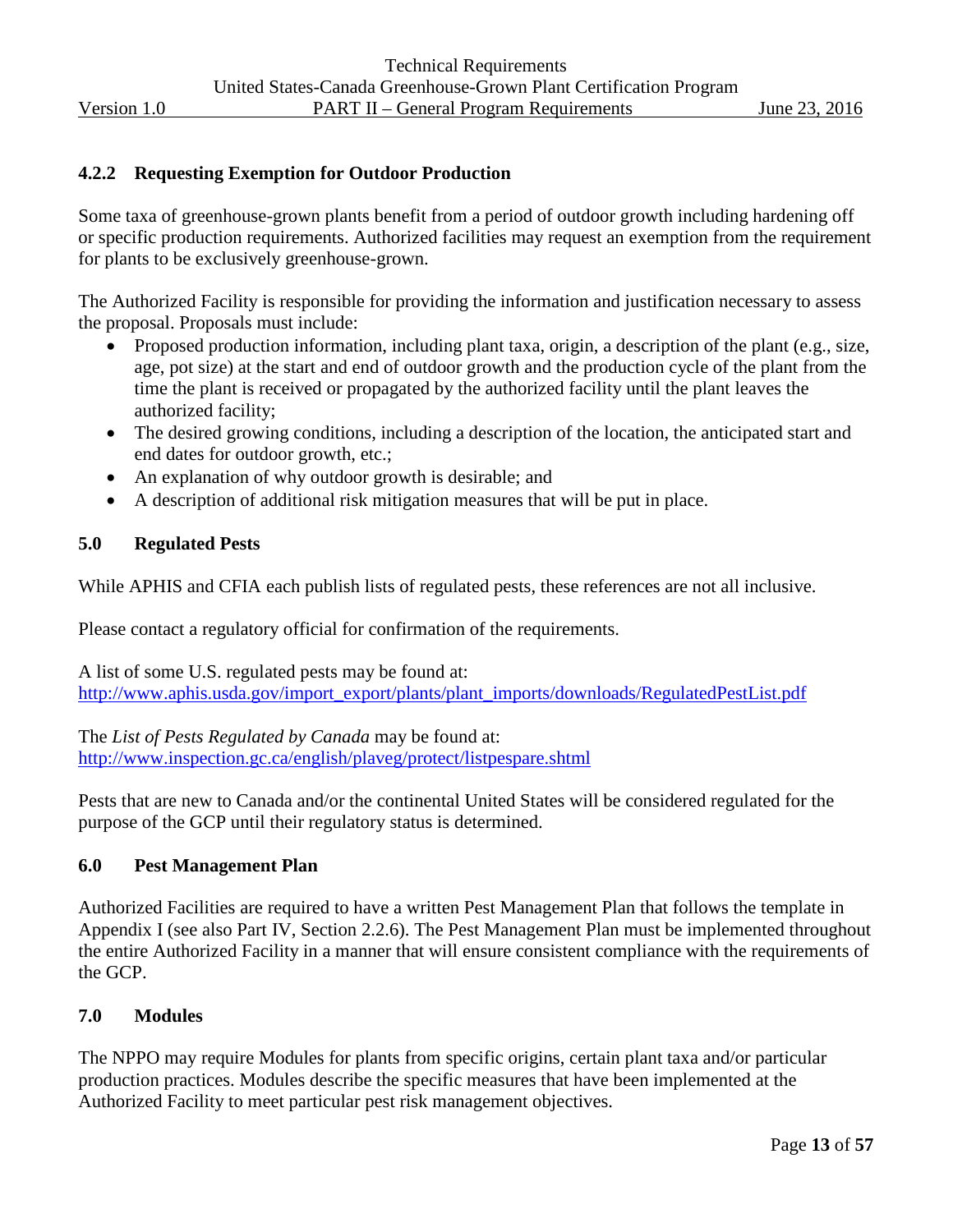Modules must be described in the facility's Pest Management Plan and must be reviewed and accepted by the NPPO responsible for authorizing the facility.

Facilities must have the appropriate Modules in place in order to be authorized under the GCP and to use Export Certification Labels or an Interfacility Stamp.

#### <span id="page-13-0"></span>**7.1 Pest Modules**

Pest Modules describe the specific measures used by the facility to prevent the spread of regulated pests.

Pest Modules are required when there is a regulated pest present in the area where the authorized facility is located AND there are plants in production that could be a pathway for the regulated pests. Pest Modules are always required when a phytosanitary certificate would require an additional declaration for export of the same plants. The NPPO will inform the Authorized Facility when a Pest Module is required, based on the presence of pests in the area where the Authorized Facility is located and the list of plants grown at the facility.

Authorized facilities must work with their respective NPPO to determine any pest mitigation measure that may be required.

Appendix II includes a list of pests regulated by APHIS and/or CFIA that may require a Pest Module under the Pest Management Plan. Pests of regulatory significance that do not appear on this list may also require a Pest Module. The decision to require a Pest Module is at the discretion of the NPPO.

Note*: Please contact a regulatory official for information regarding the distribution of regulated pests within Canada and the United States.*

#### <span id="page-13-1"></span>**7.2 Production Modules**

Production Modules are required when the Authorized Facility has been granted an exemption from a provision of the GCP (Part II, Section 4.2), when the facility incorporates Associated Articles in the GCP (Part II, Section 3.1) or when the NPPO determines that specific measures are required for a specific origin and/or plant taxa.

The measures described in the module may be proposed by the Authorized Facility and accepted by the NPPO or may be determined by the NPPO.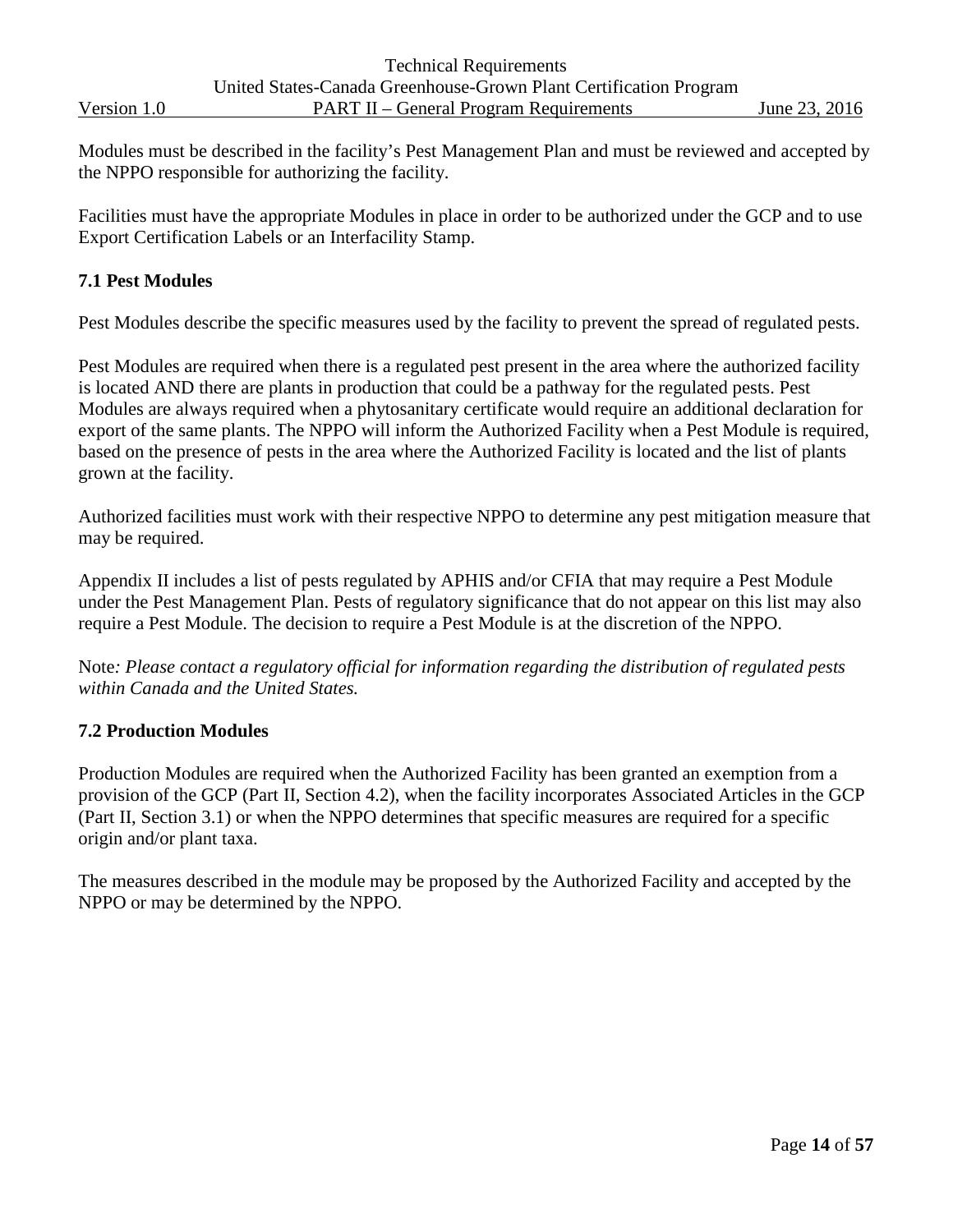## <span id="page-14-0"></span>**PART III – NPPO Responsibilities**

#### <span id="page-14-1"></span>**1.0 General Information**

APHIS and CFIA have jointly established these GCP technical requirements. The same criteria will be applied in both countries for administration and implementation of the GCP. The NPPOs are responsible for working together to review and update the GCP.

The NPPOs are responsible for implementing the necessary legislation and authorities to support the GCP, ensuring that the necessary forms and labels are available, that guidance and training are provided to facilities and inspectors, and that there is adequate oversight and delivery of the GCP.

Both NPPOs will use the same elements in their Compliance Agreements (Part IV, Section 2) so that Compliance Agreements between APHIS and authorized facilities in the United States and Compliance Agreements between CFIA and authorized facilities in Canada are equivalent.

The NPPOs will provide guidance on how to assess which plants are eligible or ineligible for inclusion in the GCP and on meeting importing country requirements. The NPPOs will verify that Certified Plants are produced from Eligible Plants, are greenhouse-grown and monitored for pests for the prescribed period, and that only Certified Plants are shipped using an Export Certification Label.

#### <span id="page-14-2"></span>**2.0 Responsibility for Oversight**

Oversight of the GCP is administered by APHIS and CFIA. The NPPOs may delegate responsibility for audit and oversight of the GCP to another government authority. Delegated responsibilities are subject to review by the NPPO.

#### <span id="page-14-3"></span>**3.0 GCP Review and Maintenance**

The NPPOs will hold an annual review to evaluate the performance of the GCP, identify individual program issues and recommend changes to improve the GCP. The annual review will include an exchange of non-compliance information, including suspension, cancellation and notices of non-compliance, evaluation of the program components and any new information since the last annual review. The GCP will undergo a full program review by APHIS and CFIA every five (5) years.

The CFIA and APHIS will work together to update the GCP Technical Requirements and supporting documents as required.

APHIS and CFIA will work together to facilitate consistent application and delivery of the GCP to meet phytosanitary objectives, including but not limited to:

- sharing and collaboration in the development of training material and job aids;
- assessing exemption requests;
- review of Modules; and
- response to non-compliant activities.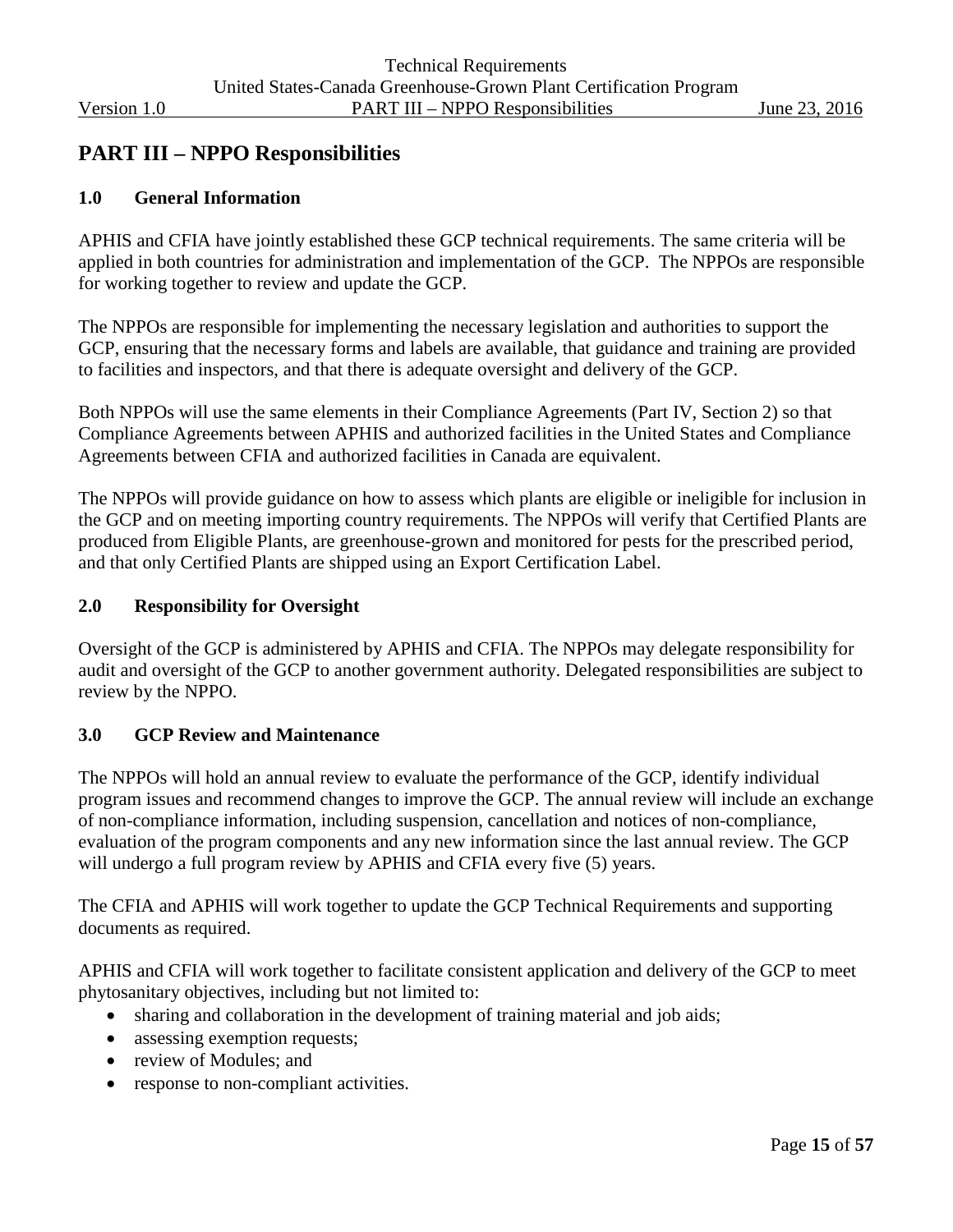#### <span id="page-15-0"></span>**4.0 GCP Site Visits**

The CFIA and APHIS may conduct an on-site review of any participant of the GCP in the other NPPO's territory in order to evaluate the administration and compliance with the requirements of the GCP. The scope of the review may include any element of the GCP and any other document incorporated into the GCP by reference.

The requesting party will provide at least thirty (30) days written notice to the other NPPO of their intention to conduct an on-site review.

#### <span id="page-15-1"></span>**5.0 Communication between APHIS and CFIA**

The NPPOs will communicate regularly to facilitate the successful administration and operation of the GCP. They will also share information when the status of a facility changes due to a quarantine significant issue, including any corrective actions and final outcomes.

As soon as practical, the NPPOs will formally notify each other when:

- regulated pests are detected on Certified Plants at the time of import into the United States or Canada;
- new or emerging pests of quarantine concern are detected at an Authorized Facility;
- non-Conforming Plants have been exported using an Export Certification Label; or
- regulated pests outside their known distribution are detected in an Authorized Facility.

#### <span id="page-15-2"></span>**5.1 Communications with Border Services**

The NPPOs will communicate with their respective customs and border service organizations to inform them of changes to the GCP.

#### <span id="page-15-3"></span>**5.2 Communications with Stakeholders**

The NPPO's will communicate with Authorized Facilities and other interested stakeholders to provide program updates, information on new pests of concern and other relevant issues that could impact the operation of the GCP or affect the phytosanitary security of either country.

#### <span id="page-15-4"></span>**6.0 Records Maintained by the NPPO**

#### <span id="page-15-5"></span>**6.1 Lists of Authorized Facilities**

The NPPOs will maintain lists of Authorized Facilities in their respective countries and supply that list to their counterpart as needed or upon request. To facilitate participation in the GCP and compliance with the GCP Technical Requirements, the NPPOs will make Authorized Facility information publicly available, including facility name, authorization number, city/town and province/state. When a Compliance Agreement is cancelled the facility will be removed from the list.

The Authorized Facility list will include: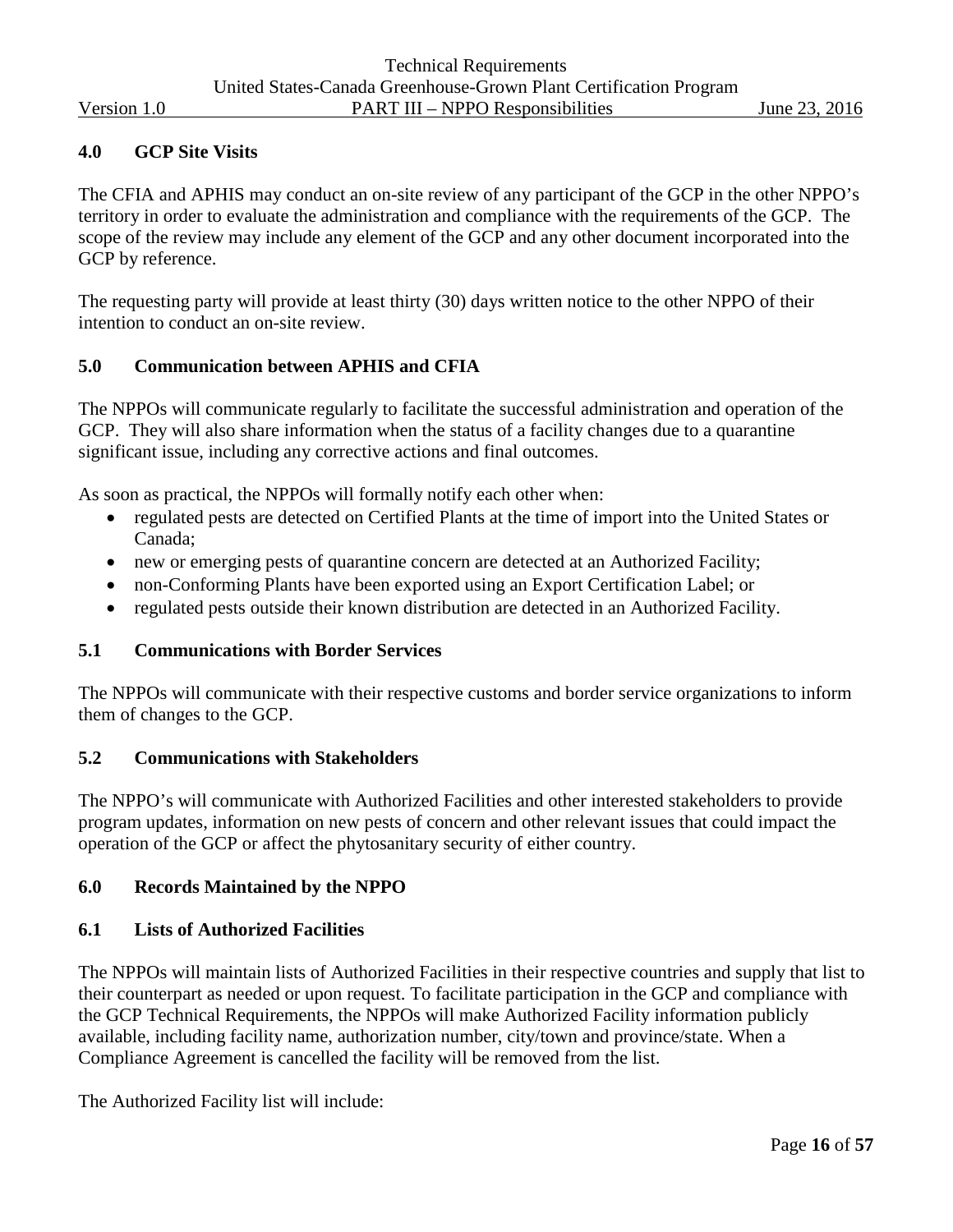- facility name;
- contact information:
- address;
- physical address/location of Authorized Facility; and
- authorization number.

#### <span id="page-16-0"></span>**6.2 Authorized Facilities Records**

The NPPO will maintain the following information for each Authorized Facility under their administration (electronic versions are acceptable):

- the original application package that was submitted to the NPPO to support entry into the GCP;
- copies of all signed Compliance Agreements;
- copy of the Pest Management Plan and any amendments that have been reviewed and accepted by the NPPO, including any required Modules;
- serial numbers of all Export Certification Labels and number of Interfacility Stamps issued to the facility;
- copies of all Audit Reports;
- copies of all Corrective Action Requests (CARs);
- any written statements of corrective actions taken by the Authorized Facility;
- copies of any notifications of suspension and/or reinstatement; and
- copies of any correspondence between the Authorized Facility and the NPPO.

#### <span id="page-16-1"></span>**7.0 Export Certification Labels and Interfacility Stamp**

The NPPO will determine the format of Export Certification Labels and Interfacility Stamps, how they are obtained and who may manufacture them. All Export Certification Labels and Interfacility Stamps authorized by the NPPO within their jurisdiction will be standardized and will have the same format and security features. It is not necessary for the two NPPOs to utilize identical Export Certification Labels or Interfacility Stamps.

A unique authorization number assigned to the Authorized Facility will appear on the Interfacility Stamp and on each Export Certification Label. Each Export Certification Label will also have a printed serial number, making each label unique.

NPPOs will collect Export Certification Labels and Interfacility Stamps from a facility in the event that it is suspended or has its authorization cancelled.

NPPOs will provide each other with examples of their Export Certification Labels and Interfacility Stamps and will formally notify each other if there are any changes made to their format and/or design.

#### <span id="page-16-2"></span>**7.1 Export Certification Label**

Export Certification Labels will bear the following:

- "United States Canada Greenhouse-Grown Plant Certification Program";
- Identification of the authorizing NPPO;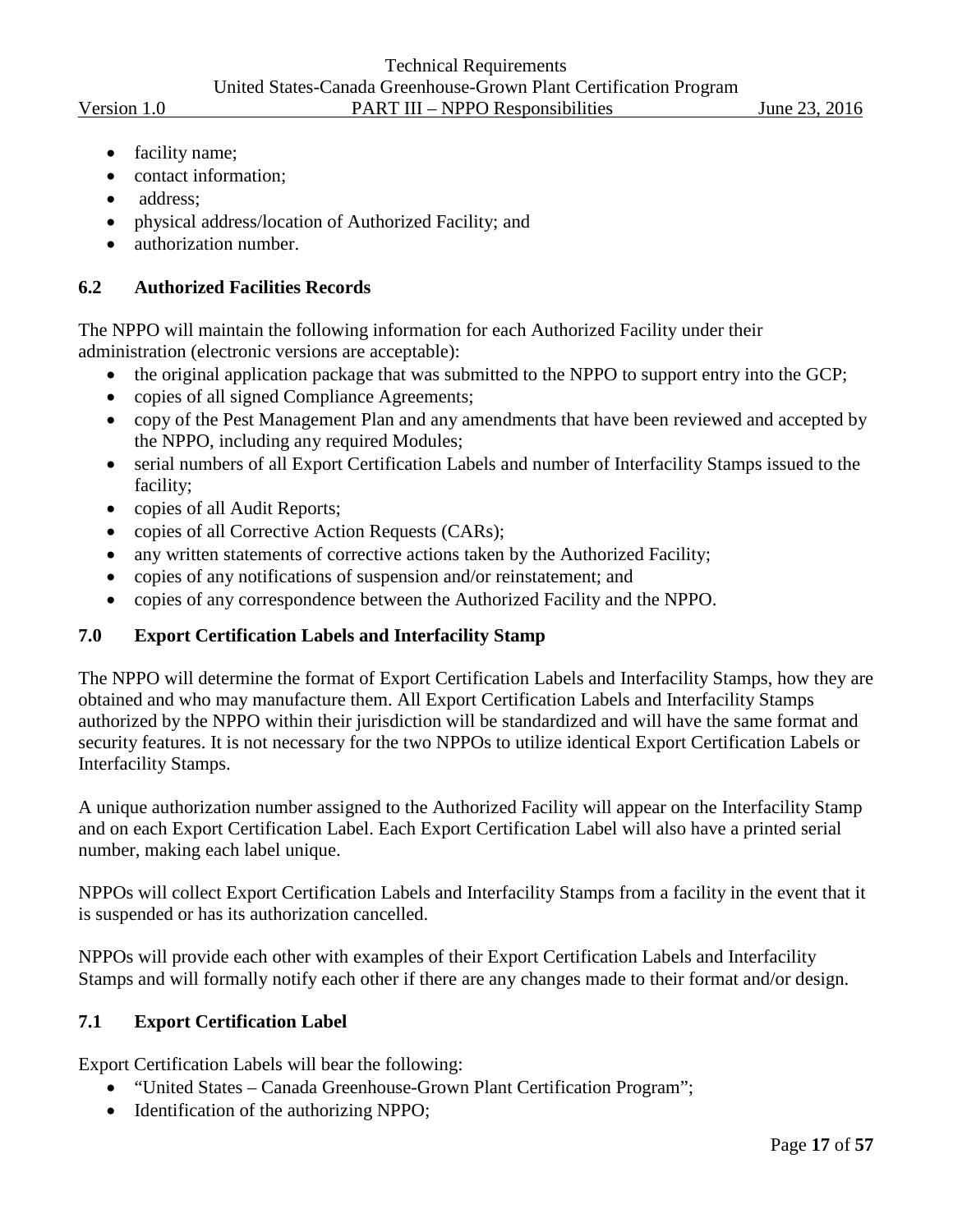- Authorized Facility authorization number;
- Unique serial number; and
- Certification statement.

The following certification statement will appear on Export Certification Label issued by CFIA: "This shipment of greenhouse-grown plants meets the import requirements of the United States, and is believed to be free from injurious plant pests. Issued by Plant Health and Production Division, Canadian Food Inspection Agency."

The following certification statement will appear on Export Certification Labels issued by APHIS: "This shipment of greenhouse-grown plants meets the import requirements of Canada and is believed to be free from injurious plant pests".

No pest-specific or plant-specific additional declarations will be required on the GCP export documents.

#### <span id="page-17-0"></span>**7.2 Interfacility Stamp**

The NPPO is responsible for monitoring the use of the Interfacility Stamps. The Interfacility Stamps may only be used to communicate to Authorized Facilities within the same country that plants are Certified Plants that have completed all requirements of the GCP and may be exported using an Export Certification Label.

Interfacility Stamps will bear the following:

- "United States Canada Greenhouse-Grown Plant Certification Program";
- Identification of the authorizing NPPO;
- "Interfacility Stamp"; and
- Authorized Facility authorization number.

#### <span id="page-17-1"></span>**8.0 Authorization of Facilities**

#### <span id="page-17-2"></span>**8.1 Application for Facility Authorization**

The NPPO is responsible for reviewing and evaluating the GCP application forms and associated documentation submitted by facilities in their respective countries (Part IV, Section 1). The template for the application form and a list of all the required documents and information that must be included with the application is in Appendix III. When the documentation presented indicates that the facility has the capability to meet the requirements of the GCP then an authorization audit will be conducted.

#### <span id="page-17-3"></span>**8.2 Evaluating the Pest Management Plan**

The Pest Management Plan is completed by the Authorized Facility using the template in Appendix 1 and is used to record details about the facility, key personnel and specific activities included in the Compliance Agreement.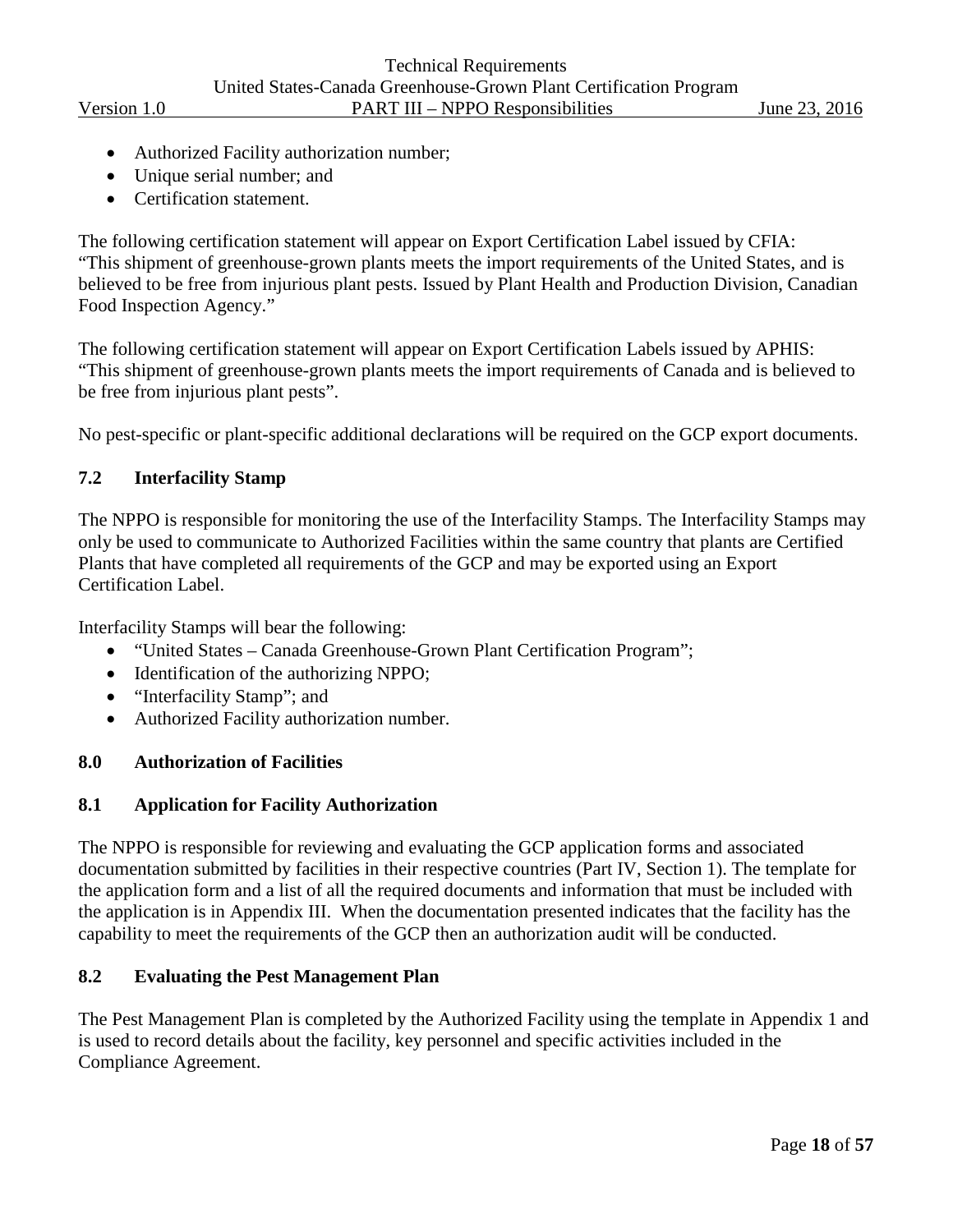The Pest Management Plan will be specific to the unique characteristics of the individual facility, considering the plants being produced, the physical characteristics of the facility, including its location relative to established regulated pests, and will include any Pest and Production Modules and any special requirements determined by the NPPO.

The Authorized Facility is required to notify the NPPO of any changes to GCP procedures, facility ownership or the GCP Manager at their facility. The Pest Management Plan should be amended to reflect these changes. This may trigger an evaluation of the amended document by the NPPO. The NPPO should review the Pest Management Plan as part of each audit.

#### <span id="page-18-0"></span>**8.3 Review of List of Plants in Production**

The NPPO will verify the eligibility and ineligibility of plants grown at the Authorized Facility per Part II, Section 3.0, Eligible Plants.

A complete review of the list of plants will take place prior to the Authorization Audit.

A review of updates to the list of plants will take place at each Systems and Surveillance Audit or more frequently if required by the NPPO.

#### <span id="page-18-1"></span>**8.4 Authorization Audit**

The Authorization Audit is a specific type of Systems Audit (see Section 9.1.2) that is conducted after a facility's GCP application package has been reviewed and accepted by the NPPO and prior to entering into a Compliance Agreement. The purpose of the Authorization Audit is to demonstrate that all components of the Compliance Agreement have been implemented at the facility. Any non-compliance identified during the Authorization Audit must be resolved before the NPPO signs the Compliance Agreement with the Authorized Facility.

#### <span id="page-18-2"></span>**8.5 Compliance Agreement and Authorization**

If the documentation and audit are satisfactory then the facility and the NPPO may enter into a Compliance Agreement (Part IV) and the facility may be considered an Authorized Facility, with respect to the GCP. When a facility authorization number has been assigned to the Authorized Facility, they may obtain Export Certification Labels and/or Interfacility Stamps.

#### <span id="page-18-3"></span>**9.0 Audit**

NPPOs will conduct regular audits of Authorized Facilities to:

- Confirm that the requirements specified in the Compliance Agreement are adhered to by the Authorized Facility; and
- Identify elements that contribute to non-compliance and to facilitate the continuous improvement of the GCP at the Authorized Facility.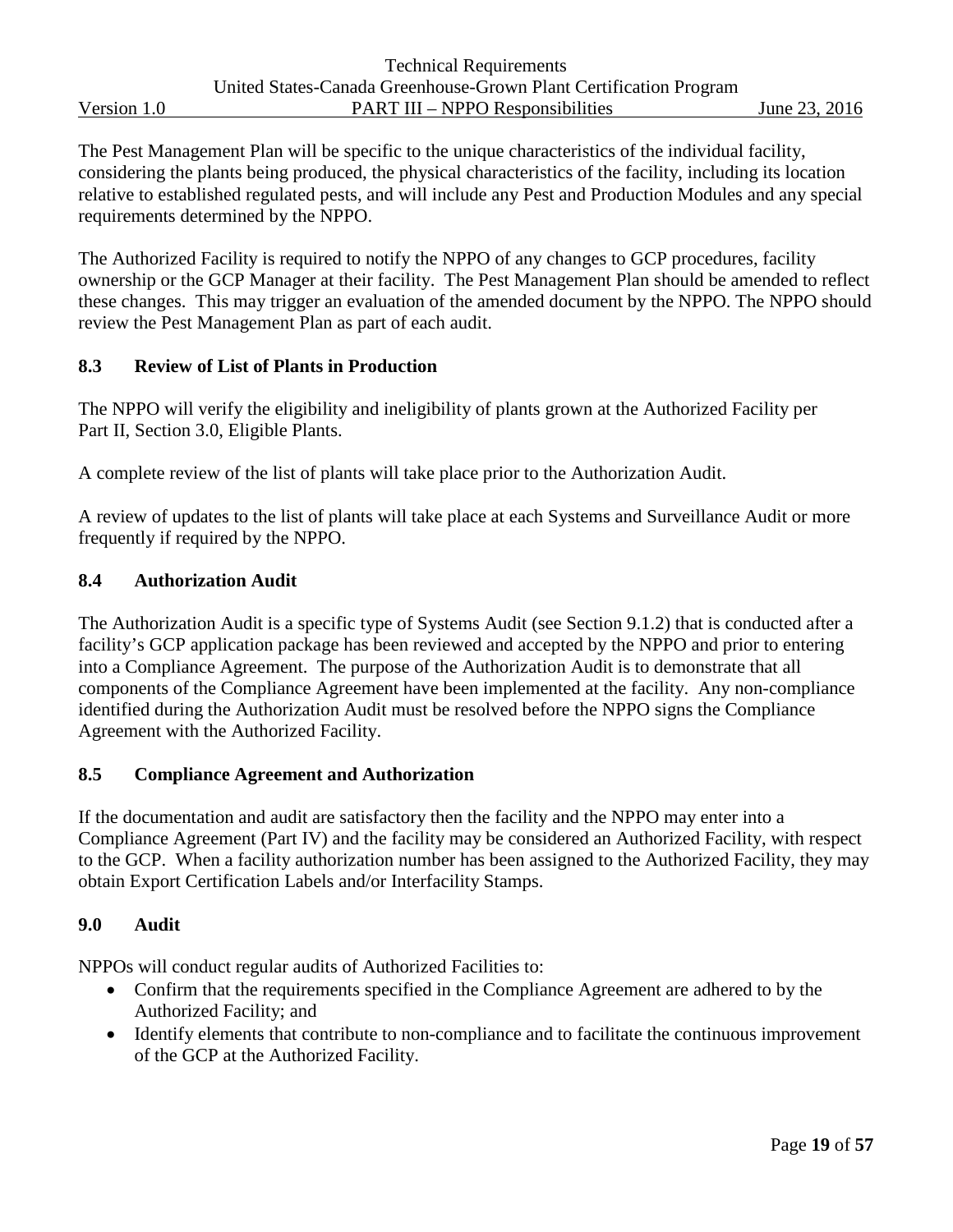#### <span id="page-19-0"></span>**9.1 Systems and Surveillance Audits**

A combination of Systems and Surveillance Audits are used to verify that the Authorized Facility meets the requirements established by the Compliance Agreement between the Authorized Facility and the NPPO. The auditors gather and/or record objective evidence to demonstrate that the integrated pest risk management measures in place at the Authorized Facility are sufficient to achieve the appropriate level of protection against regulated pests and that Certified Plants consistently meet the requirements of the GCP. When non-compliances are identified during an audit, corrective measures are taken to prevent reoccurrence.

The audit focus includes, but is not limited to;

- how the Authorized Facility carries out the activities of the GCP;
- how key processes are performed and measured; and
- review of previous areas of weakness or non-compliance.

The GCP audit checklists are found in Appendices IV and V.

#### **9.1.1 Systems Audit**

Systems Audits are a methodical examination of the complete organizational structure, procedures, processes and resources used by the Authorized Facility in implementing the GCP. The objective of the Systems Audit is to verify that the Authorized Facility has the necessary procedures, processes, systems, tools and a Pest Management Plan that result in the Authorized Facility consistently meeting the requirements of the GCP.

#### **9.1.2 Surveillance Audit**

Surveillance audits verify the ongoing compliance of the Authorized Facility with the requirements of the GCP by conducting audits on specific portions of the operation. The audits should encompass the complete organizational structure over time.

Surveillance audits will always include an examination of plants in production at the facility to verify the presence or absence of regulated pests and the overall pest status of the facility.

#### <span id="page-19-1"></span>**9.2 Facility Status and Audit Frequency**

Audit frequency is determined by the facility status. The NPPO is responsible for assigning a facility status to each of the Authorized Facilities in their jurisdiction. Facilities will be returned to Conditional Status, moved to Standard Status or suspended at the discretion of the NPPO.

#### **9.2.1 Conditional Status**

All newly Authorized Facilities are initially placed at Conditional Status and remain at Conditional Status for a minimum of one year. Facilities in Conditional Status will be audited at least once per quarter and there must be a minimum of one systems audit per year. At least one surveillance audit must take place during the production period of the plants intended for export.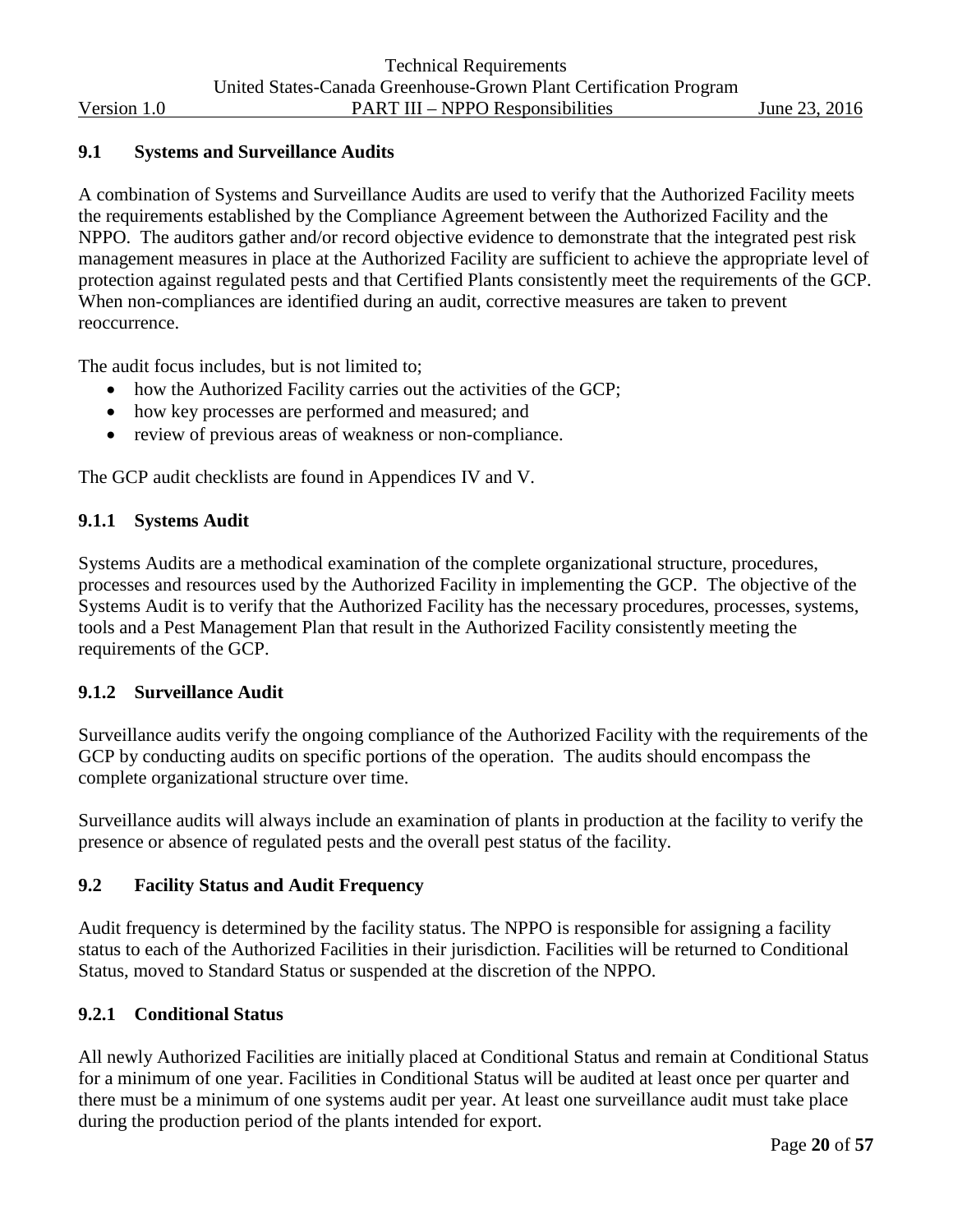#### **9.2.2 Standard Status**

Authorized Facilities that have successfully completed their first year at Conditional Status with a good compliance record (including no critical or major non-compliance), may be moved to Standard Status. The audit frequency associated with Standard Status is one systems audit and one Surveillance Audit annually. These audits must be conducted on separate occasions and must be carried out when the Authorized Facility is producing plants for export.

#### **9.2.3 Status Following Suspension**

Facilities that are re-Authorized following a suspension will be returned to Conditional Status and will continue to operate in Conditional Status until the Authorized Facility demonstrates consistent compliance with GCP.

#### **9.2.4 Seasonal Authorized Facilities**

A seasonal facility is one that does not grow plants 12 months of the year. Seasonal Authorized Facilities will have at least one Systems Audit and one Surveillance Audit per year, carried out at three (3) month intervals during the Authorized Facility's operating season.

#### <span id="page-20-0"></span>**9.3 Audit Report**

After the conclusion of an audit, the auditor will prepare an audit report and provide it to the GCP Manager. In addition to standard audit reporting elements, the following GCP specific details will be included:

- Audit objective (Systems/ Surveillance);
- Audit scope:
	- o content of Compliance Agreement audited;
	- o content of Pest Management Plan reviewed; and
	- o areas of Authorized Facility inspected;
- Audit findings, including non-compliance:
	- o pests detected; and
	- o objective evidence specific to recorded non-compliance;
- Corrective Action Requests;
- Minor Non-compliance:
- GCP status (Standard/ Conditional/ Suspended);
- Comments:
- Audit report distribution; and
- Proposed date for the next audit and any other follow-up activities.

#### <span id="page-20-1"></span>**10.0 Non-compliance and Corrective Action**

Activities or products found to be in violation of the GCP are considered to be non-compliant.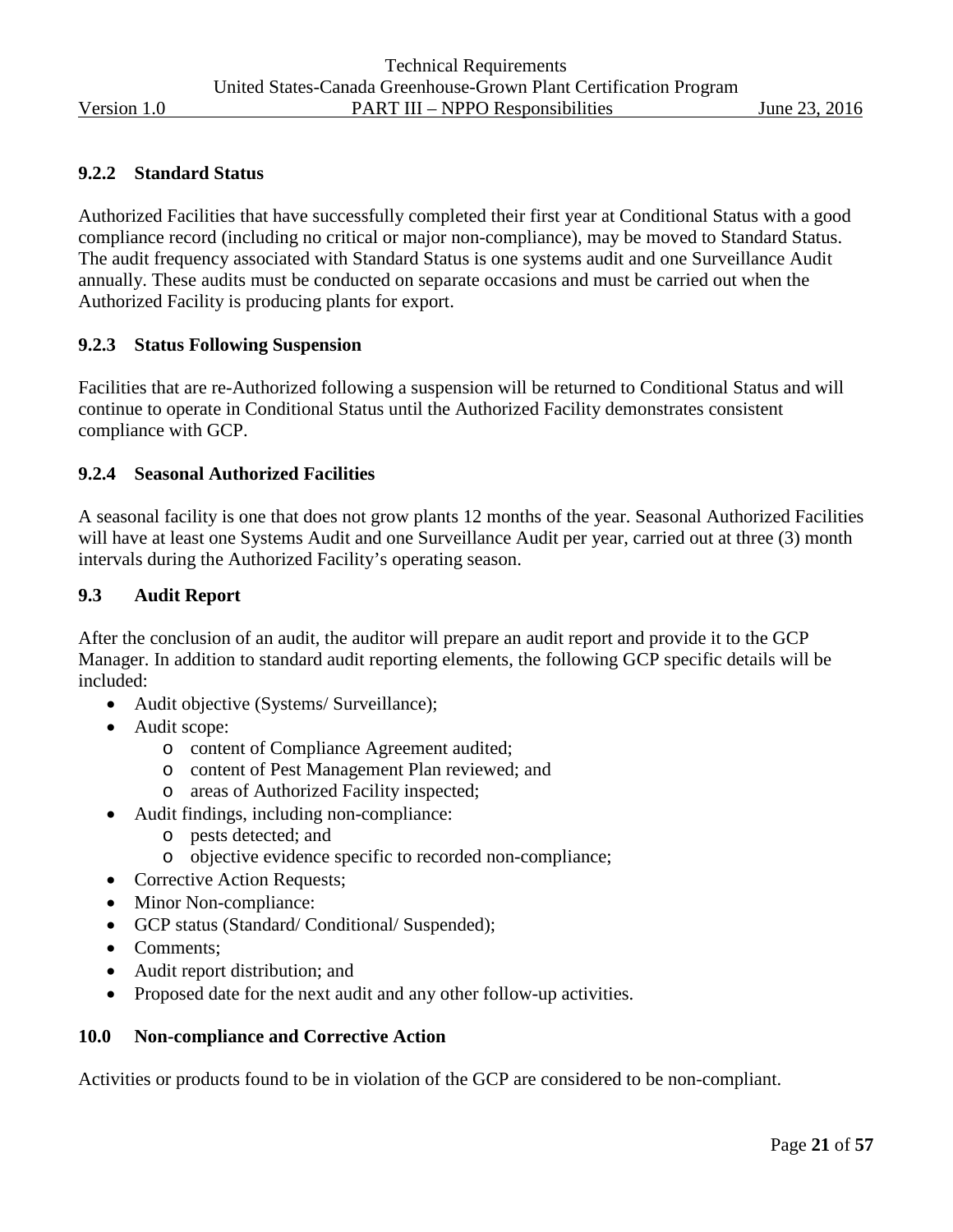Non-compliance may become apparent as a result of regulatory audits or may be detected through other activities (e.g. import monitoring, self-reporting, audit activities at other Authorized Facilities, etc.). The Authorized Facility is responsible for proposing corrective actions to prevent the non-compliance from recurring. This may require amendments to the Pest Management Plan or stricter adherence to the procedures described in it. If an Authorized Facility is unable or refuses to make the required correction(s) the Compliance Agreement will be cancelled. This means that the facility will be removed from the Authorized Facility list, the Export Certification Labels and Interfacility Stamps will be collected and the other NPPO will be notified.

The tool to record a Critical or Major non-compliance and its resolution is the Corrective Action Request (CAR)

#### <span id="page-21-0"></span>**10.1 Corrective Action Request**

Corrective Action Requests (CAR) are used by the NPPO to formally communicate and record critical and major non-compliances and their resolution. A CAR must be issued by the NPPO for each Critical and each Major non-compliance detected.

- The CAR is initiated by the Auditor to describe the non-compliance and classify it as critical or major.
- The CAR is signed by the Auditor.
- The facility proposes a corrective action to the Auditor and a time frame for completion.
- The facility representative signs the CAR.
- The Auditor acknowledges the proposed corrective actions and signs the CAR as indicated.
- When the corrective action is verified as completed by the Auditor, the CAR is closed with a final signature.

A sample CAR form is in Appendix VII.

#### <span id="page-21-1"></span>**10.2 Classification of Non-compliance**

Non-compliances are classified as Critical, Major, or Minor. The classification of non-compliance is based on an evaluation of the associated risk and should take into consideration whether the integrity of the GCP has been compromised. The number and type of non-compliances detected influence the status of the facility and determine the subsequent audit frequency.

The "Auditor's Guide – Classification of Observed Non-compliance" (Appendix VI) illustrates examples of Critical and Major Non-compliance.

#### <span id="page-21-2"></span>**10.3 Critical Non-compliance**

A Critical non-compliance is any non-compliance that jeopardizes the integrity of the GCP due to a phytosanitary risk. The Authorized Facility is immediately suspended from the GCP until the corrective action is completed to the satisfaction of the NPPO. (Section 11.0, Suspension of Authorization)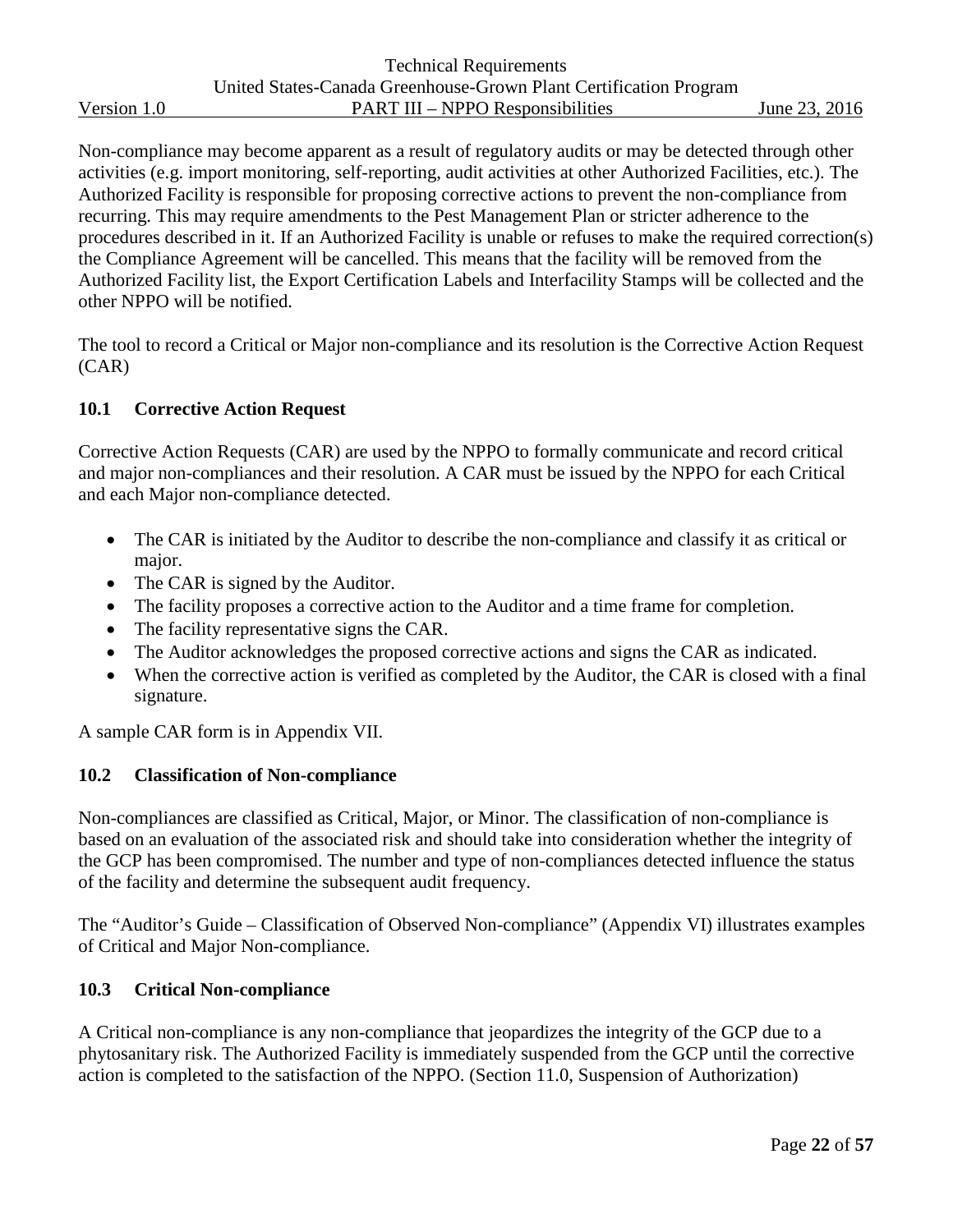#### <span id="page-22-0"></span>**10.4 Major Non-compliance**

A Major non-compliance is a single incident of non-compliance that on its own has no direct impact on the integrity of the GCP, provided that remedial actions are completed within a period of time defined by the NPPO. Corrective actions must be carried out within the time frame specified by the auditor and should not exceed a maximum of two (2) weeks.

If the Authorized Facility is unable or fails to complete corrective actions in the specified time period, the Authorized Facility is suspended from GCP until the corrective actions are completed to the satisfaction of the NPPO.

#### <span id="page-22-1"></span>**10.5 Minor Non-compliance**

A Minor non-compliance is a non-compliance that does not immediately and/or significantly affect the integrity of the phytosanitary status of Certified Plants.

Although Minor non-compliances are recorded in the audit report, they do not result in a CAR. If the Minor non-compliance has not been corrected by the next scheduled audit, the auditor may use their discretion to re-classify that particular non-compliance as a Major non-compliance and then initiate a CAR.

#### <span id="page-22-2"></span>**11.0 Suspension of Authorization**

The NPPO is responsible for suspending an Authorized Facility's authorization to move plants under the GCP if any critical non-compliance is identified. The duration of the suspension will be determined by the amount of time that is required to address the CAR and become compliant with the GCP. APHIS and CFIA may consult regarding responses to non-compliance to promote consistency of program implementation.

The NPPO will notify the Authorized Facility in writing when their authorization to move plants with an Export Certification Label or Interfacility Stamp has been suspended. Upon suspension, all unused Export Certification Labels and the Interfacility Stamps must be surrendered to the NPPO.

The authorizing NPPO will determine when and how a suspension may be removed. At minimum, a suspension will remain in effect until the corrective actions described in the CAR(s) that triggered the suspension are addressed and verified complete by the NPPO.

#### <span id="page-22-3"></span>**11.1 Partial Suspension**

When a Critical non-compliance is triggered by the presence of a regulated pest, the entire Authorized Facility is placed on suspension, pending further investigation by the NPPO.

Based on the biology of the regulated pest, the plants in production, the Authorized Facility response to the CAR and existing facility controls, the NPPO may choose to offer a partial suspension. A partial suspension permits the shipment of plants that meet the requirements of the GCP while ensuring that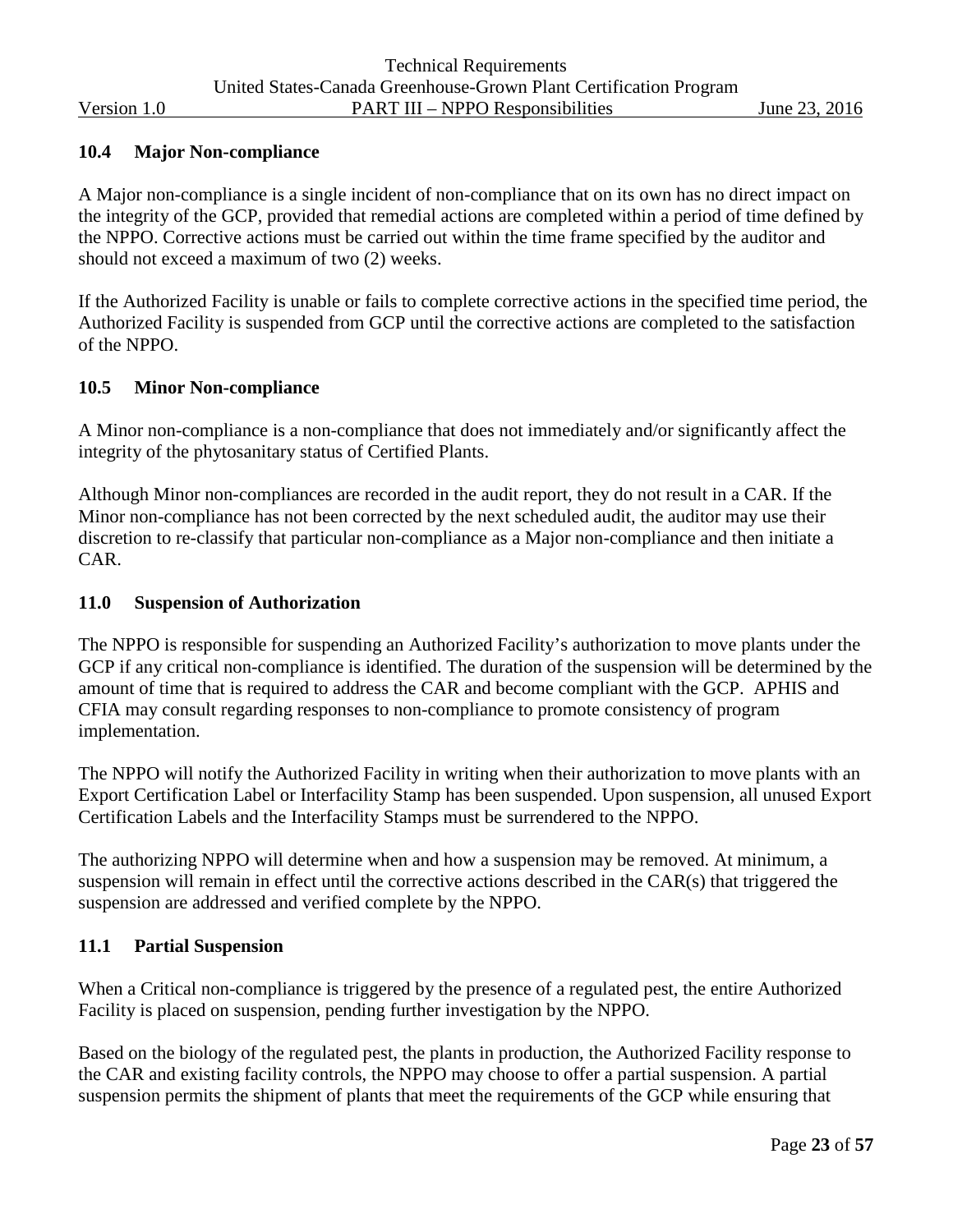plants exposed to or infested with regulated pests are not certified. The conditions of a partial suspension and its subsequent removal must be in writing.

Partial suspension may be used for specific taxa or for a specific location within the Authorized Facility, depending on the characteristics of the pest and the level of inventory control and safeguarding that is in place to prevent the regulated pest from spreading within the facility and being exported. Remaining plants that are not impacted by the Critical non-compliance may remain eligible for GCP certification.

#### <span id="page-23-0"></span>**12.0 Cancellation of Compliance Agreement**

A facility's Compliance Agreement will be cancelled by the NPPO when:

- The facility is unable to maintain consistent compliance or achieve compliance within a reasonable period of time; or,
- The facility voluntarily withdraws from their Compliance Agreement.

The NPPO will notify the Authorized Facility in writing when their GCP Compliance Agreement has been cancelled and will collect Export Certification Labels and Interfacility Stamps.

Facilities whose Compliance Agreement has been cancelled may reapply for designation as an Authorized Facility in the GCP. If so, the entire application and approval process must be reinitiated, including submitting an application form and a revised Pest Management Plan. The NPPO may refuse to reauthorize facilities at their discretion.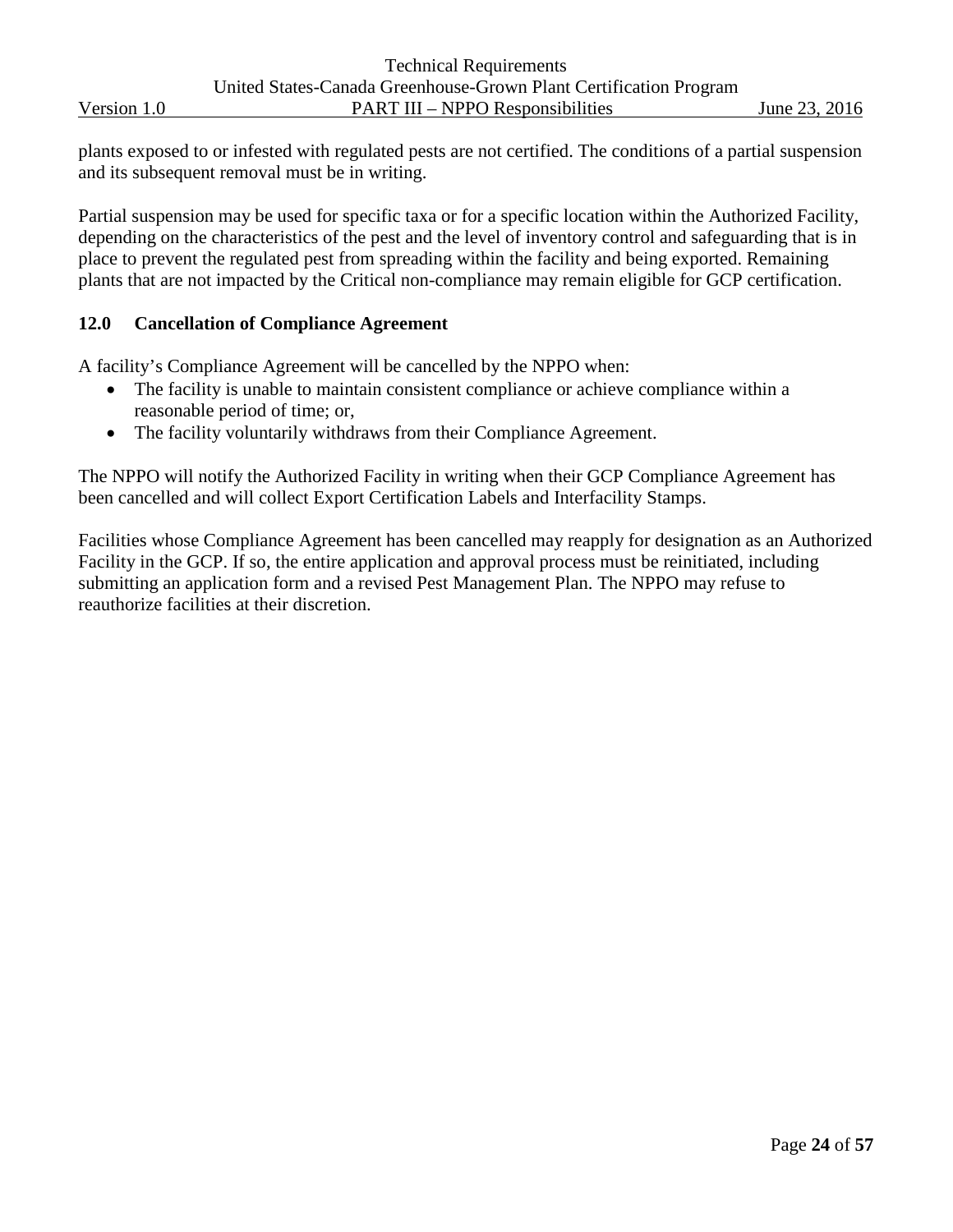## <span id="page-24-0"></span>**PART IV – Facility Authorization and Compliance Agreement**

#### <span id="page-24-1"></span>**1.0 Facility Authorization**

A facility must apply to APHIS or CFIA for designation as an Authorized Facility in the GCP. When the authorization process is completed, the facility may ship Certified Plants under the GCP.

Businesses that are made up of multiple distinct, separate facilities will be required to submit a separate application package for each facility. A separate facility is one that is under different management and/or is under an autonomous management structure. The NPPO will make the final determination as to whether a business will be considered a single facility or multiple facilities, with respect to GCP authorization.

Any facility that grows plants is considered to be a Place of Production, even if they have a broker function as part of their business. Plant Brokers do not grow plants and are not considered a Place of Production.

#### <span id="page-24-2"></span>**1.1 Prerequisites for Authorization – all facilities:**

To obtain designation as an Authorized Facility for either a Place of Production or as a Plant Broker, the applicant must:

- own, operate or manage a production facility or brokerage located in the United States or Canada;
- review and understand the requirements of the GCP and the elements of the applicable Compliance Agreement;
- designate a qualified individual to be the GCP Manager;
- complete and submit the appropriate signed "Application to Participate in the United States-Canada Greenhouse-Grown Plant Certification Program" (Appendix III);
- participate in the Authorization Audit and demonstrate that all the components of the GCP Compliance Agreement have been implemented at the facility; and
- complete any corrective action requests identified during the Authorization Audit.

#### <span id="page-24-3"></span>**1.2 Additional Prerequisites for Places of Production**

- submit a current list of plants in production at the facility including the information specified in Part IV, Section 2.2.2; and
- submit a written Pest Management Plan (Appendix I).

#### <span id="page-24-4"></span>**2.0 Compliance Agreement for Authorized Facilities**

After the Authorization Audit is completed and all requested corrections have been resolved, the applicant may enter into a Compliance Agreement with the NPPO. The Compliance Agreement contains the specific GCP program elements that must be met by the Authorized Facility in order to ship plants using an Export Certification Label and/or Interfacility Stamp.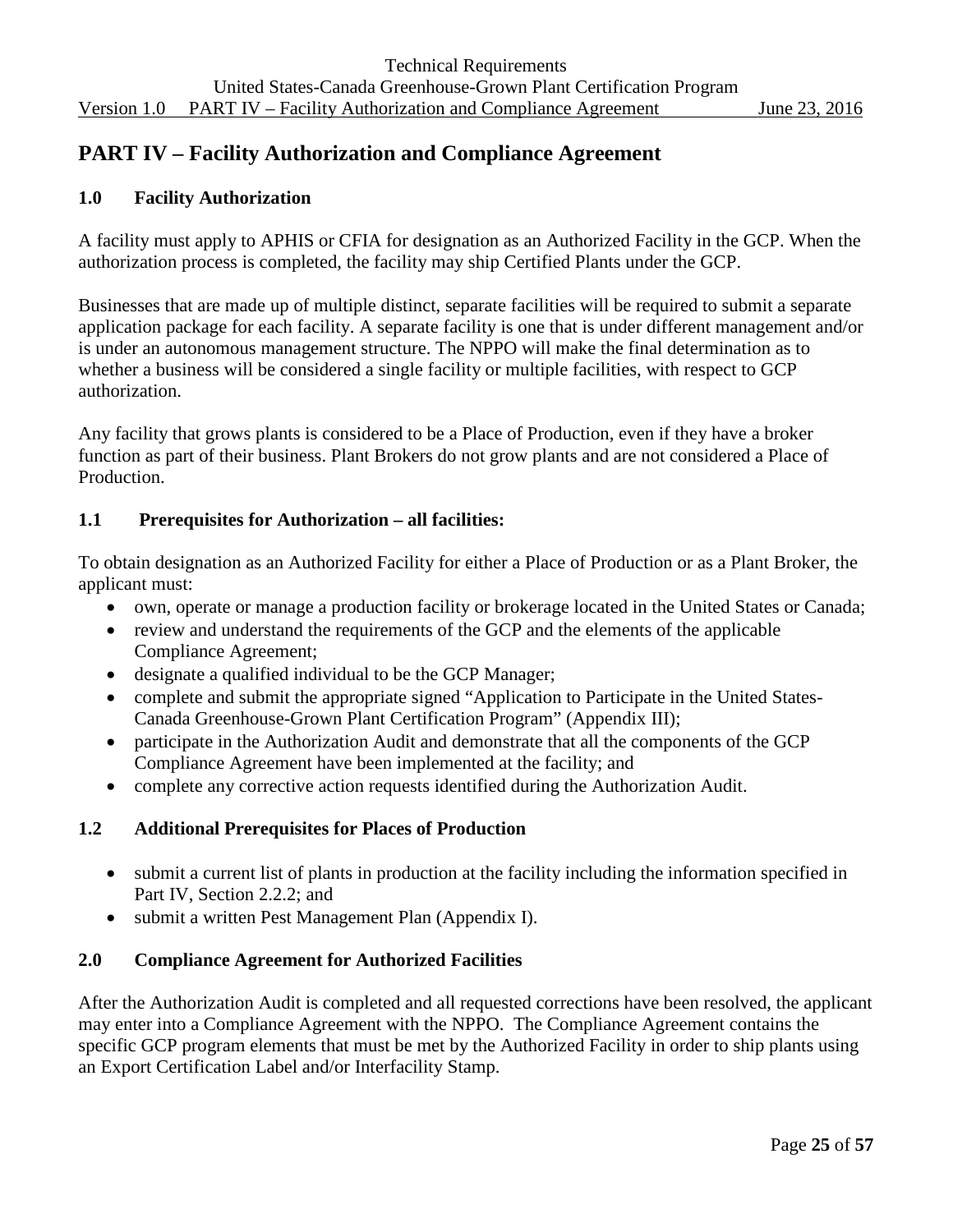The Compliance Agreement between the Authorized Facility and the NPPO will include:

- all elements applicable to the specific type of facility, as follows:
	- o All facilities include the elements of Part IV, Section 2.1;
	- o Place of Production also includes the elements in Part IV, Section 2.2; and
	- o Plant Broker also includes the elements in Part IV, Section 2.3;
- the unique identification number assigned by the NPPO to the Authorized Facility; and
- the following two statements:

"This facility is authorized to ship Certified Plants in accordance with the United States – Canada Greenhouse-Grown Plant Certification Program. Certified Plants moving between the United States and Canada may be shipped under an Export Certification Label in lieu of a phytosanitary certificate. Certified Plants moving domestically between Authorized Facilities may be shipped under an Interfacility Stamp."

"The NPPO may make changes to the Compliance Agreement to reflect updates to the United States – Canada Greenhouse-Grown Plant Certification Program."

#### <span id="page-25-0"></span>**2.1 Compliance Agreement Elements for All Authorized Facilities**

#### **2.1.1 GCP Manager and Designated Staff**

Management of the Authorized Facility must appoint a GCP Manager and an alternate who are responsible for ensuring the facility meets all requirements of the GCP. The GCP Manager must have the authority and responsibility to develop and implement procedures to meet the requirements of the GCP. The GCP Manager may designate qualified personnel or contractors to assist with specific components, for example pest management, tracking product identity, administration and record keeping, etc.

The individuals designated to carry out tasks related to the GCP must have adequate knowledge, skills and training, and must be vested with the authority to ensure the requirements of the GCP are met.

The GCP Manager is responsible for:

- Administration, including sourcing eligible plants, maintaining product identity, shipping Certified Plants using Export Certification Labels and Interfacility Stamps, controlling non-conforming product, and maintaining detailed records that verify compliance with the GCP;
- Immediately notifying the NPPO as required per Section 2.1.5 below;
- Control or eradication of pests discovered during examinations or audits;
- The effective treatment or disposal of products contaminated by plant pests in order to mitigate the risk of contamination of other products;
- Ensuring that plant identity is maintained and that only product meeting the requirements of the GCP is shipped under the GCP;
- The development and implementation of a records management and retention system that demonstrates the GCP requirements are being met; and
- Ensuring employees have the expertise and training to carry out their tasks related to the GCP.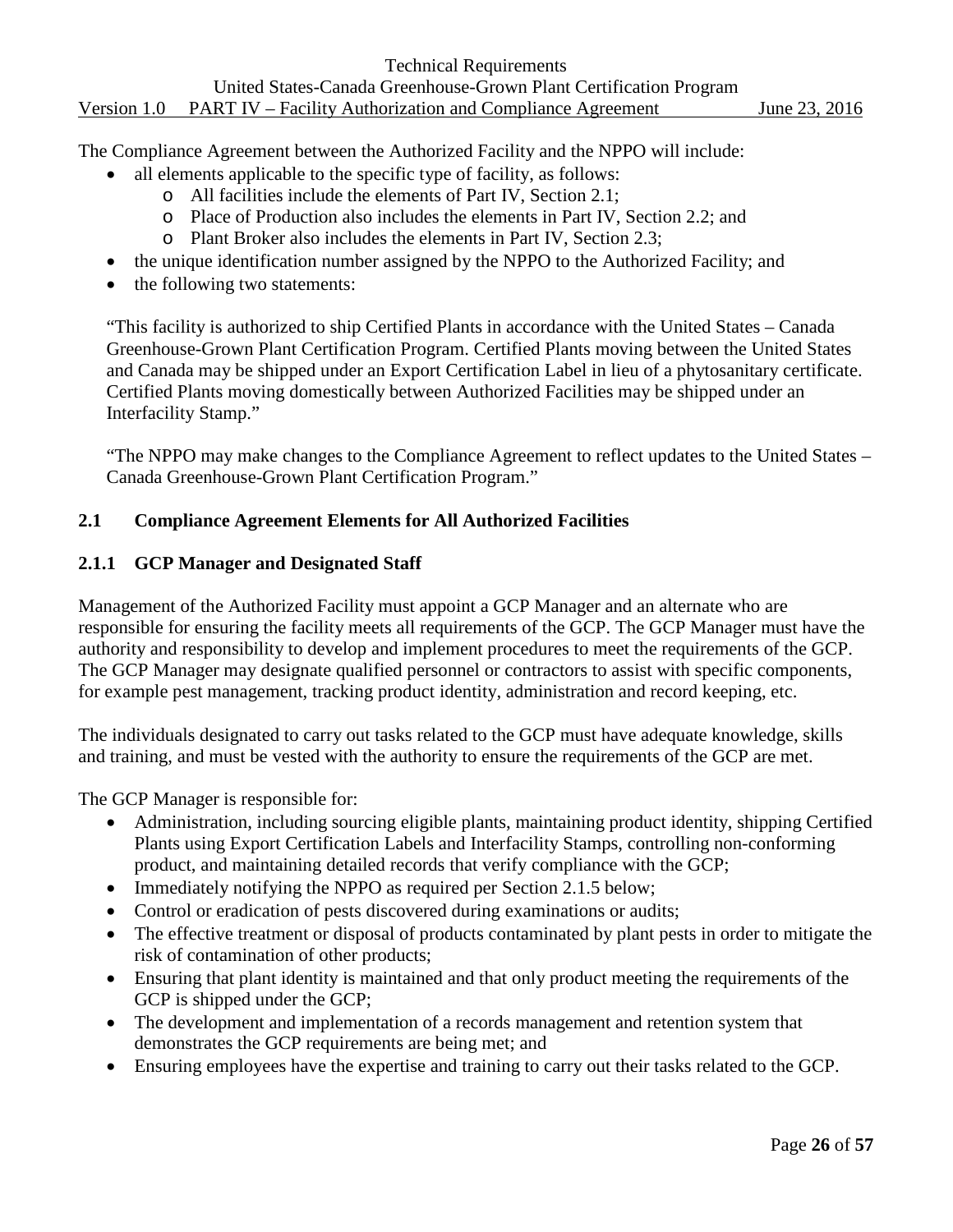#### **2.1.2 Inventory Control**

Authorized Facilities must have a system in place that maintains product identity within the facility. There must be sufficient information available to demonstrate that only eligible plants are used to produce Certified Plants and that only Certified Plants are shipped under an Export Certification Label or Interfacility Stamp.

#### **2.1.2.1 Control of Non-Conforming Plants**

The Authorized Facility must ensure that Non-Conforming Plants are identified, inventoried and handled in a manner that ensures they are not shipped under the GCP and they do not contaminate / infest or become mixed with plants grown and/or shipped under the GCP.

#### **2.1.3 GCP Certification Documents**

Export Certification Labels and Interfacility Stamps are used to document and maintain the status of GCP Certified Plants.

The NPPO controls the manufacture and distribution of Export Certification Labels and Interfacility Stamps within their jurisdiction and they remain the property of the authorizing NPPO, notwithstanding who may have produced or paid for them. Export Certification Labels and Interfacility Stamps must be surrendered to the NPPO in the event of suspension or cancelation of authorization.

Management at the Authorized Facility must designate an individual to maintain control of the Export Certification Labels and Interfacility Stamp. Export Certification Labels and Interfacility Stamps must be stored securely and may only be accessed and used by trained, authorized personnel.

The Authorized Facility's unique authorization number will appear on each Export Certification Label and Interfacility Stamp. Labels and Stamps must not be shared with other facilities or used for purposes other than shipping Certified Plants from the Authorized Facility's premises.

The documentation accompanying GCP shipments must include the destination, the quantity of Certified Plants and the scientific name of each plant in the consignment. Plants must be identified to genus, and the species/cultivar if required by regulation. The documentation must clearly link the Certified Plants to the Export Certification Label or Interfacility Stamp.

In the case of consignments that contain mixtures of plants in planters, hanging baskets, tropical baskets, etc., the documentation must specifically identify each individual plant taxon contained within these items. For example, the documentation could indicate 4,000 baskets containing X, Y & Z taxa.

When growing containers, (e.g. mixed planters, Christmas planters) include plants that are not eligible for the GCP, an official phytosanitary inspection is required in order to certify the plants using an Export Certification Label, or an Interfacility Stamp when the containers are being shipped to another Authorized Facility for export. A record of the official inspection must be maintained.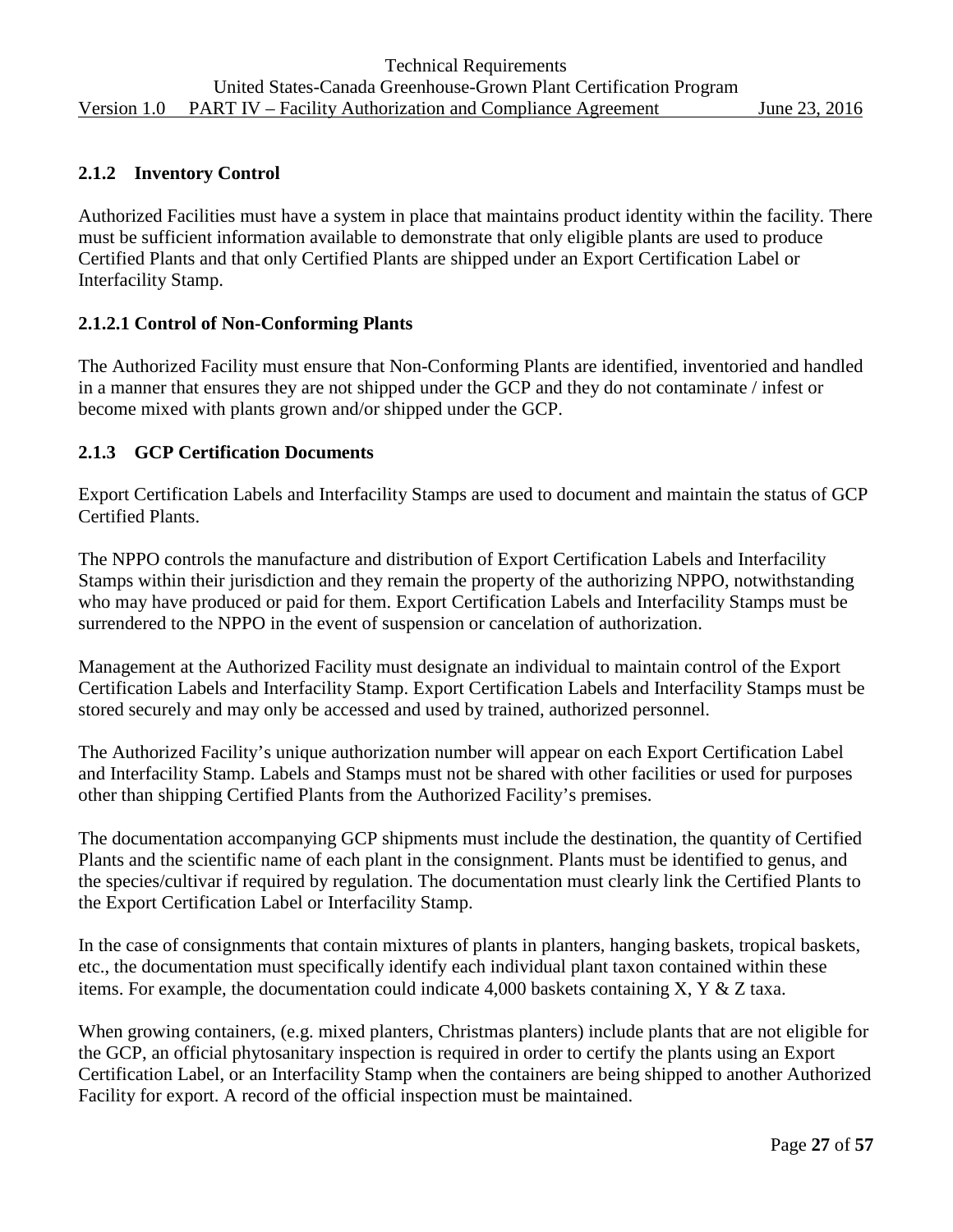The Authorized Facility must inform the NPPO in the event that any Export Certification Labels or Interfacility Stamps are stolen or lost.

Certified Plants shipped under an Export Certification Label or Interfacility Stamp to destinations which are not Authorized Facilities lose their Certified status.

#### **2.1.3.1 Export Certification Label**

The Export Certification Label must be attached to a sheet of paper or commercial shipping document that contains the information specified in Part IV, Section 2.1.3.

A separate Export Certification Label is required for each consignee.

Export Certification Labels must not be used for shipments within the country where the Authorized Facility is located.

#### **2.1.3.2 Interfacility Stamp**

The Interfacility Stamp may only be applied to shipping documents for plants shipped domestically to another Authorized Facility in order to retain the Certified status of the plants under the GCP. The Interfacility Stamp informs the Authorized Facility purchasing the plants that the plants may be exported immediately using an Export Certification Label.

Stamped invoices may not include plants that do not meet the requirements of the GCP, i.e., all plants listed on a stamped invoice must be Certified Plants.

**Information for Authorized Facilities in Canada:** *The Interfacility Stamp does not replace a CFIA Domestic Movement Certificate. All plants certified under the GCP must comply with any pest-specific or commodity-specific phytosanitary requirements of the CFIA. Please contact any local CFIA office for details regarding domestic movement requirements and domestic movement certificates.*

**Information for Authorized Facilities in the United States:** *The Interfacility Stamp does not replace any intrastate or interstate movement requirements. All plants certified under the GCP must also comply with any pest-specific or commodity-specific phytosanitary requirements for domestic movement. Please contact the state department of agriculture for specific domestic movement requirements.*

#### **2.1.4 Records**

Records provide evidence that plants grown and shipped as Certified Plants under the GCP comply with the phytosanitary requirements of the GCP. Records must be made available during audits or upon request of the NPPO.

Records must include the date that the activity was carried out, the name of the designated person that carried out the activity, specific information related to the activity, as well as additional comments or notes describing any deviations. Records may be in a variety of formats, including paper or electronic.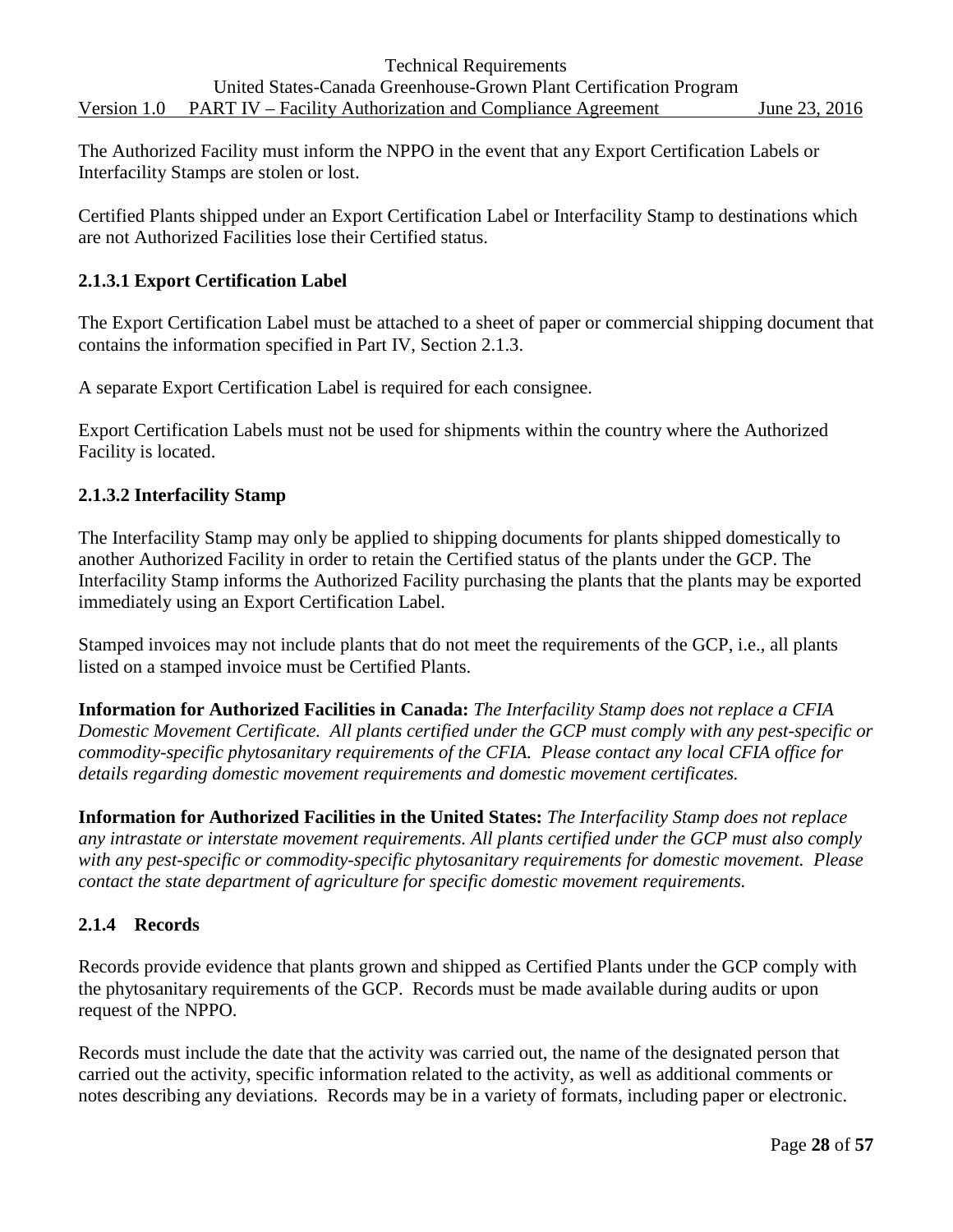Records must include evidence that demonstrates the eligibility of plants to enter the GCP.

Records must include evidence that Certified Plants meet the conditions of the GCP.

Records, including shipping documents must be maintained for a minimum of three (3) years. This does not supersede other regulatory requirements, e.g., CITES.

Examples include:

- Export Certification Labels in stock;
- Export Certification Labels used, including certification documents (records of country of origin, destination, plant taxa, and volume associated with the Export Certification Label used);
- a copy of all invoices marked with the Interfacility Stamp, including originating facility, destination, plant taxa, and volume of all plants certified;
- a copy of the export invoice that references the Export Certification Label serial number and is signed and dated by the person conducting an export shipment inspection;
- list of plants produced at the Authorized Facility;
- training records for staff responsible for GCP activities;
- inspection of incoming plants;
- scouting of plants in production;
- pest detections (e.g., Pest Log);
- applied pest controls;
- inspection of Certified Plants at time of shipping;
- monitoring of production, receiving, handling, storing and shipping areas; and
- any other records and procedures sufficient for the NPPO to verify compliance with the requirements of the GCP.

#### **2.1.5 Notifying the NPPO**

The Authorized Facility must notify the NPPO immediately when there is the presence, or suspected presence of any condition or situation that may be considered a critical non-compliance at the facility or in association with product purchased or sold, and when there are changes in ownership or the GCP Manager.

Examples include:

- pest finds of significance. Pest finds of significance include:
	- o unusual pest damage or symptoms that may indicate the presence of a new pest;
	- o any pest that may be new or previously unreported from an area; or
	- o detection or suspicion of the presence of a regulated pest in an exported product;
- plants received with an Export Certification label or Interfacility Stamp that do not meet the requirements of the GCP;
- Non-Conforming Plants shipped using an Export Certification Label or Interfacility Stamp;
- inappropriate use or loss of Export Certification Labels or Interfacility Stamp;
- changes to the Pest Management Plan;
- change of facility management or ownership;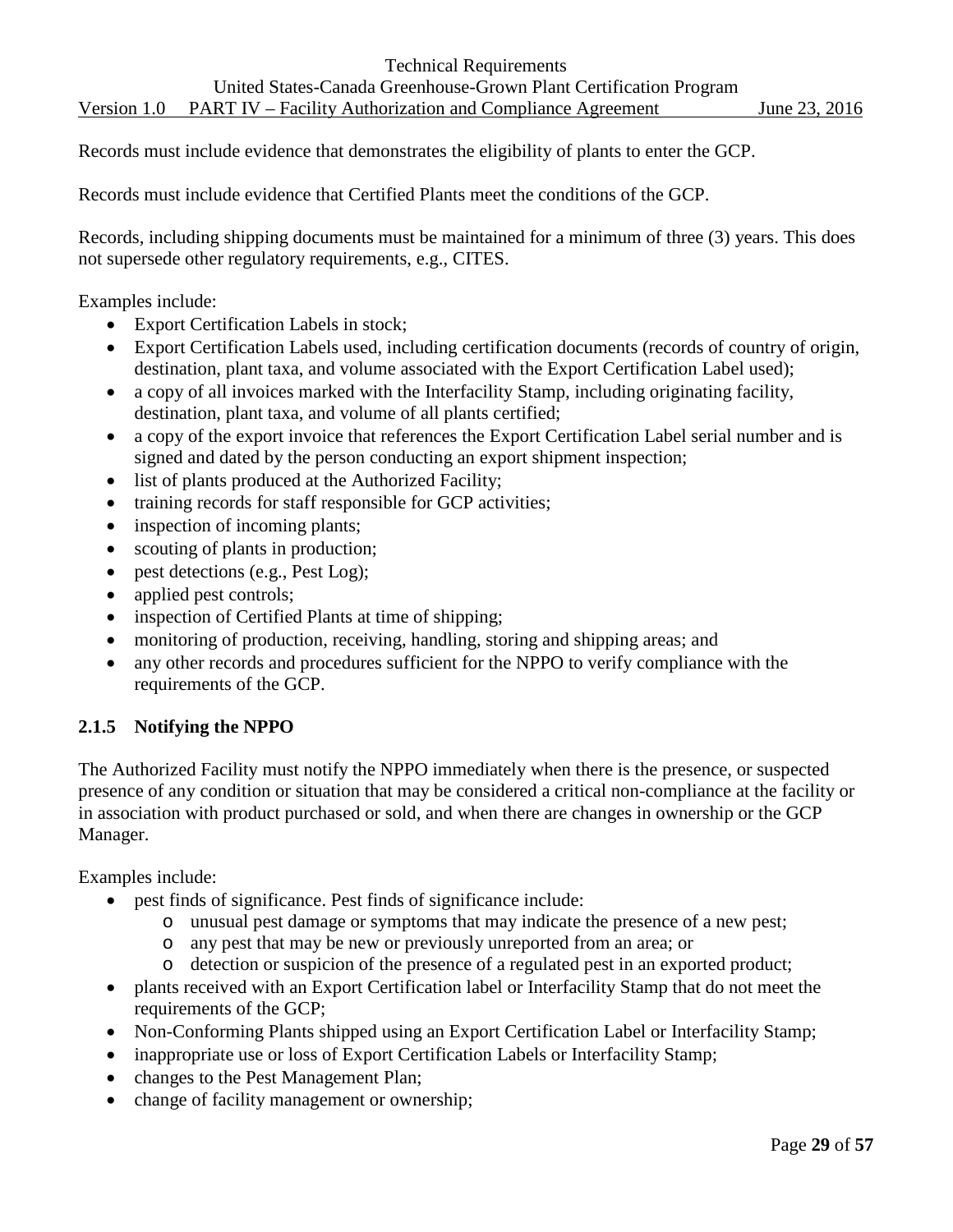- changes to the employment status or designated responsibilities of key personnel, particularly the GCP Manager; and
- facility wishes to withdraw from the GCP.

If pest finds of significance are detected, the Authorized Facility will not make shipments using an Export Certification Label or Interfacility stamp until advice is received from the NPPO.

#### **2.1.6 NPPO Audit**

The GCP Manager (or the alternate identified in the Pest Management Plan) must be present during NPPO audits to assist the auditor and to observe any objective evidence indicating non-compliance with GCP requirements. The Authorized Facility must cooperate with the auditor, allowing access to the Authorized Facility, records, and facility staff. The auditor must be allowed to collect and record information, verifying that the export certification procedures used by the Authorized Facility are functioning as intended and plants certified under the GCP meet the phytosanitary requirements.

#### <span id="page-29-0"></span>**2.2 Compliance Agreement Elements for Authorized Facility – Place of Production**

#### **2.2.1 Minimum Requirements for Greenhouse Structures and Production Practices**

Plants must be monitored, managed and greenhouse-grown at the Authorized Facility. Greenhouse-grown plants are those plants produced within, under, or sheltered by structures that provide modified growing conditions and/or protection from pests and the outdoor environment. Growing conditions must include protection from pest contamination via soil, water and unmanaged plants in the surrounding environment. Structures may include greenhouses, hoop houses, screen houses, shade houses, or other structures that the NPPO determines meet the phytosanitary requirements of the GCP.

All production, receiving, handling, storing and shipping areas of the Authorized Facility must be monitored and maintained in good condition. Deficiencies in design or maintenance must be promptly identified and rectified.

Authorized Facilities must be maintained practically free from injurious pests.

#### **2.2.1.1 Protection from Soil-borne Pests**

- The growing media used for growing plants under the GCP must be free of regulated pests.
- Growing media must be managed and stored in a manner that precludes contamination by regulated pests including contamination via soil and/or water.
- Authorized Facilities located in areas where a soil-borne regulated pest occurs must develop a Pest Module describing the measures used to ensure growing media is free from the pest.
- Plants may not be planted or rooted directly in the ground.
- Plants must be produced in a manner to prevent contamination by regulated pests via soil, which may include the use of raised benches, barriers or floor coverings.
- Plants entering the continental United States or Canada in growing media from a third country, the state of Hawaii or a U.S. territory must meet the requirements of the Canadian Growing Media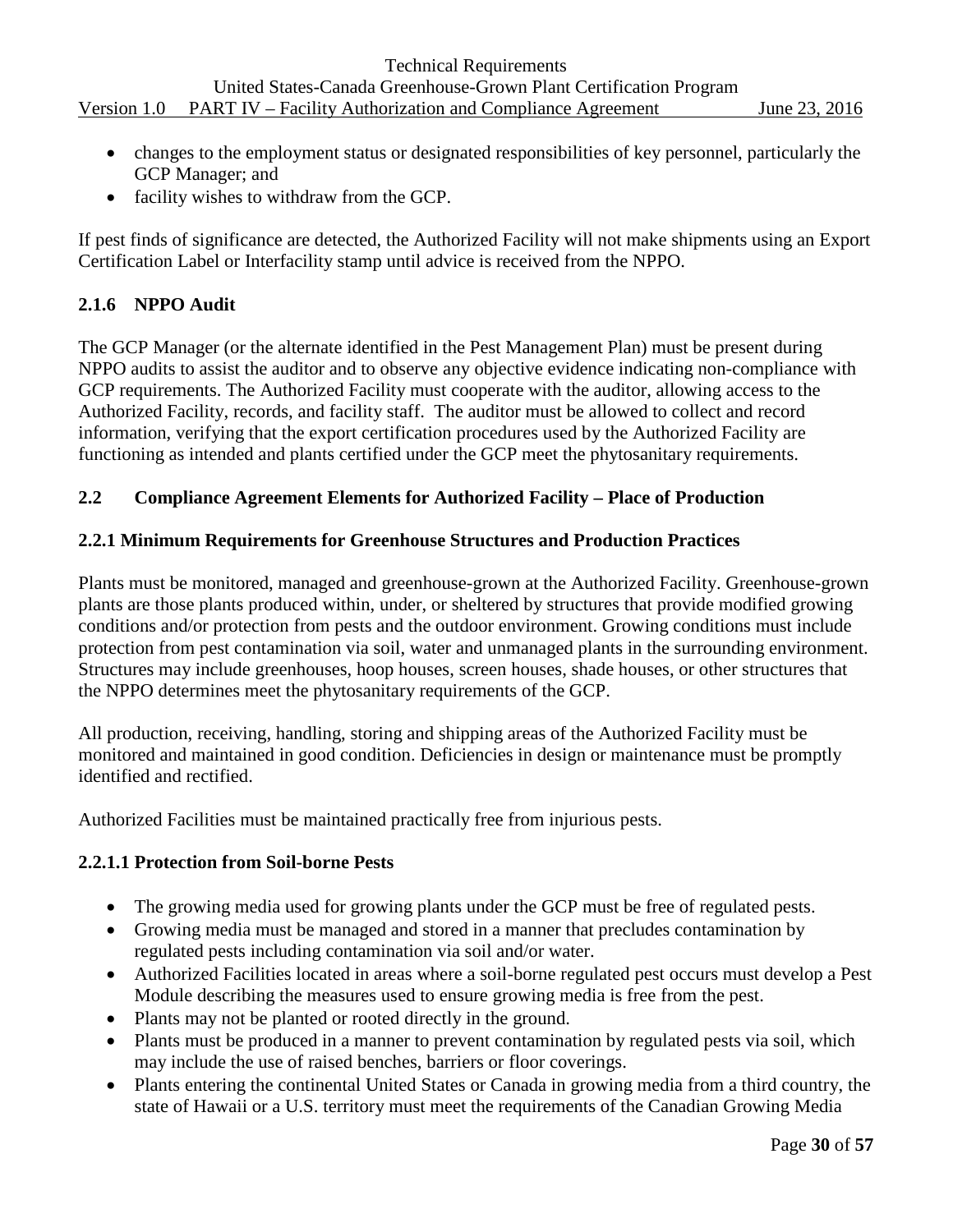Program and either the requirements of 7CFR 319.37-8 (third country) or 7CFR 318.13 (Hawaii or U.S. territory).

#### **2.2.1.2 Irrigation; Protection from Non-irrigation Water and Water-borne Pests**

- Irrigation water used for growing plants under the GCP must be clean and free from regulated pests.
- The Authorized Facility must be constructed and maintained in a manner that protects plants from non-irrigation water sources, including prevention of flooding and accumulation of standing water. Preventative practices may include raised benches, barriers or floor coverings.
- Authorized Facilities located in areas where a water-borne regulated pest occurs must develop a Pest Module describing the measures used to ensure irrigation water is free from the pest.

#### **2.2.1.3 Buffers and Protection from Unmanaged Plants/Areas**

- The production and handling areas must be kept free of weeds and unmanaged plants.
- A pest exclusion barrier is required around the production and handling areas.
- A 3 metre / 10 foot buffer that is maintained free of weeds and unmanaged plants may be utilized in lieu of a pest exclusion barrier.

#### **2.2.1.4 Separation of Ineligible Plants**

- When ineligible and eligible plants of the same taxa are both grown at an authorized facility, there must be a robust system to ensure the plants maintain their identity and remain segregated. Segregation may include physical separation by distance or barriers, depending on the pest risk.
- The NPPO may require additional safeguarding to be included in the Pest Management Plan depending on the plant taxa and source.

#### **2.2.1.5 Separation of plants that have not completed the growth and monitoring period**

- Plants that have not completed the growth and monitoring period should be separated from Certified Plants in a manner commensurate with the pest risk associated with the taxa and source.
- The NPPO may require additional safeguarding to be included in the Pest Management Plan depending on the plant taxa and source.

#### **2.2.1.6 Exemption for Outdoor Production**

Authorized Facilities may apply in writing to their NPPO to request an exemption from the requirements for plants to be exclusively greenhouse-grown. The proposal process is outlined in Part II, Section 4.2.2.

The outdoor production area must meet all the requirements listed in Section 2.2.1 above, except the requirement for a greenhouse structure. The NPPO will review the request and inspect the outdoor production area. The NPPO may authorize outdoor growth for the production of specific Certified Plants, at its discretion.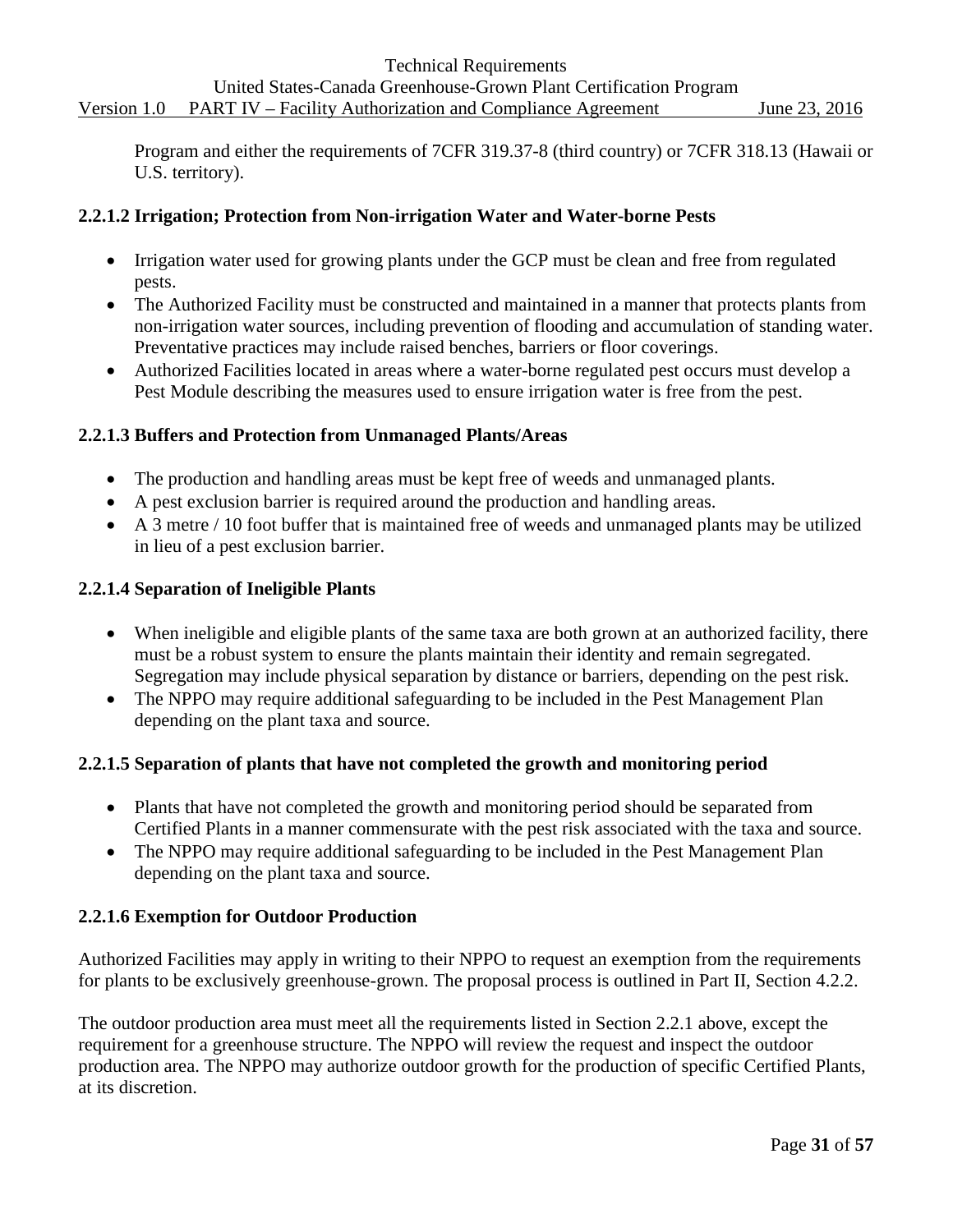If an exemption is granted, the Pest Management Plan must include a Production Module describing the outdoor production area and the conditions recognized by the NPPO.

#### **2.2.2 List of Plants in Production**

Authorized Facilities must maintain a current list of plants in production at the facility. The information in the plant list is used by the Authorized Facility to determine whether plants in production are eligible or not eligible. Plants must originate in either Canada or the United States, or if imported from a third country, they must be enterable into both the United States and Canada as per each country's phytosanitary regulations.

The list must include:

- taxa (see  $2.2.2.1$ );
- source (see 2.2.2.2);
- description of plants (see 2.2.2.3);
- when the source is other than the continental United States or Canada, a notation if there are specific phytosanitary import requirements and a description of plants when they enter Canada or the continental United States (see 2.2.2.4); and
- a notation whether the plants are eligible or ineligible for the GCP.

The list must be accepted by the exporting country's NPPO. The NPPO may be consulted for guidance on how to assess eligibility.

#### **2.2.2.1 Taxa**

The minimum information to indicate plant taxa is genus. The species/cultivar must be included if required by the regulations of either NPPO.

#### **2.2.2.2 Source**

The minimum information to indicate source is country name. U.S. origins other than the continental United States must be specified.

- Plants entering the Authorized Facility accompanied by an Export Certification Label or an Interfacility Stamp are Certified Plants. For the purpose of the plant list, the source is considered to be Canada or the United States, depending where the GCP document was issued.
- Plants propagated at the Authorized Facility from cuttings with a country of origin of the continental United States or Canada or seed are recorded as sourced from the country where the Authorized Facility is located.
- Plants entering the Authorized Facility with a CFIA or USDA issued phytosanitary certificate indicating a place of origin of the United States or Canada are recorded as sourced from the place of origin declared on the phytosanitary certificate.
- Plants entering the Authorized Facility from other than the continental United States or Canada are recorded as sourced from the place of origin declared on the accompanying phytosanitary documentation.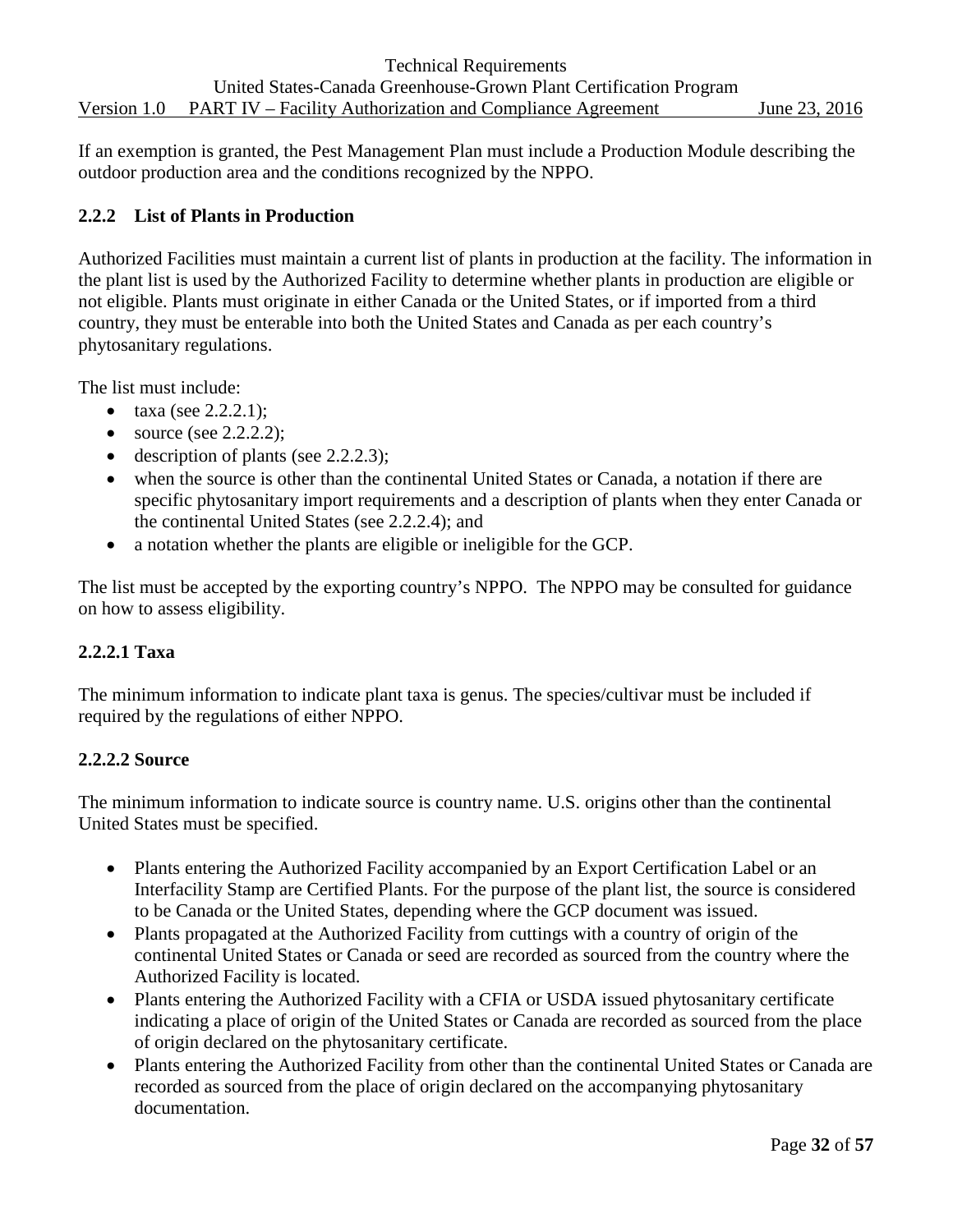• Plants entering the Authorized Facility from a non-GCP facility in Canada or the continental United States are recorded as sourced from the country that would be declared as the place of origin if a phytosanitary certificate or re-export phytosanitary certificate were immediately issued for export.

#### **2.2.2.3 Description of Plants**

The description of plants must include the growth stage and form of incoming plants, e.g., seed, invitro/tissue culture plantlets, cuttings, plugs, bare-root plants, or pre-finished plants. A specific notation must be made if plants are received in growing medium from other than the continental United States or Canada.

#### **2.2.2.4 Specific Phytosanitary Import Requirements**

When there are specific phytosanitary import requirements, declarations, restrictions or prohibitions for either Canada or the United States, this must be noted in the plant list. The note does not have to include a description of the specific phytosanitary provision; however, there should be enough information to remind the Authorized Facility that special provisions are required.

#### **2.2.3 Eligible Plants**

The Authorized Facility must maintain records that demonstrate the eligibility of plants to enter the GCP. Records must include the source of plants (e.g., including supplier, country/ state/ province) and must clearly show the date and growth stage at the time plants entered the Authorized Facility and the date and growth stage of all Certified Plants at the time they were shipped from the Authorized Facility. Records must also indicate that eligible plants imported from third countries met U.S. size/age requirements (7 CFR 319.37-2(b)) at the time they entered Canada or the continental United States.

#### **2.2.4 GCP Manager**

The GCP Manager is responsible for ensuring that;

- facilities are monitored and maintained per Section 2.2.1 above; and
- plants are inspected and production areas are scouted to verify freedom from regulated pests.

#### **2.2.5 Pest Detection and Pest Control**

If regulated pests are detected, steps must be taken immediately to manage them and ensure compliance with the phytosanitary requirements of the GCP.

The Authorized Facility must maintain records for activities related to pest scouting, plant inspections, control procedures, pest identifications and laboratory submissions.

Different pest control strategies may be employed to meet the phytosanitary requirements. These strategies may include: cultural controls, biological controls, and chemical controls.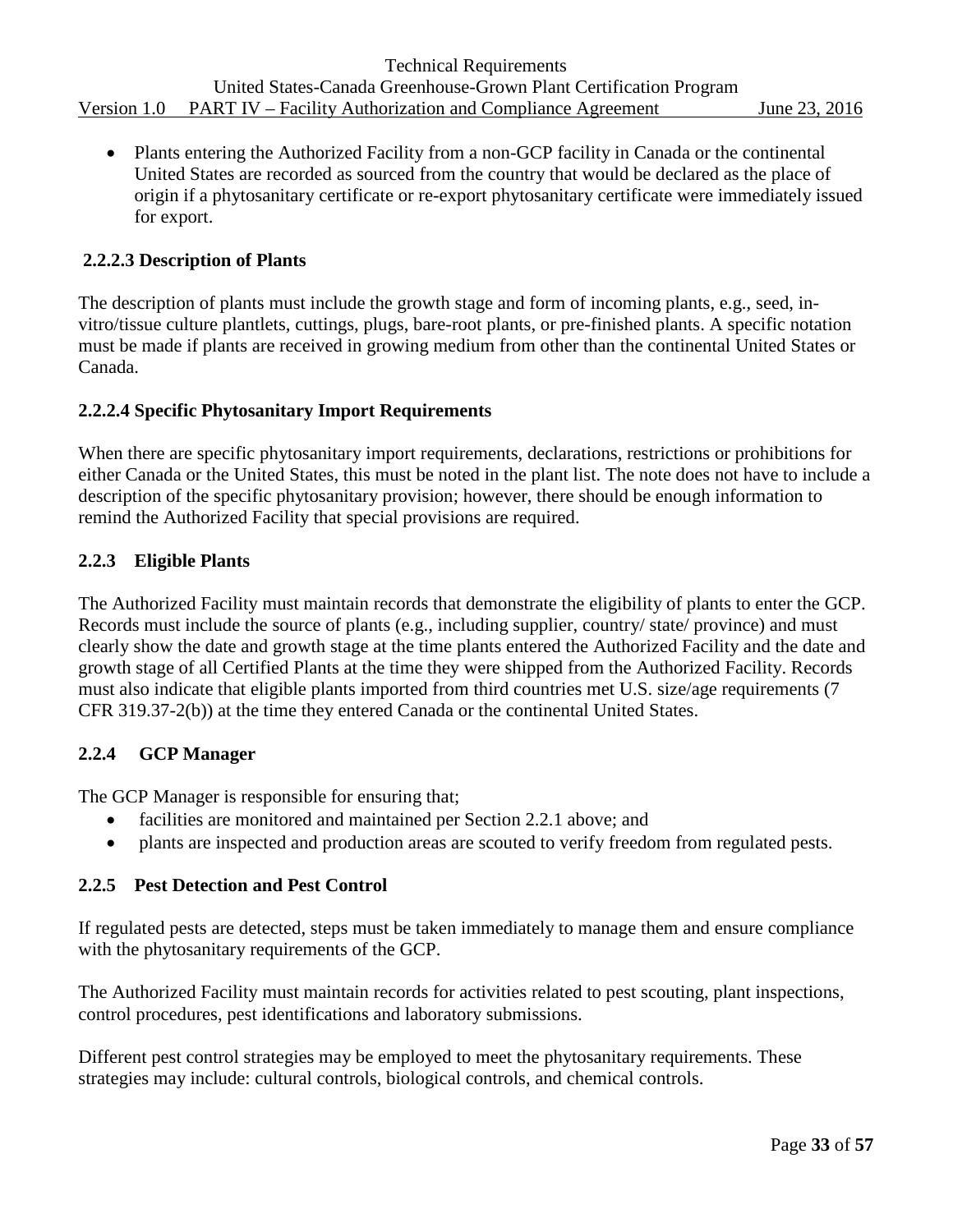#### **2.2.5.1 Incoming Plants**

Plants brought into the Authorized Facility must be inspected for pests by designated personnel prior to moving the plants into production areas.

#### **2.2.5.2 Examination of Production Areas**

Scouting must be carried out in all production areas of the Authorized Facility at a minimum of two week intervals. Scouting activities must be documented and are subject to confirmation by Auditors.

Scouting must be carried out by designated personnel according to the methods, frequency and intensity specified in the Pest Management Plan. In addition to visual inspection, other pest detection methods may be used to provide early warning of pest infestations (e.g., yellow sticky traps, pheromone traps, etc.).

#### **2.2.5.3 Shipping Inspection of Certified Plants**

Certified Plants shipped under an Export Certification Label or Interfacility Stamp must be inspected by designated personnel to verify that the plants in the shipment are free of regulated pests.

It must be verified that all plants shipped under an Export Certification label or Interfacility Stamp are Certified Plants.

#### **2.2.6 Pest Management Plan**

An Authorized Facility must develop a Pest Management Plan using the template in Appendix I (see also Part II, Section 6). The Pest Management Plan must be submitted to the NPPO for review and acceptance, as part of the facility's GCP application package. The procedures described in the Pest Management Plan must be implemented at the Authorized Facility and appropriate records must be available for review by the NPPO.

The Pest Management Plan must be revised to ensure it remains current. The Authorized Facility must notify their NPPO whenever the Pest Management Plan is amended. The NPPO will assess the revised Pest Management Plan to verify that the GCP phytosanitary requirements continue to be met.

#### **2.2.7 Modules**

Modules must be reviewed and accepted by the NPPO responsible for authorizing the facility.

#### **2.2.7.1 Pest Modules**

Pest Modules are required when there is a regulated pest present in the area where the authorized facility is located AND there are plants in production that could be a pathway for the regulated pests, whether or not those plants are being grown under the GCP and are intended for export.

Pest Modules must describe the specific measures to prevent the spread of regulated pests via GCP plants, including any inspection, sampling, testing, treatments, cultural practices or other measures in place. Pest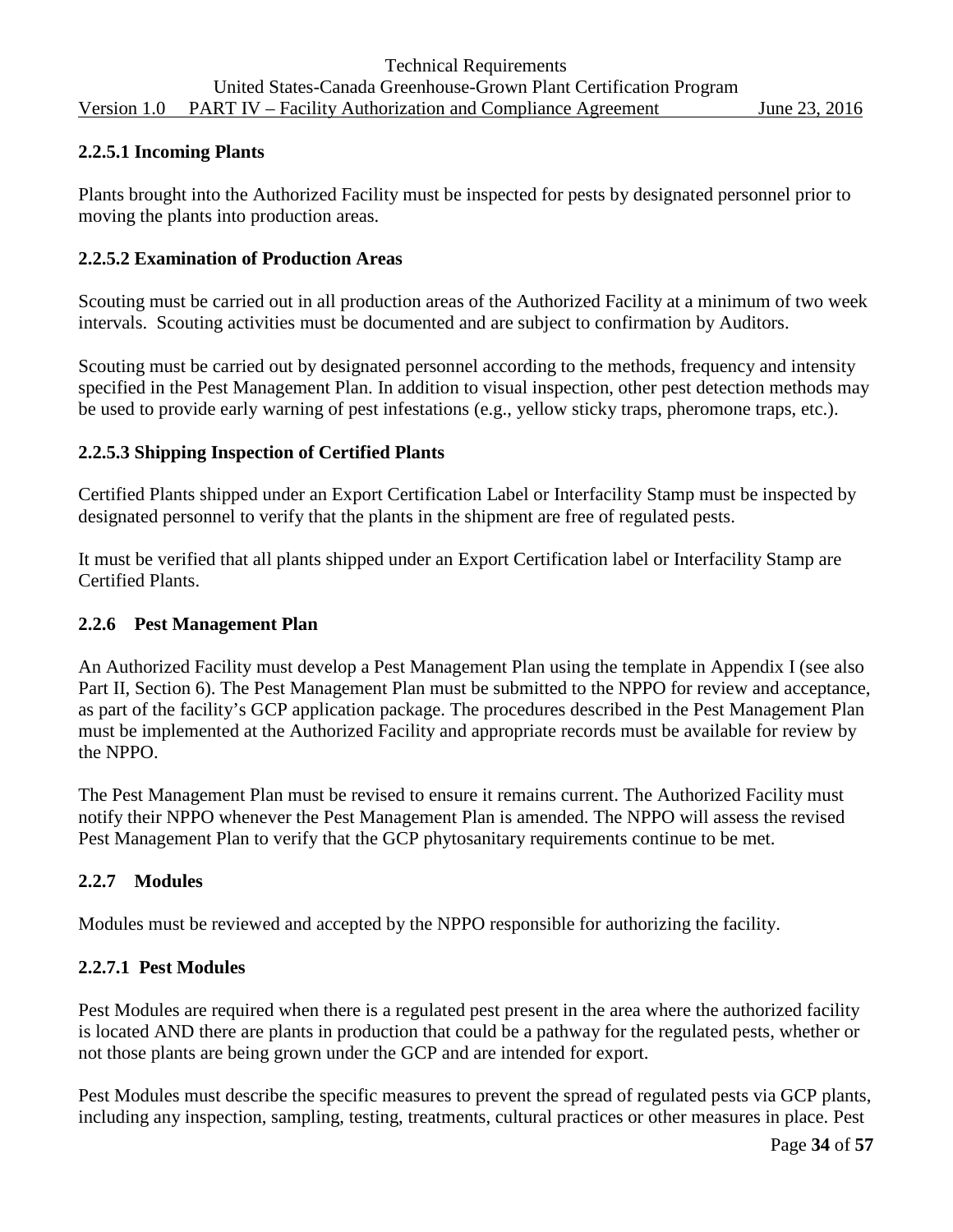Modules are always required when a phytosanitary certificate would require an additional declaration for export of the same plants.

Authorized facilities must work with their respective NPPO to determine any pest mitigation measure that may be required.

#### **2.2.7.2 Production Modules**

Production modules are required when the Authorized Facility has been granted an exemption from a provision of the GCP, when the facility incorporates Associated Articles in the GCP or when the NPPO determines that specific measures are required for a specific origin and/or plant taxon.

The measures described in the module may be proposed by the Authorized Facility and accepted by the NPPPO or may be determined by the NPPO.

#### <span id="page-34-0"></span>**2.3 Compliance Agreement Elements for Authorized Facility – Plant Broker**

Plant Brokers ship plants produced by other Authorized Facilities. Plant Brokers do not produce, transform or grow plants. Plant Brokers that produce, transform or grow plants may only be authorized as a Place of Production.

#### **2.3.1 Minimum Requirements for Broker Structures**

Plant Broker facilities must be designed and maintained in a manner that protects Certified Plants from pest contamination via soil, water and unmanaged plants.

- Storage and handling areas must be kept free of weeds and unmanaged plants.
- A pest exclusion barrier is required around the production and handling areas.
- A 3 metre / 10 foot buffer that is maintained free of weeds and unmanaged plants may be utilized in lieu of a pest exclusion barrier.

#### **2.3.2 Examination of Shipping Areas and Certified Plants**

The GCP Manager is responsible for the monitoring of shipping and storage areas, reporting pest detections and implementing pest control measures when pests are detected.

It must be verified that all plants shipped under an Export Certification Label or Interfacility Stamp are Certified Plants.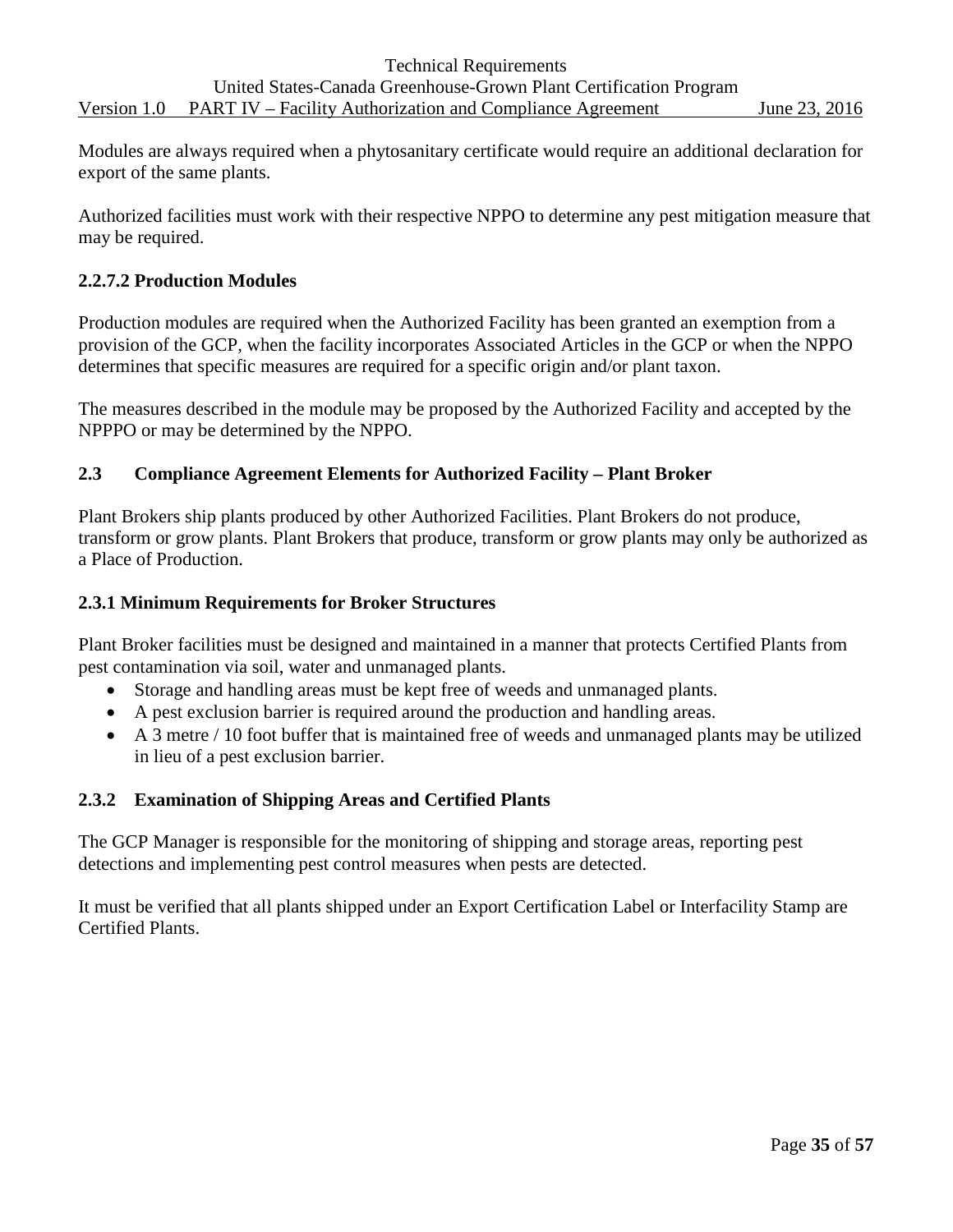## <span id="page-35-0"></span>**PART V - Appendices**

#### <span id="page-35-1"></span>**Appendix 1 Pest Management Plan Guidance and Template**

*GCP Technical Requirements, Part I, Section 4.0 Glossary: Pest Management Plan: A written description of procedures or processes designed to control, suppress or eradicate pest populations and produce plants that meet the phytosanitary requirements of the GCP.*

The Pest Management Plan is a consistent, uniform way for the Authorized Facility to communicate to the NPPO how specific elements of the Compliance Agreement will be conducted and/or achieved. This template is designed so when the Authorized Facility has provided the required information in the individual fields, the Pest Management Plan should be complete.

The reference numbers in the Pest Management Plan refer to the Compliance Agreement elements in Part IV of the GCP Technical Requirements which should be referred to when the Pest Management Plan is being completed. Not every element of the Compliance Agreement is required to be detailed in the Pest Management Plan; however, the Authorized Facility must be able to demonstrate to the auditor that all elements of the Compliance Agreement are achieved whether the details are in the pest management plan or not.

The NPPO may stipulate specific safeguarding or pest mitigation measures to be included in the Pest Management Plan.

Information in the Pest Management Plan may be in bullet points and may include or reference as appropriate, maps, pictures, documents and other published information.

The Pest Management Plan must be typewritten and signed by the GCP Manager.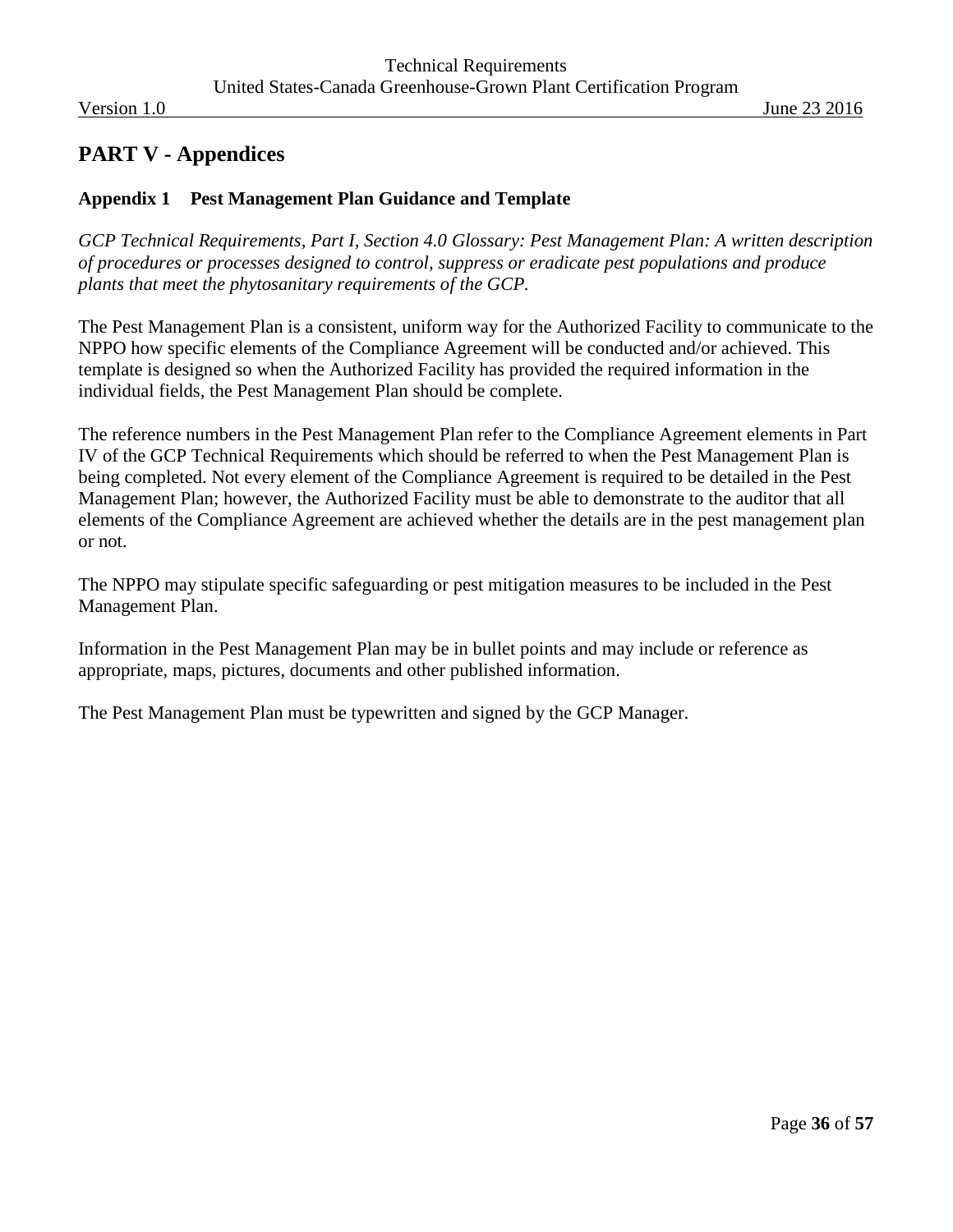*- Title Page –*

## **GCP Pest Management Plan**

*Facility Name GCP Authorization Number Date*

| enei<br>-20<br>и<br>O |
|-----------------------|
|-----------------------|

| <b>Mailing Address</b> |      | <b>Physical Address</b>        |
|------------------------|------|--------------------------------|
|                        |      |                                |
|                        |      | $\Box$ same as mailing address |
|                        |      | $\Box$ location map attached   |
| Phone                  | Facs | Email                          |
|                        |      |                                |

*Brief description of the business, e.g., propagation of plants from seed for sale as pre-finished plants, propagation of ornamental plants from domestic and offshore cuttings for distribution to retail etc.*

Prepared by: *Name of author*

#### **GCP Manager**

| name | signature<br>--- | date |
|------|------------------|------|

- *next page(s): amendment record, personnel and regulated pests* –

#### **Amendment Record**

| No. | <b>Amended Section and Content</b> | Approved by: | Date: | <b>NPPO</b> Notified |
|-----|------------------------------------|--------------|-------|----------------------|
|     |                                    |              |       |                      |

#### **Management, designated personnel and key functions**

| Owner                 |  |
|-----------------------|--|
| <b>GCP</b> Manager    |  |
| Alternate GCP Manager |  |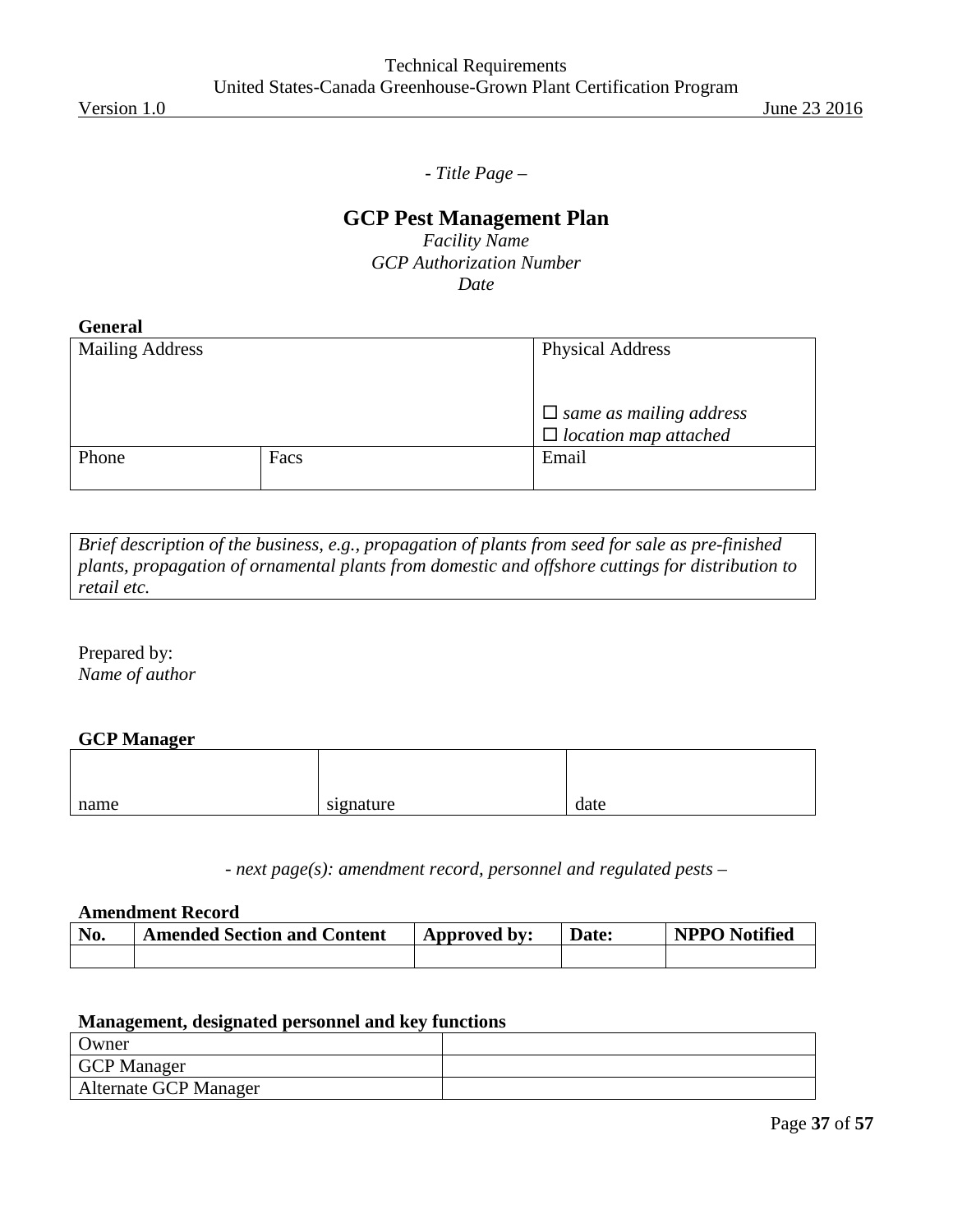#### Technical Requirements United States-Canada Greenhouse-Grown Plant Certification Program

#### **Regulated pests present in area/ Regulated pests triggering an additional declaration if a phytosanitary certificate were issued** (Supplied by NPPO)

| Regulated Pest (Scientific and   Host plants in production | Module required |
|------------------------------------------------------------|-----------------|
| local common name)                                         | (Y/N)           |
|                                                            |                 |

*- next page(s) –*

#### **2.1.2 Inventory Control**

*Briefly describe how Certified Plants, Non-Conforming Plants and Ineligible Plants are differentiated in the Authorized Facility*

#### **2.2.1 Minimum Requirements for Greenhouse Structures and Production Practices**

*Describe the facility, including a description of physical structure, e.g. glasshouse, screenhouse etc. and the area under production. Include a map or diagram of the facility. All locations for handling plants, e.g., receiving, propagation, coolers, etc The description of the various parts of the facility may be shown on the map or diagram. Pictures, aerial photographs etc. may be used for clarity.*

#### **2.2.1.1 Protection from Soil-borne Pests**

*Describe all media used in the production of plants, including manufacturer. Note: If there are regulated soil-borne pests in the area where the facility is located, the management practices to prevent contamination are included in 2.2.7.1 Pest Modules*

#### **2.2.1.2 Irrigation; Protection from Non-irrigation Water and Water-borne Pests**

*Describe the source of irrigation water and any treatment if applicable. Note: If there are regulated water-borne pests in the area where the facility is located, the management practices to prevent contamination are included in 2.2.7.1 Pest Modules*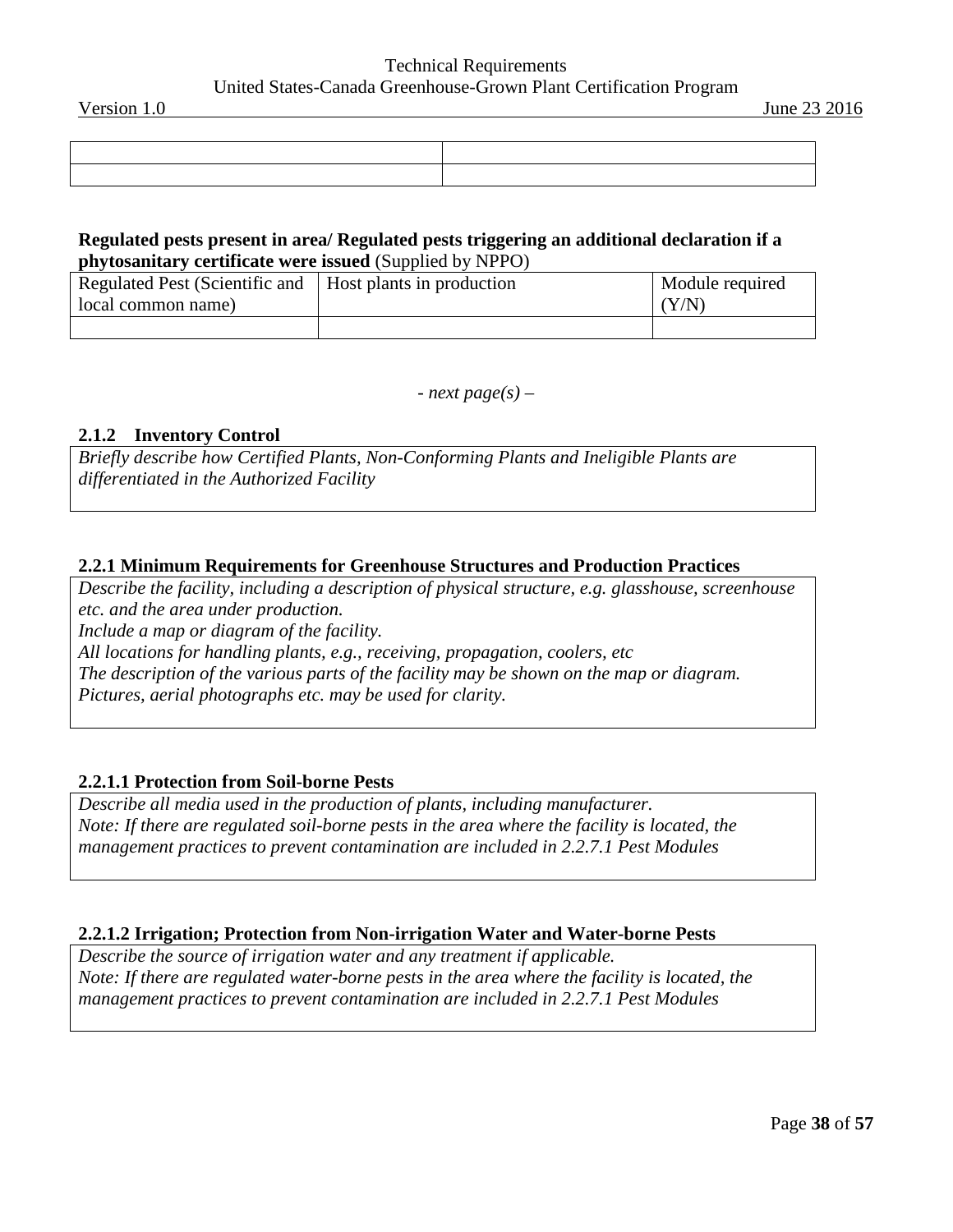#### **2.2.1.3 Buffers and Protection from Unmanaged Plants/Areas**

*Describe any buffer areas around the facility and how they are managed.*

#### **2.2.1.4 Separation of Ineligible Plants**

*State if eligible and ineligible plants of the same taxa grown at the facility. If yes, describe the system used to maintain plant identity and manage pest risk, including any measures required by the NPPO.*

#### **2.2.1.5 Separation of plants that have not completed the growth and monitoring period**

*If the NPPO requires specific measures, include them here.* 

#### **2.2.1.6 Exemption for Outdoor Production**

*Describe any authorized outdoor production area(s) in relation to the Authorized Facility. The authorized outdoor production area(s) should be shown on the facility map or diagram. Include reference to the authorization provided by the NPPO.*

#### **2.2.2 List of Plants in Production**

*Briefly describe how you determine that plants entering the Authorized Facility are Eligible Plants.*

#### **2.2.5 Pest Detection and Pest Control**

*Describe the actions taken when there is a pest find of significance, including notification per Part IV, Section 2.1.5 of the GCP Technical Requirements. Describe the activity records maintained related to pest scouting, plant inspections, control procedures, pest identifications and laboratory submissions.*

#### **2.2.5.1 Incoming Plants**

*Describe the receiving process for incoming plants, including pest detection methods. Include a reference to where a list of designated personnel may be found.*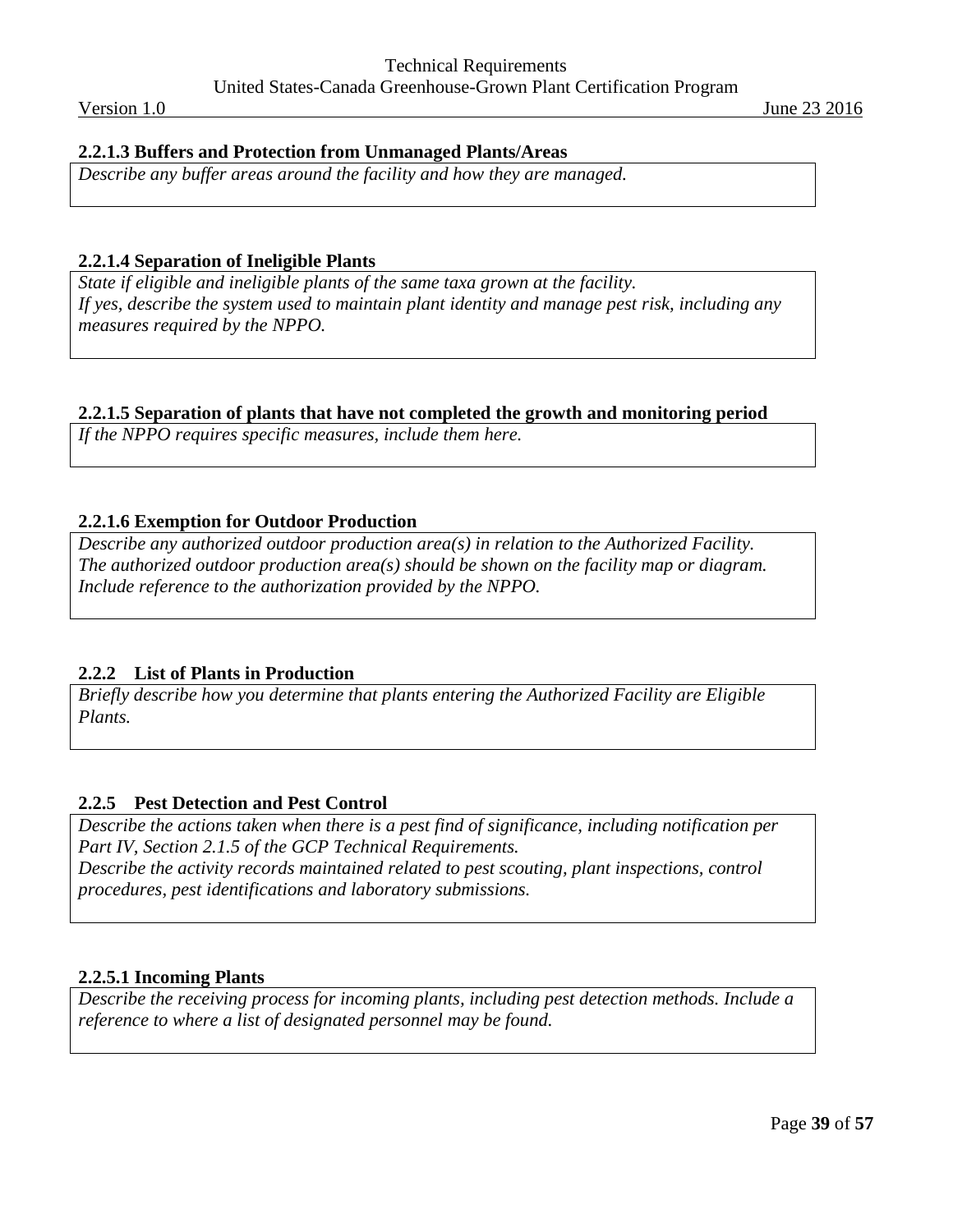#### **2.2.5.2 Examination of Production Areas**

*Describe procedures and practices for pest detection, including official pest scouting, frequency,*  intensity, pest detection methods, etc. Include a reference to where a list of designated personnel *may be found.*

*Describe how scouting activities are documented.*

#### **2.2.5.3 Shipping Inspection of Certified Plants**

*Describe the inspection procedure, including pest detection methods. Include a reference to where a list of designated personnel may be found.*

*Describe the process for verifying that plants shipped under and Export Certification Label or Interfacility Stamp are Certified Plants.*

#### **2.2.7.1 Pest Modules**

*Describe how pest information is shared with appropriate staff, including life cycle, distribution, damage, host(s), identification guide, pictures, etc.*

*Describe control strategy(ies) used to prevent spread of each specific regulated pest.*

#### **2.2.7.2 Production Modules**

*State if the facility has been granted an exemption from a provision of the GCP If yes, Describe the additional risk mitigation measures.*

*State if the facility certifies Associated Articles with an Export Certification Label or Interfacility Stamp.*

*If yes, Describe the process for ensuring that Associated Articles are enterable into both the United States and Canada and maintaining identity while in the Authorized Facility.*

*State if the NPPO requires additional safeguarding to be included in the pest management plan. If yes, describe the additional safeguarding required by the NPPO.*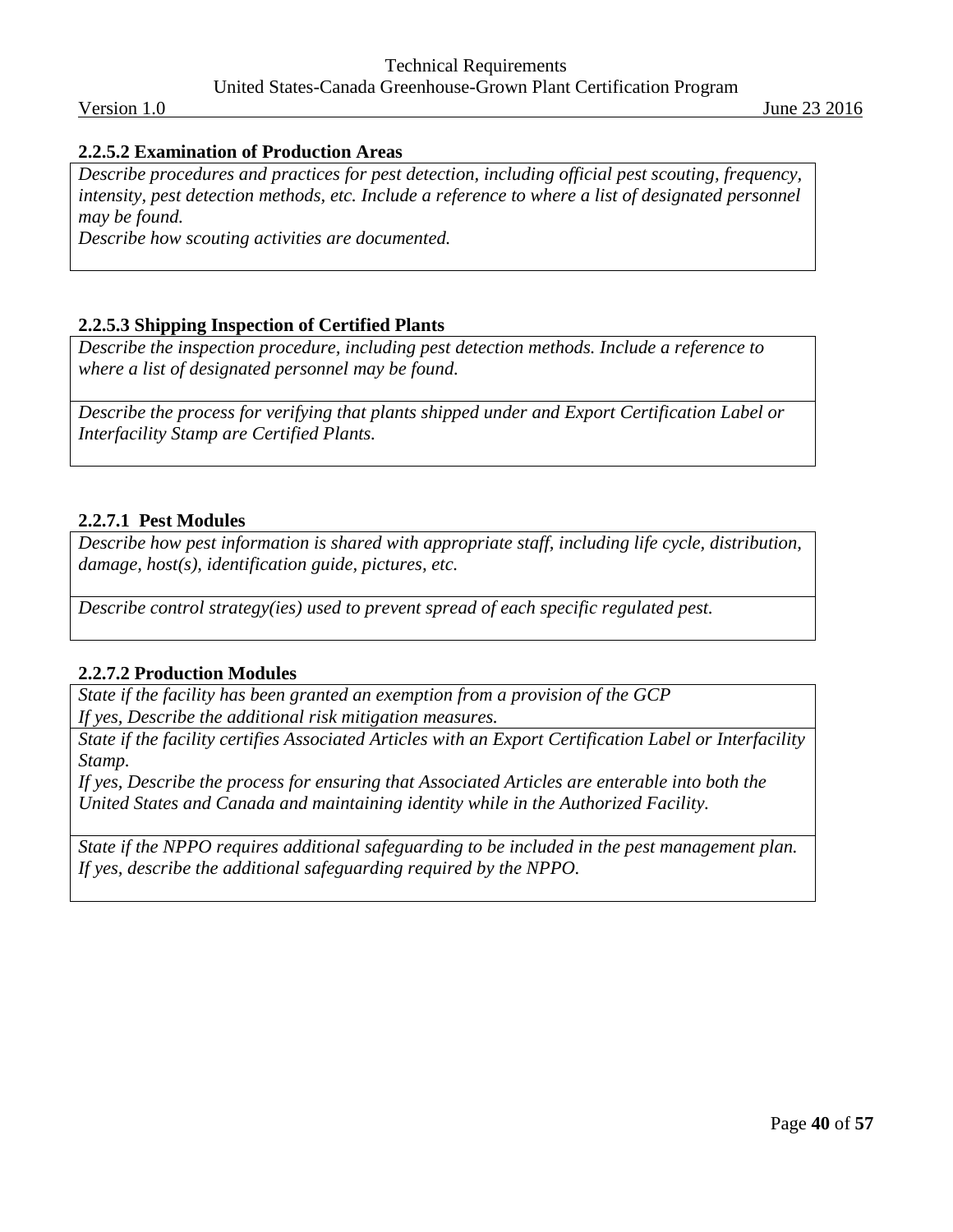#### <span id="page-40-0"></span>**Appendix 2 Regulated Plant Pests**

The following are lists of regulated pests that may trigger the need for a Pest Module for particular host plants in areas where these pests are known to occur. This list is not exhaustive and is subject to change. Pests of regulatory significance that do not appear on this list may also require a Pest Module. The decision to require a Pest Module is at the discretion of the NPPO.

The NPPO will use this list and the known distribution of these pests in conjunction with Part II, Section 7.1 Pest Modules in determining if a Pest Module is required.

Pests that are new to Canada and/or the continental United States are generally considered to be regulated until their regulatory status has been evaluated. The NPPO should be contacted for confirmation and/or further information.

| <b>Scientific Name</b>               | <b>Common Name</b>          |
|--------------------------------------|-----------------------------|
| Acrolepiopsis assectella             | leek moth                   |
| Adelges tsugae                       | hemlock woolly adelgid      |
| Agrilus planipennis                  | emerald ash borer           |
| Anastrepha ludens, Anastrepha spp.   | Mexican fruit fly           |
| Anoplophora glabripennis             | Asian long-horned beetle    |
| Anthonomus grandis                   | boll weevil                 |
| Bactrocera dorsalis, Bactrocera spp. | Oriental fruit fly          |
| Ceratitis capitata, Ceratitis spp.   | Mediterranean fruit fly     |
| Diaphorina citri                     | Asian citrus psyllid        |
| Ditylenchus destructor               | potato rot nematode         |
| Epiphyas postvittana                 | light brown apple moth      |
| Globodera pallida                    | pale cyst nematode          |
| Globodera rostochiensis              | golden nematode             |
| Grapholita molesta                   | Oriental fruit moth         |
| Lobesia botrana                      | European grapevine moth     |
| Lymantria dispar                     | gypsy moth                  |
| Meloidogyne chitwoodi                | Columbia root knot nematode |
| Neoconocephalus affinis              | rattler conehead katydid    |
| Oncometopiea clario                  | blue sharpshooter           |
| Pectinophora gossypiella             | pink bollworm               |
| Planococcus minor                    | passionvine mealybug        |
| Popillia japonica                    | Japanese beetle             |
| Raoiella indica                      | red palm mite               |
| Rhagoletis mendax                    | blueberry maggot            |
| Rhagoletis pomonella                 | apple maggot                |
| Rhynchophorus ferrugineus            | red palm weevil             |
| Rhynchophorus palmarum               | South American palm weevil  |

#### **Entomology**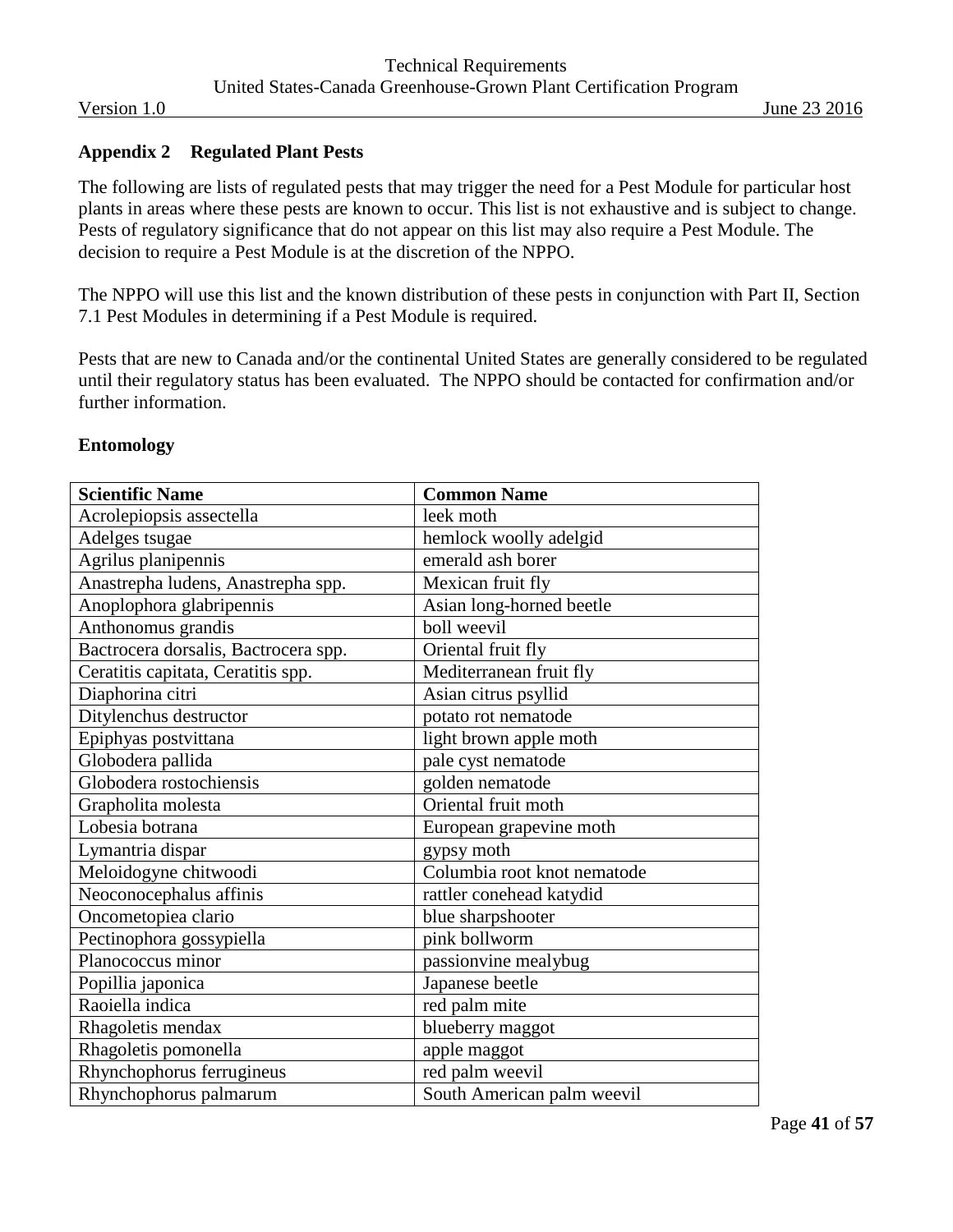## Technical Requirements United States-Canada Greenhouse-Grown Plant Certification Program

Version 1.0 June 23 2016

| Scirtothrips dorsalis | chilli thrips, yellow tea thrips |
|-----------------------|----------------------------------|
| Sirex noctilio        | sirex wasp                       |
| Solenopsis invicta    | imported fire ant                |
| Solenopsis richteri   | imported fire ant                |
| Tetropium fuscum      | brown spruce longhorn beetle     |
| Tomicus piniperda     | pine shoot beetle                |

## **Pathology**

| <b>Scientific Name</b>                 | <b>Common Name</b>               |
|----------------------------------------|----------------------------------|
| bois noir                              | grapevine yellows                |
| Candidatus Liberibacter asiaticus      | citrus greening                  |
| Ceratocystis fagacearum                | oak wilt                         |
| Elsinoë australis                      | sweet orange scab                |
| Flavescence dorée                      | grapevine yellows                |
| Gremmeniella abietina                  | scleroderris canker              |
| Guignardia citricarpa                  | citrus black spot                |
| Lachnellula willkommii                 | European larch canker            |
| Ophiostoma ulmi                        | Dutch elm disease                |
| Peronospora tabacina                   | tobacco blue mould               |
| Phomopsis viticola                     | necrosis of grapevine            |
| Phytophthora ramorum                   | ramorum blight, sudden oak death |
| plum pox virus                         | plum pox virus                   |
| Puccinia horiana                       | chrysanthemum white rust         |
| Ralstonia solanacearum race 3 biovar 2 | bacterial wilt                   |
| Uromyces transversalis                 | gladiolus rust                   |
| Xanthomonas axonopodis                 | citrus canker                    |

## **Other Pests**

| <b>Scientific Name</b>                | <b>Common Name</b>          |
|---------------------------------------|-----------------------------|
| Arion vulgaris                        | Spanish slug                |
| Candidula intersecta                  | wrinkled snail              |
| Cernuella virgata                     | white snail                 |
| Cochlicella acuta                     | pointed snail               |
| Cornu aspersum (Helix aspersa)        | European brown garden snail |
| Hygromia cinctella                    | girdled snail               |
| Lissachatina fulica (Achatina fulica) | giant African snail         |
| Microxeromagna lowei                  | small brown snail           |
| Monacha cantiana                      | Kentish snail               |
| Monacha cartusiana                    | Carthusian snail            |
| Monacha syriaca                       | Hygromiid snail             |
| Ovachlamys fulgens                    | jumping snail               |
| Prietocella barbara                   | banded conical snail        |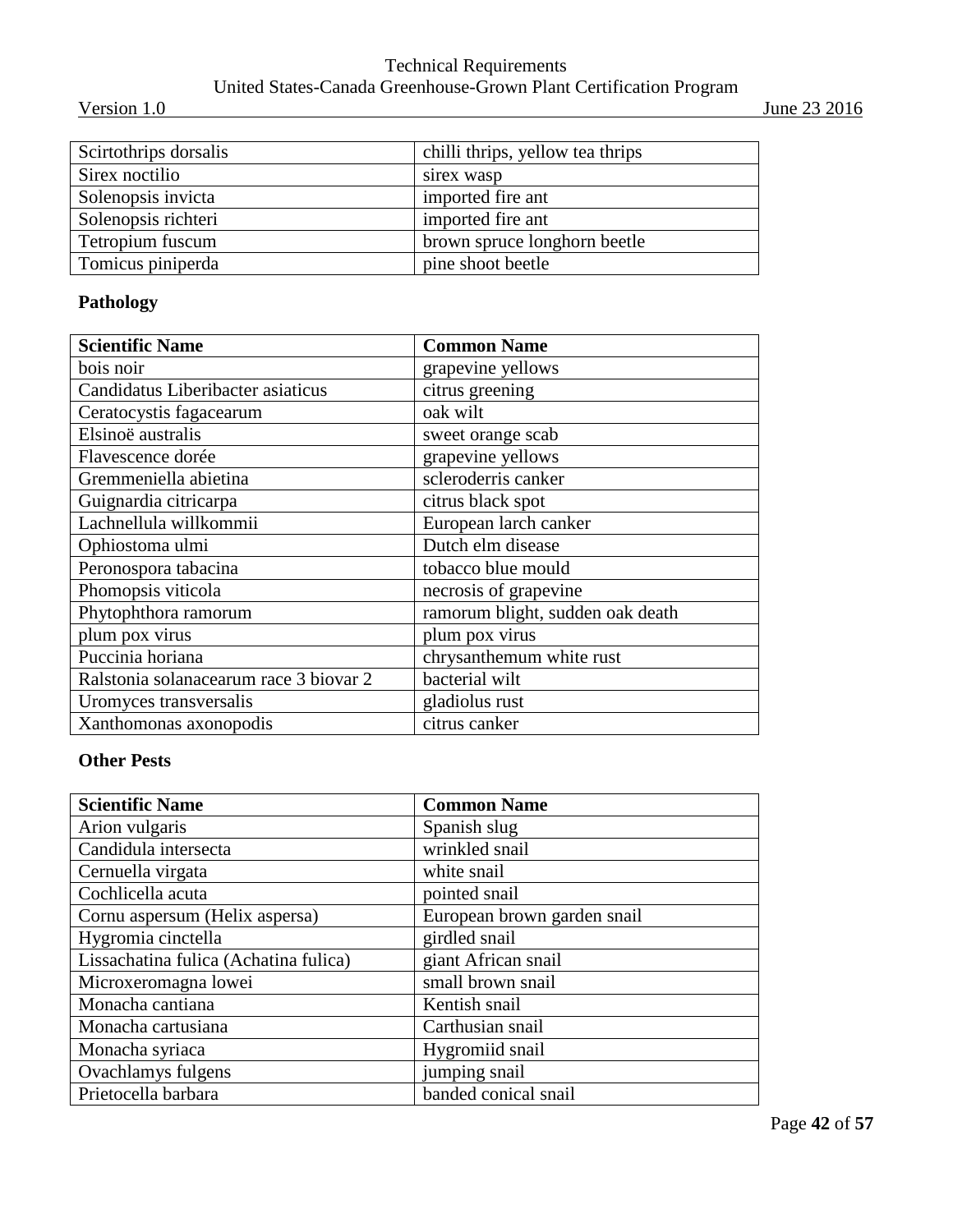#### Technical Requirements United States-Canada Greenhouse-Grown Plant Certification Program Version 1.0 June 23 2016

| Sarasinula plebeia | Caribbean leatherleaf slug |
|--------------------|----------------------------|
| Theba pisana       | white snail, milk snail    |
| Xerolenta obvia    | eastern heath snail        |
| Xeropicta spp      | small land snail           |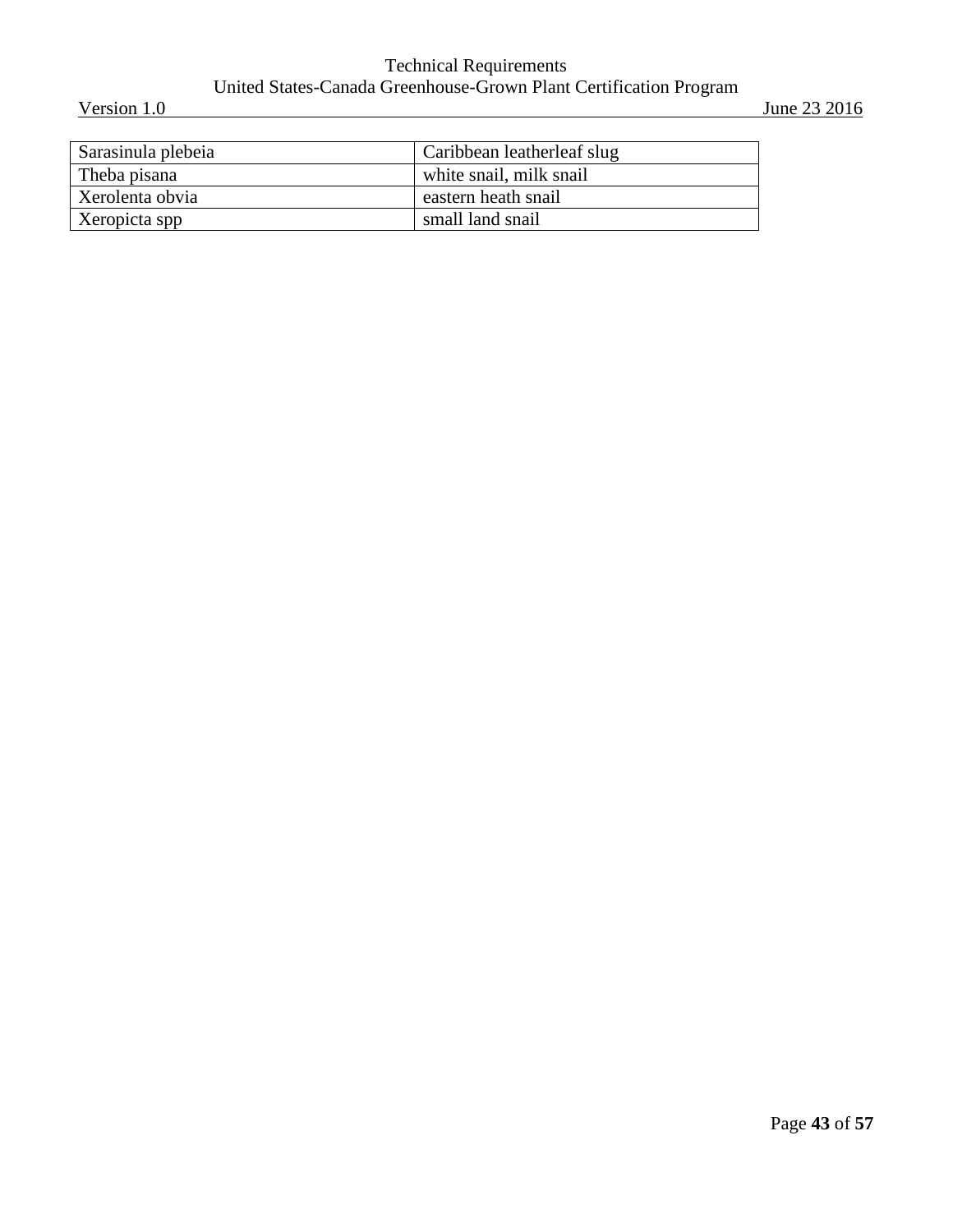#### <span id="page-43-0"></span>**Appendix 3 Application to Participate in the United States-Canada Greenhouse-Grown Plant Certification Program (GCP)**

| If your facility has a current greenhouse certification |  |
|---------------------------------------------------------|--|
| program number, please enter it here $\rightarrow$      |  |

### **Authorized Facility – Place of Production** or **Authorized Facility – Plant Broker**

#### **Facility and Contact Information**

| Name of Company/Facility |     |       | <b>Reserved GCP Authorization</b>                                                               |  |
|--------------------------|-----|-------|-------------------------------------------------------------------------------------------------|--|
|                          |     |       | Number ( <i>completed by NPPO</i> )                                                             |  |
|                          |     |       |                                                                                                 |  |
|                          |     |       |                                                                                                 |  |
|                          |     |       | <b>Note:</b> the following will be used by (the NPPO) to contact the facility regarding the GCP |  |
| <b>Mailing Address</b>   |     |       | Physical Address (include all locations)                                                        |  |
|                          |     |       |                                                                                                 |  |
|                          |     |       |                                                                                                 |  |
|                          |     |       | $\Box$ same as mailing address                                                                  |  |
| Phone                    | Fax | Email |                                                                                                 |  |
|                          |     |       |                                                                                                 |  |

| Owner of Company/ Facility |       |
|----------------------------|-------|
| Phone                      | Email |

| <b>GCP</b> Manager |       |
|--------------------|-------|
|                    |       |
| Phone              | Email |

## **Applicant's Declaration**

| Applicant                     |       |
|-------------------------------|-------|
| Position in Company/ Facility |       |
| Phone                         | Email |

#### **Declaration**

I [*applicant name*] the owner/ operator/ manager of [*facility name*] declare:

• I am the person who will sign a Compliance Agreement with [*the NPPO*];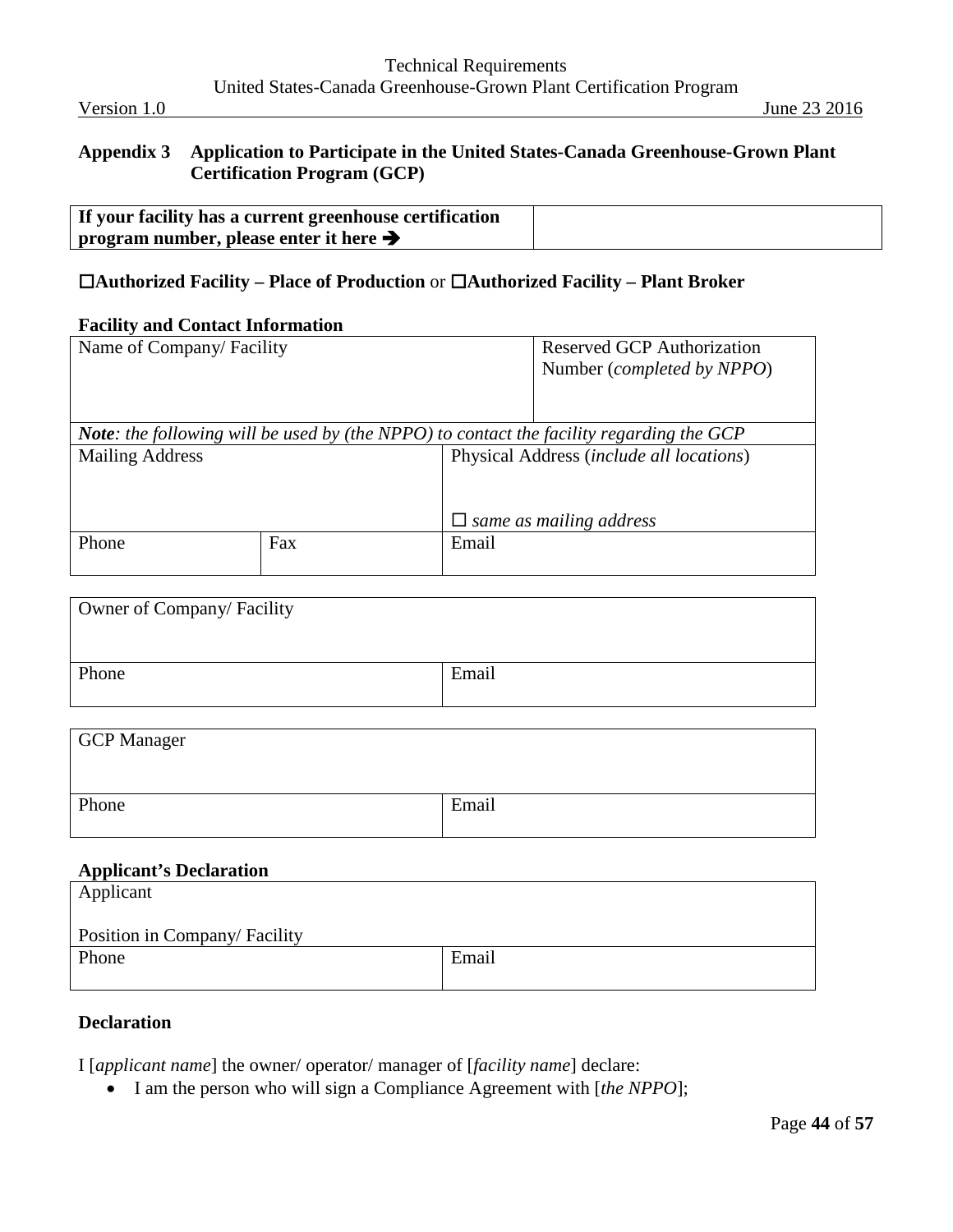#### Technical Requirements United States-Canada Greenhouse-Grown Plant Certification Program

- I own, operate or manage a [*Place of Production/ Plant Broker*] facility located in [the *United States/ Canada*];
- I have reviewed and understand the program requirements of the GCP and the elements of the GCP Compliance Agreement;
- A qualified individual has been designated to be the GCP Manager;
- I will develop and implement procedures that meet the requirements of the Compliance Agreement for an Authorized Facility;
- I will participate in the Authorization Audit and demonstrate that all the components of the GCP Compliance Agreement have been implemented at the facility; and
- I will complete any corrective action requests identified during the Authorization Audit.

#### **Additional Declaration for Place of Production**

- I understand the following must be completed and submitted for acceptance by (*the NPPO*) before the Authorization Audit can take place:
	- o A current list of plants grown at the facility will be submitted (*GCP Technical Requirements Part IV, Section 1.2*); and
	- o A written Pest Management Plan will be developed and implemented (*GCP Technical Requirements Part V, Appendix 1*).

#### **Application**

I apply for [*facility name*] to participate in the United States-Canada Greenhouse-grown Plant Certification Program.

| Applicant Name (please print) | Signature | Date |
|-------------------------------|-----------|------|
|                               |           |      |

#### NPPO Administrative use only

#### Authorization Tracking

|                            | Date Received/Conducted | Accepted/Completed | Verified by: |
|----------------------------|-------------------------|--------------------|--------------|
| Application                |                         |                    |              |
| Taxa/origin list           |                         |                    |              |
| Pest Management Plan       |                         |                    |              |
| <b>Authorization Audit</b> |                         |                    |              |
| Compliance Agreement       |                         |                    |              |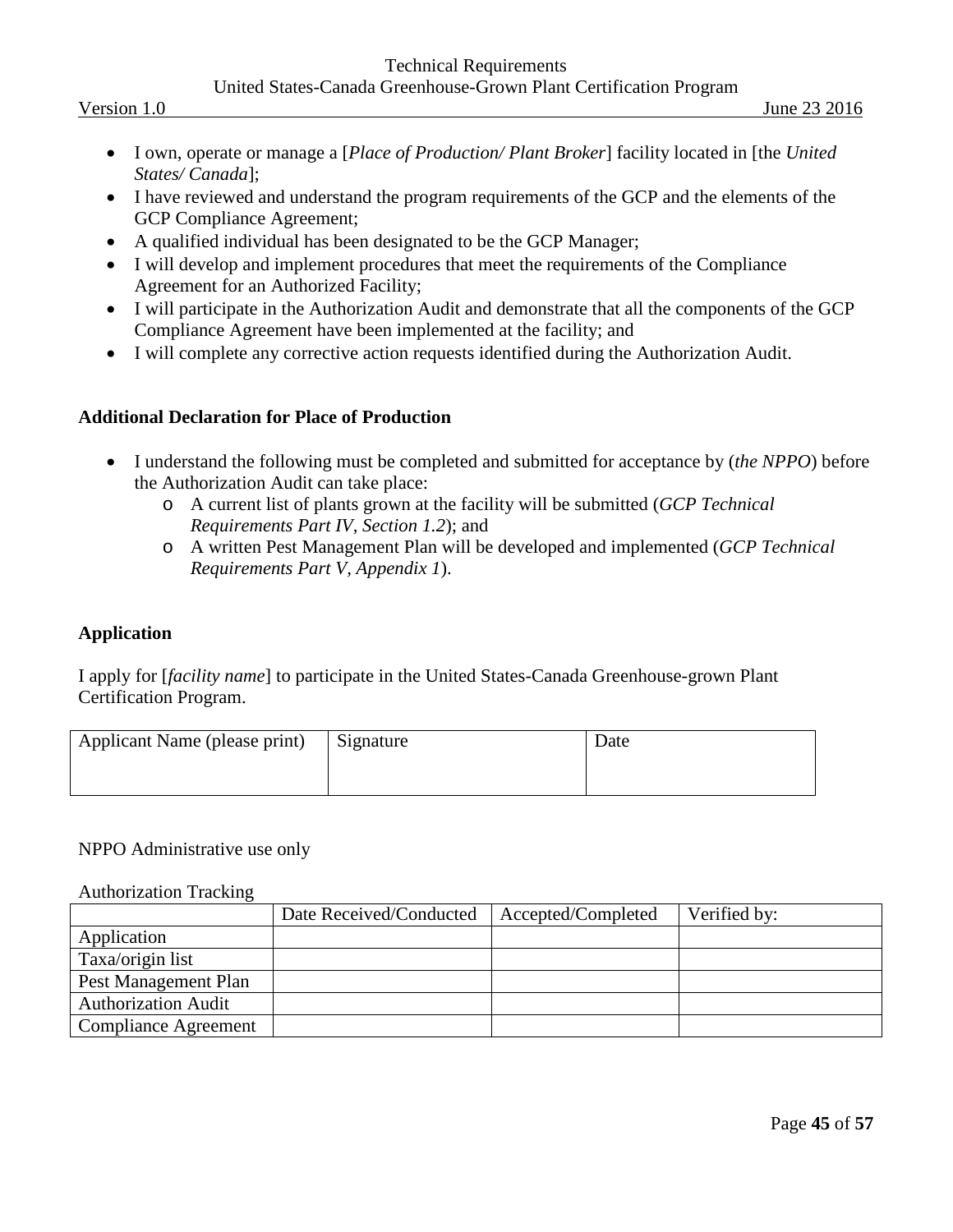#### <span id="page-45-0"></span>**Appendix 4 Audit Checklist – Authorized Facility – Place of Production**

The following are the elements of an Audit checklist for an Authorized Facility – Place of Production based on GCP Technical Requirements, Part IV, Sections 2.1 and 2.2.

The audit checklist elements may be rearranged or consolidated as required to suit the audit process of the NPPO.

Auditors are reminded that the audit checklist elements in this appendix are abbreviations of the elements of the Compliance Agreement, and when interpretation is required, auditors should refer to the Compliance Agreement.

#### **GCP Manager and Designated Staff** (*Part IV, Section 2.1.1*)

- A GCP Manager and an alternate have been appointed who are responsible for meeting all requirements of the GCP
- The GCP Manager has the authority and responsibility to develop and implement procedures that meet the requirements of the GCP
- Individuals designated to carry out GCP tasks have adequate, skills, knowledge, training and authority
- GCP Manager responsibilities
	- o Sourcing eligible plants
	- o Maintaining product identity
	- o Shipping Certified Plants with Export Certification Labels and Interfacility Stamps
	- o Controlling non-conforming product
	- o Notifying the NPPO
	- o Control or eradication of pests
	- o Effective treatment or disposal of contaminated products
	- o Effective mitigation of contamination by pests
	- o Maintaining plant identity
	- o Only shipping products under the GCP that meet the requirements of the GCP
	- o Records management that maintains records that demonstrate GCP requirements are met
	- o Ensuring employees have expertise and training

#### **Inventory Control** (*Part IV, Section 2.1.2*)

- A system is in place that maintains product identity within the facility
- There is sufficient information to demonstrate that only eligible plants are used to produce Certified Plants
- There is sufficient information to demonstrate that only Certified Plants are shipped under an Export Certification Label or Interfacility Stamp

#### **Control of Non-Conforming Plants** (*Part IV, Section 2.1.2.1*)

• Non-Conforming Plants are identified, inventoried and handled in a manner that ensures they are not shipped under the GCP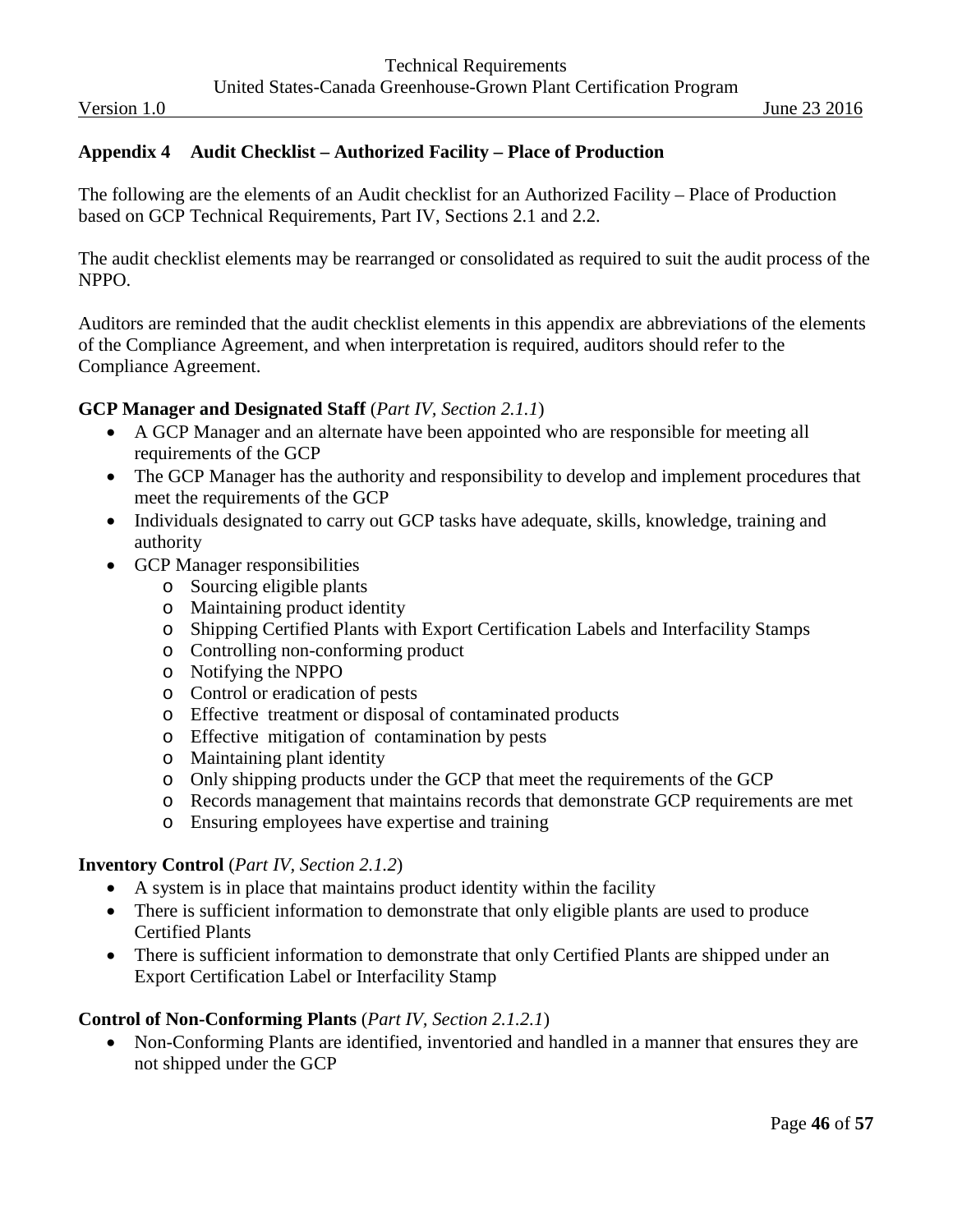• Non-Conforming Plants do not contaminate, infest or become mixed with plants grown/shipped under the GCP

#### **GCP Certification Documents** (*Part IV, Section 2.1.3*)

- Export Certification Labels and Interfacility Stamps are surrendered upon suspension or cancellation of authorization
- An individual is designated to maintain control of Export Certification Labels and Interfacility Stamps
- Export Certification Labels and Interfacility Stamps are securely stored
- Export Certification Labels and Interfacility Stamps are only accessed and used by authorized personnel
- Export Certification Labels and Interfacility Stamps are not shared with other facilities
- Export Certification Labels and Interfacility Stamps are not used for purposes other than shipping plants from the Authorized Facility's premises
- The documentation accompanying each GCP shipment lists the destination, quantity of Certified Plants and the scientific name of each plant
- The genus, species and/or variety of the plants in a shipment is indicated on the shipping documents, as appropriate
- Documentation clearly links the Certified Plants to the Export Certification Label or Interfacility Stamp
- Documentation for mixed planters, hanging baskets, tropical baskets, etc. includes identification of plant taxa
- When mixed planters include plants that are not eligible there is an official phytosanitary inspection conducted and kept on record
- NPPO is notified if Export Certification Labels or Interfacility Stamps are lost or stolen

## **Export Certification Label** (*Part IV, Section 2.1.3.1*)

- The Export Certification Label is affixed to an appropriate document with the specified information
- A separate Export Certification Label is used for each consignee
- Export Certification Labels are not used for shipments within the country where the Authorized Facility is located

#### **Interfacility Stamp** (*Part IV, Section 2.1.3.2*)

- The Interfacility Stamp is only applied to shipping documents for plants shipped domestically to another Authorized Facility
- Stamped invoices do not include plants which are not Certified Plants

## **Records** (*Part IV, Section 2.1.4*)

- Records are available during audits
- Records include the date of the activity, signature of designated person, specific information related to the activity, comments, and notes describing any deviations
- Records demonstrate the eligibility of plants to enter the GCP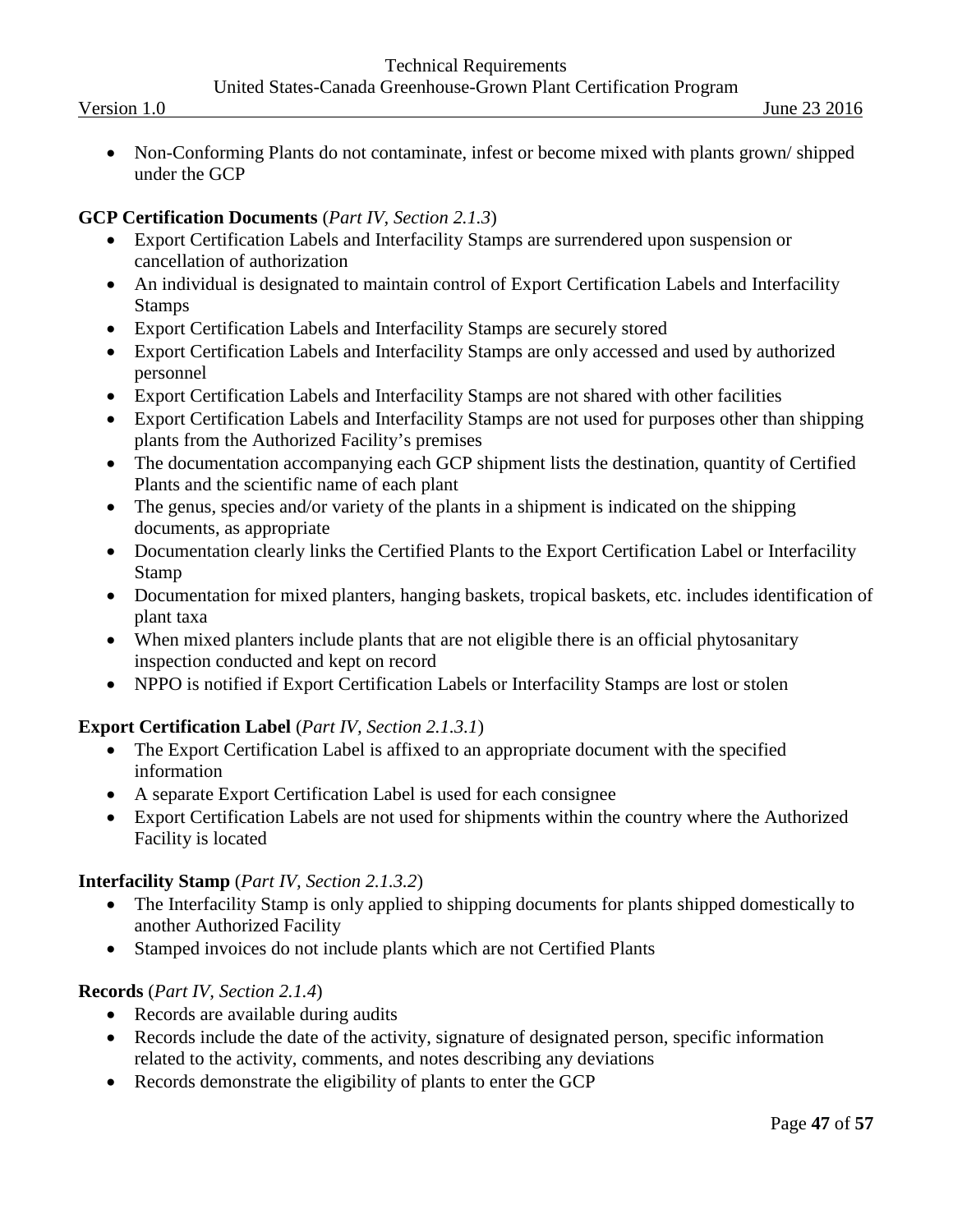- Records demonstrate that Certified Plants meet the conditions of the GCP
- Records, including shipping documents are maintained for a minimum of three (3) years

#### **Notifying the NPPO** (*Part IV, Section 2.1.5*)

- The NPPO is notified when conditions occur which could be considered a critical non-compliance
- The NPPO is notified when there are changes in management or personnel
- When there is a pest find of significance, shipping of Certified Plants is stopped until advice is received from the NPPO

#### **NPPO Audit** (*Part IV, Section 2.1.6*)

- The GCP Manager is present for the NPPO audit
- The Authorized Facility cooperates with the auditor
- The auditor is allowed to collect and record information

#### **Minimum Requirements for Greenhouse Structures and Production Practices** (*Part IV, Section 2.2.1*)

- Plants are monitored, managed and greenhouse-grown **Note**: *be aware of any exemptions detailed in the Pest Management Plan*
- Growing conditions include protection from pest contamination via soil, water and unmanaged plants
- Production, receiving, handling, storing and shipping areas are monitored and maintained in good condition
- Deficiencies in design or maintenance are promptly identified and rectified
- Facilities are maintained practically free from injurious pests

#### **Protection from Soil and Soil-borne Pests** (*Part IV, Section 2.2.1.1*)

- Growing media is free from regulated pests
- Growing media is managed to preclude contamination by regulated pests
- When soil-borne pests are present, Pest Module describes measures to ensure growing media is free from regulated pests
- When regulated soil-borne pests are present, Pest Module describes measures to ensure irrigation water is free from regulated pests
- Plants are not planted or rooted directly in the ground
- Plants are protected from contamination by regulated pests via soil
- Plants entering in growing media from other than the continental United States or Canada meet the requirements of both jurisdictions' growing media programs

#### **Irrigation and Protection from Non-irrigation Water and Water-borne Pests** (*Part IV, Section 2.2.1.2*)

- Irrigation water is clean and free from regulated pests
- Plants are protected from non-irrigation water sources
- Facility is constructed and maintained to prevent flooding and standing water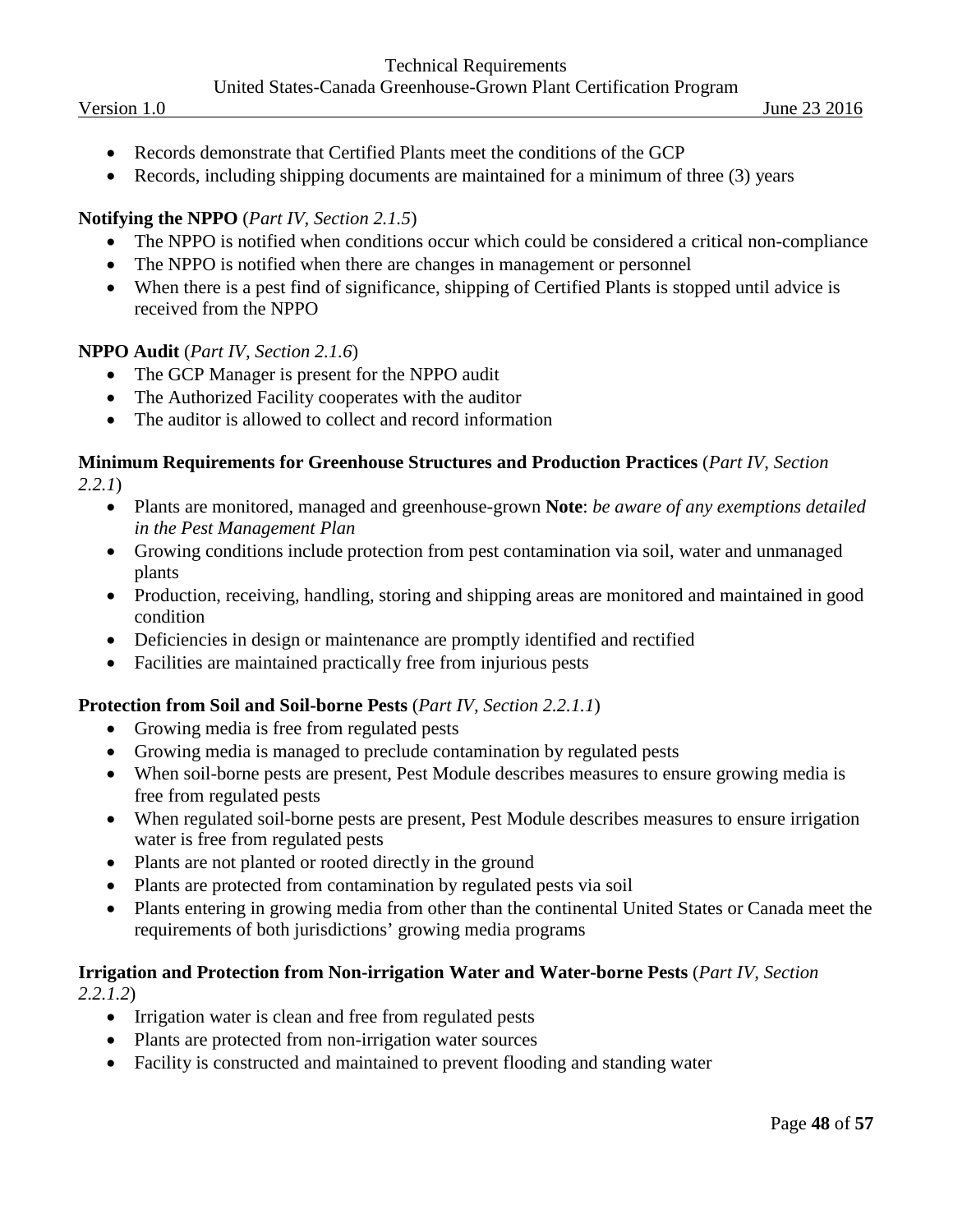• When regulated water-borne pests are present, Pest Module describes measures to ensure irrigation water is free from regulated pests

#### **Buffers and Protection from Unmanaged Plants/Areas** (*Part IV, Section 2.2.1.3*)

- Production and handling areas are free from weeds and unmanaged plants
- A pest exclusion barrier is present or a buffer is maintained free from weeds and unmanaged plants

### **Separation of Ineligible Plants** (*Part IV, Section 2.2.1.4*)

- A system is in place to identify and segregate eligible and ineligible plants of the same taxa
- Additional safeguarding is detailed in the Pest Management Plan if required by the NPPO

#### **Separation of plants that have not completed the growth and monitoring period** (*Part IV, Section 2.2.1.5*)

- Plants that have not completed the growth and monitoring period are separated in a manner commensurate with pest risk
- Additional safeguarding is detailed in the Pest Management Plan if required by the NPPO

### **Exemption for Outdoor Production** (*Part IV, Section 2.2.1.6*)

- Outdoor growth has been authorized by the NPPO.
- Outdoor production area meets all requirements of 2.2.1 other than the requirement for a greenhouse structure
- If an exemption has been granted, a Production Module, describing the outdoor production area and mitigation measures is included in the Pest Management Plan

#### **List of Plants in Production (***Part IV, Section 2.2.2***)**

- A current list of all plants in production at the facility is maintained
- Plants originate in Canada or the continental United States, or are enterable into both countries
- The list includes taxa, source, description of plants
- There is a note if there are specific phytosanitary import requirements
- There is a description of plants that enter Canada or the continental United States from a third country
- There is a note whether plants are eligible or ineligible for the GCP

#### **Taxa** (*Part IV, Section 2.2.2.1*)

• Taxa are described to genus and species/cultivar if required by legislation

#### **Source** (*Part IV, Section 2.2.2.2*)

• Country name is indicated

#### **Description of Plants** (*Part IV, Section 2.2.2.3*)

- Description includes growth stage and form of incoming plants
- There is a note when plants are imported in growing media from a third country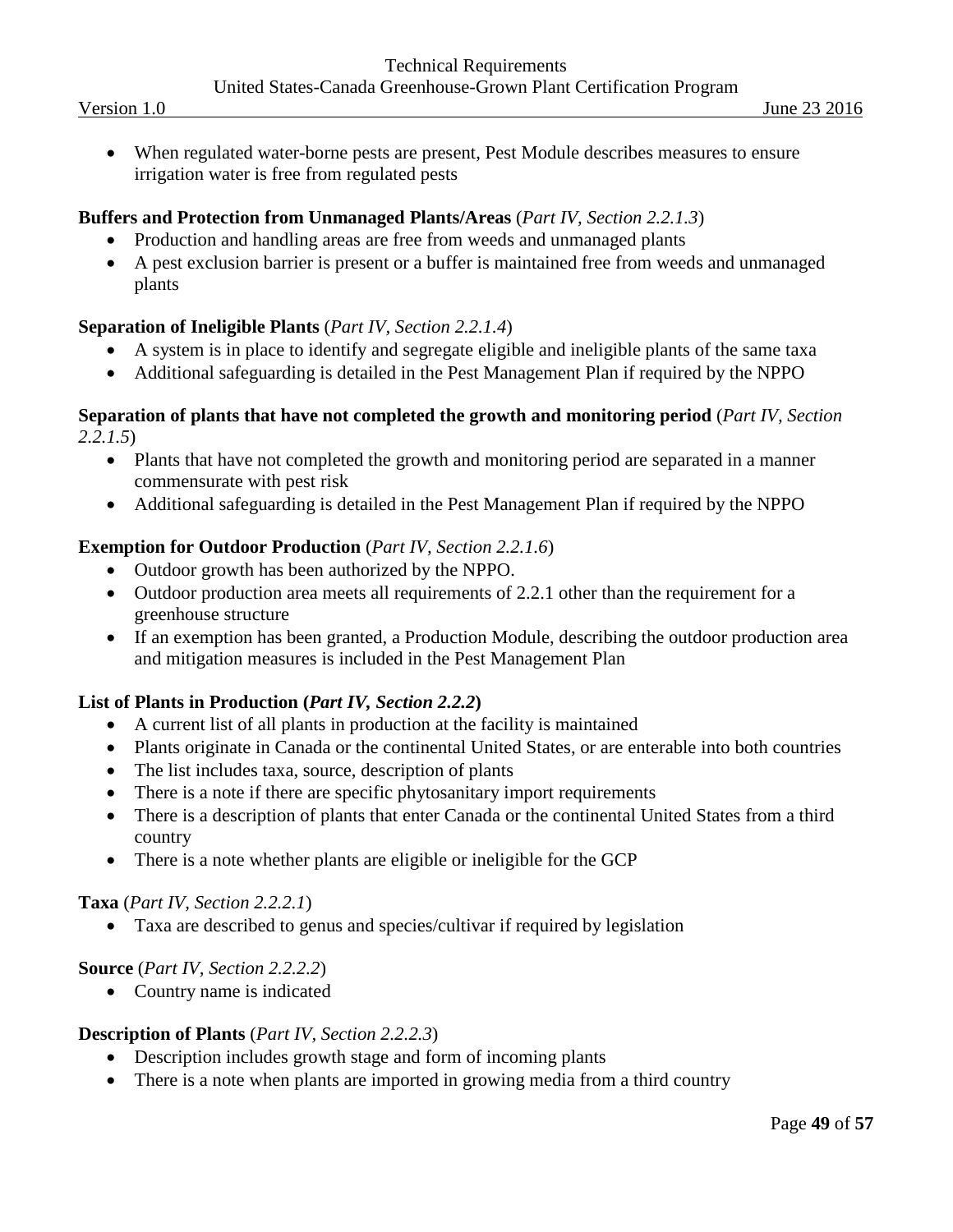#### **Specific Phytosanitary Import Requirements** (*Part IV, Section 2.2.2.4*)

• There is a note when there are specific phytosanitary import requirements

#### **Eligible Plants** (*Part IV, Section 2.2.3*)

- Records are maintained to demonstrate eligibility
- Records include source of plants
- Records include date and growth stage when plants enter facility
- Records include date and growth stage when Certified Plants are shipped
- Records indicate that plants from third countries meet U.S. size-age requirements at the time of entry to Canada or the continental United States

#### **GCP Manager** (*Part IV, Section 2.2.4*)

- GCP Manager ensures that facilities are monitored and maintained
- GCP Manager ensures that plants are inspected and production areas scouted

#### Pest Detection and Control (Part IV, Section 2.2.5)

- Control measures are taken immediately when regulated pests are detected
- Records are maintained related to scouting, inspections, control procedures, pest identification and laboratory submissions

#### **Incoming Plants** (*Part IV, Section 2.2.5.1*)

• Incoming plants are inspected prior to moving into production areas

#### **Examination of Production Areas** (*Part IV, Section 2.2.5.2*)

- Scouting is carried out in all production areas at a minimum two week interval
- Scouting activities are documented
- Scouting is carried out as specified in the Pest Management Plan

#### **Shipping Inspection of Certified Plants** (*Part IV, Section 2.2.5.3*)

- Certified Plants are inspected to verify freedom from regulated pests
- Plants shipped under an Export Certification Label or Interfacility Stamp are verified to be Certified Plants

#### **Pest Management Plan** (*Part IV, Section 2.2.6*)

- Pest Management Plan has been developed using the template in Appendix I
- Pest Management Plan has been submitted to the NPPO for review and acceptance
- The procedures have been implemented and are documented for review.
- The NPPO is notified when the Pest Management Plan is updated

#### **Modules** (*Part IV, Section 2.2.7*)

- Modules have been reviewed and accepted by the NPPO
- Modules are incorporated into the Pest Management Plan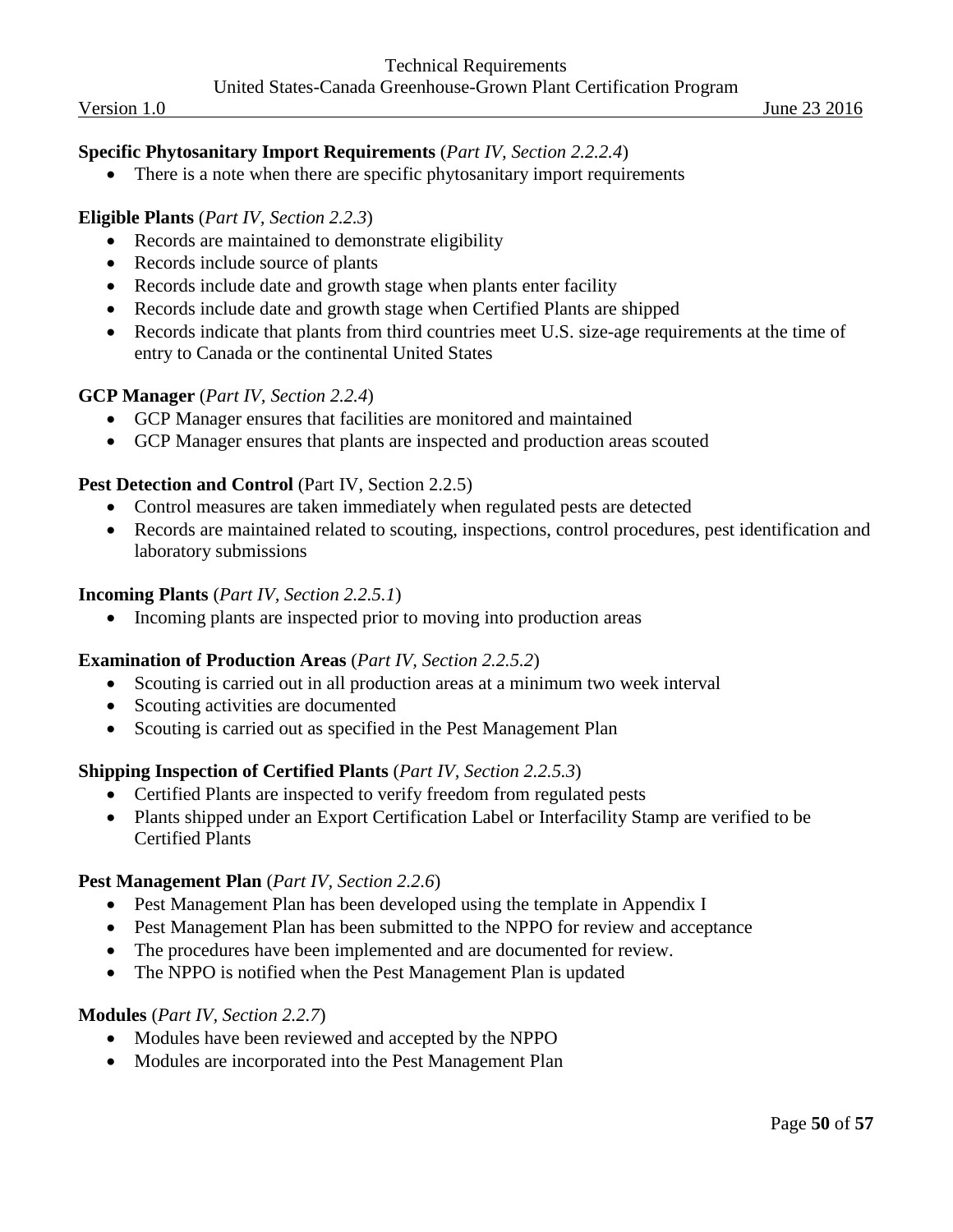#### **Pest Modules** (*Part IV, Section 2.2.7.1*)

- Pest Modules are in place for all plants that are considered hosts of regulated pests that are known to occur in the area
- Pest Modules describe the specific measures to prevent the spread of regulated pests
- Pest Modules are in place for plants which would require an additional declaration if a phytosanitary certificate was issued
- The facility worked with the NPPO to determine appropriate pest mitigation measures

#### **Production Modules** (*Part IV, Section 2.2.7.2*)

- Production Modules are in place for all situations where the NPPO has granted an exemption to allow outdoor production or an exemption to the minimum growth period
- The measures described in the Production Module have been accepted or determined by the NPPO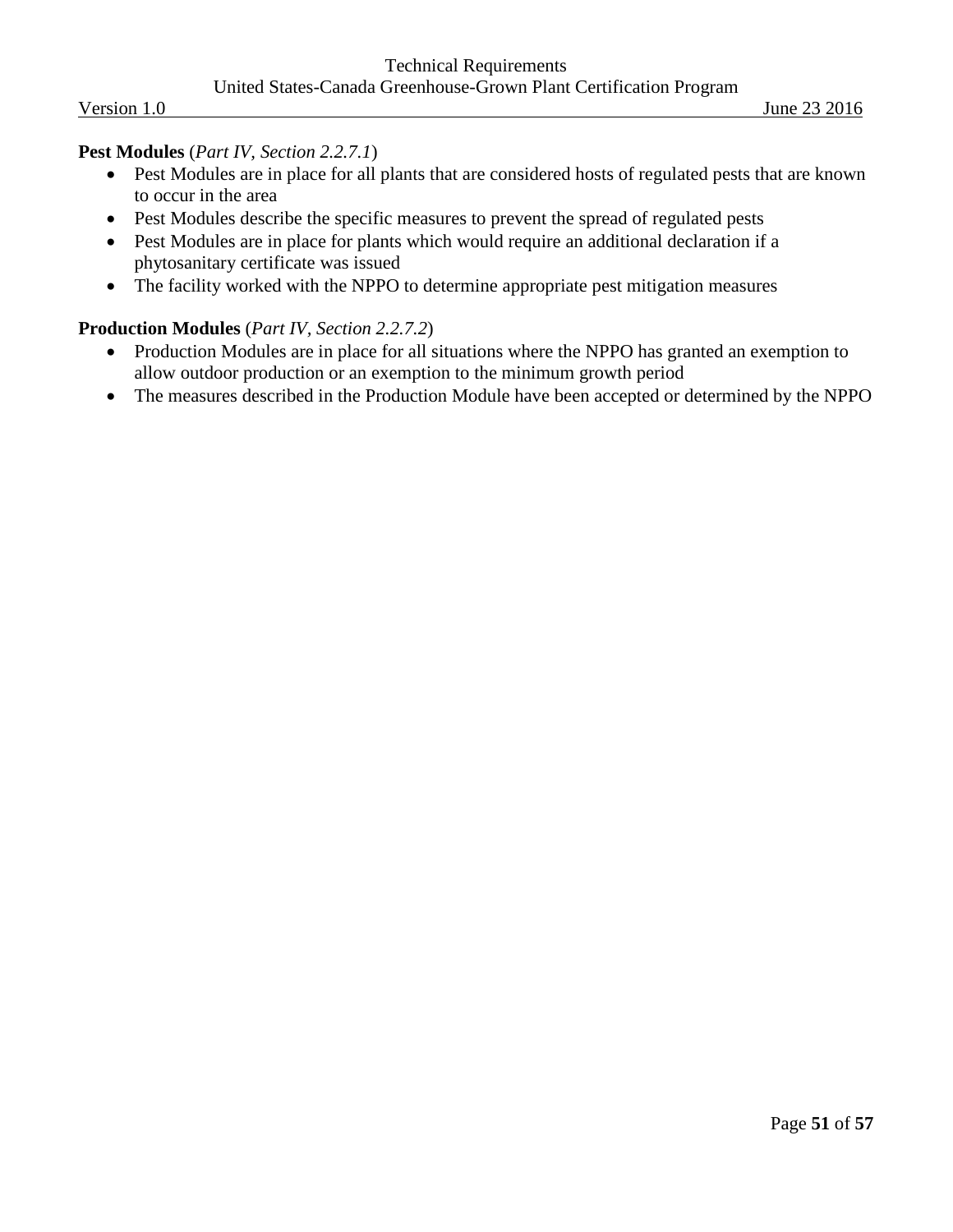#### <span id="page-51-0"></span>**Appendix 5 Audit Checklist – Authorized Facility – Plant Broker**

The following are the elements of an Audit checklist for an Authorized Facility – Plant Broker based on GCP Technical Requirements, Part IV, Sections 2.1 and 2.3.

The audit checklist elements may be rearranged or consolidated as required to suit the audit process of the NPPO.

Auditors are reminded that the audit checklist elements in this appendix are abbreviations of the elements of the Compliance Agreement and when interpretation is required, auditors should refer to the Compliance Agreement.

#### **GCP Manager and Designated Staff** (*Part IV, Section 2.1.1*)

- A GCP Manager and an alternate have been appointed who are responsible for meeting all requirements of the GCP
- The GCP Manager has the authority and responsibility to develop and implement procedures that meet the requirements of the GCP
- Individuals designated to carry out GCP tasks have adequate, skills, knowledge, training and authority
- GCP Manager responsibilities
	- o Sourcing eligible plants
	- o Maintaining product identity
	- o Shipping Certified Plants with Export Certification Labels and Interfacility Stamps
	- o Controlling non-conforming product
	- o Notifying the NPPO
	- o Control or eradication of pests
	- o Effective treatment or disposal of contaminated products
	- o Effective mitigation of contamination by pests
	- o Maintaining plant identity
	- o Only shipping products under the GCP that meet the requirements of the GCP
	- o Records management that maintains records that demonstrate GCP requirements are met
	- o Ensuring employees have expertise and training

#### **Inventory Control** (*Part IV, Section 2.1.2*)

- A system is in place that maintains product identity within the facility
- There is sufficient information to demonstrate that only eligible plants are used to produce Certified Plants
- There is sufficient information to demonstrate that only Certified Plants are shipped under an Export Certification Label or Interfacility Stamp

#### **Control of Non-Conforming Plants** (*Part IV, Section 2.1.2.1*)

• Non-Conforming Plants are identified, inventoried and handled in a manner that ensures they are not shipped under the GCP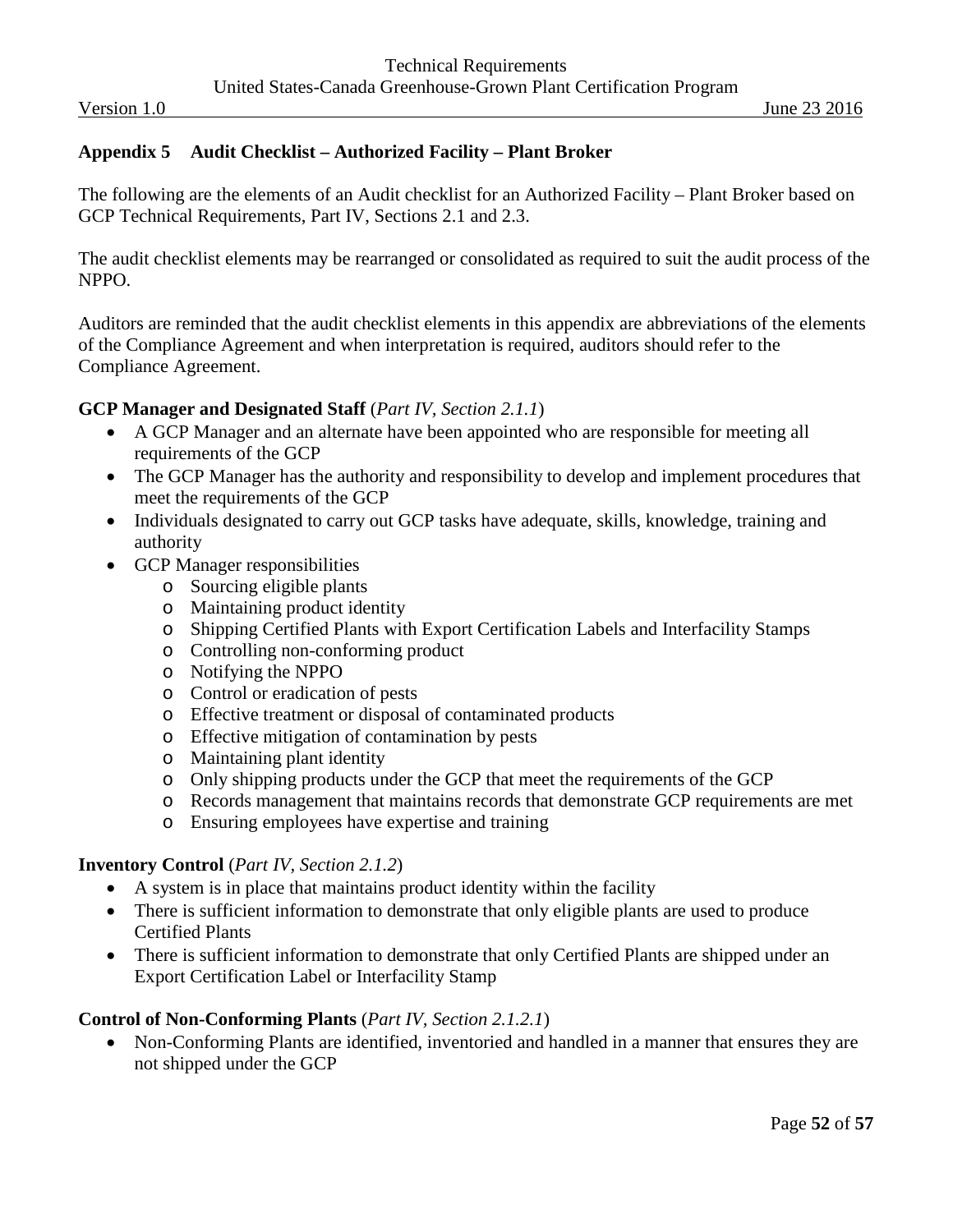• Non-Conforming Plants do not contaminate, infest or become mixed with plants grown/shipped under the GCP

#### **GCP Certification Documents** (*Part IV, Section 2.1.3*)

- Export Certification Labels and Interfacility Stamps are surrendered upon suspension or cancellation of authorization
- An individual is designated to maintain control of Export Certification Labels and Interfacility Stamps
- Export Certification Labels and Interfacility Stamps are securely stored
- Export Certification Labels and Interfacility Stamps are only accessed and used by authorized personnel
- Export Certification Labels and Interfacility Stamps are not shared with other facilities
- Export Certification Labels and Interfacility Stamps are not used for purposes other than shipping plants from the Authorized Facility's premises
- The documentation accompanying each GCP shipment lists the destination, quantity of Certified Plants and the scientific name of each plant
- The genus, species and/or variety of the plants in a shipment is indicated on the shipping documents, as appropriate
- Documentation clearly links the Certified Plants to the Export Certification Label or Interfacility Stamp
- Documentation for mixed planters, hanging baskets, tropical baskets, etc. includes identification of plant taxa
- When mixed planters include plants that are not eligible, there is an official phytosanitary inspection conducted and kept on record
- NPPO is notified if Export Certification Labels or Interfacility Stamps are lost or stolen

## **Export Certification Label** (*Part IV, Section 2.1.3.1*)

- The Export Certification Label is affixed to an appropriate document with the specified information
- A separate Export Certification Label is used for each consignee
- Export Certification Labels are not used for shipments within the country where the Authorized Facility is located

#### **Interfacility Stamp** (*Part IV, Section 2.1.3.2*)

- The Interfacility Stamp is only applied to shipping documents for plants shipped domestically to another Authorized Facility
- Stamped invoices do not include plants which are not Certified Plants

## **Records** (*Part IV, Section 2.1.4*)

- Records are available during audits
- Records include the date of the activity, signature of designated person, specific information related to the activity, comments, and notes describing any deviations
- Records demonstrate the eligibility of plants to enter the GCP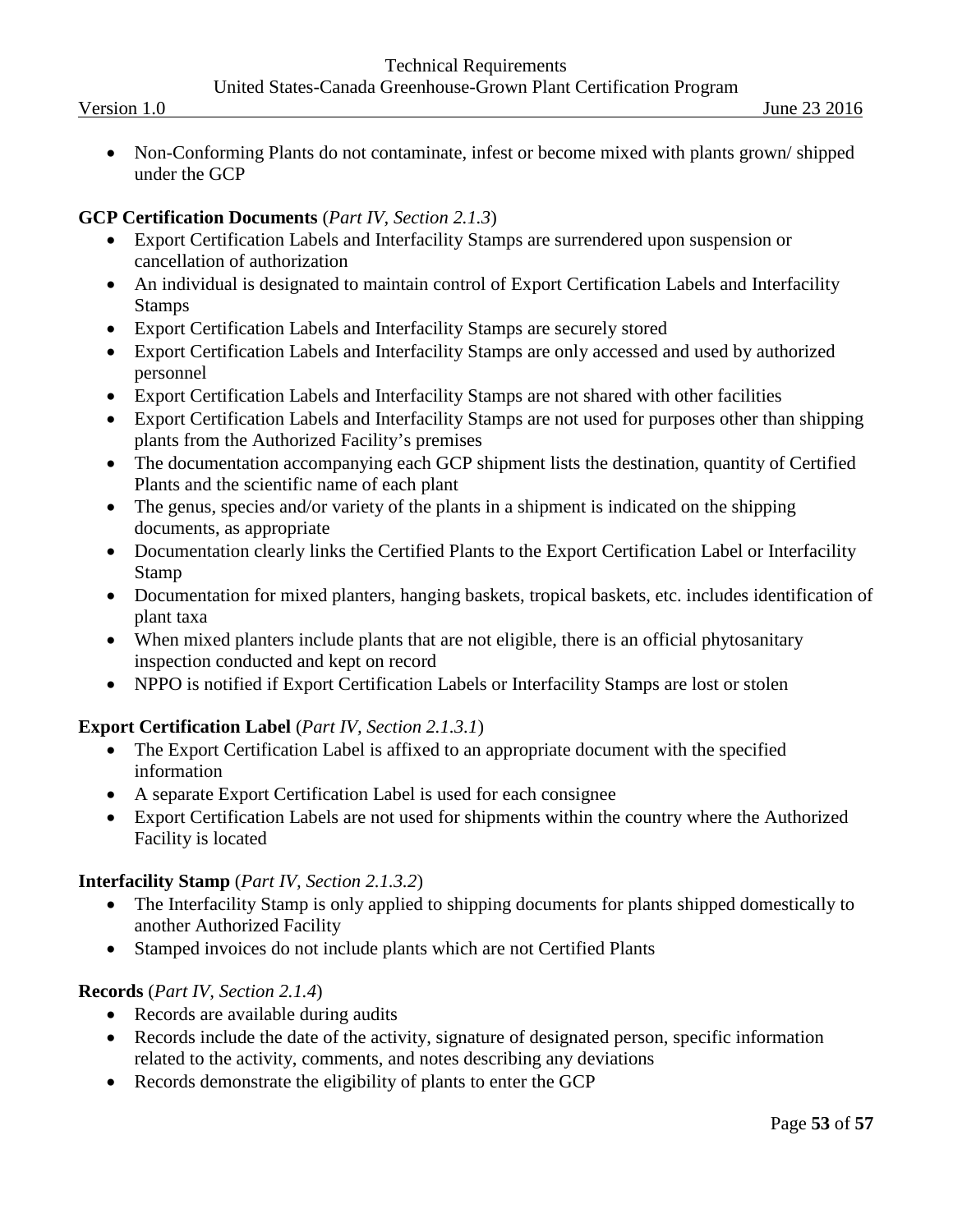- Records demonstrate that Certified Plants meet the conditions of the GCP
- Records, including shipping documents are maintained for a minimum of three (3) years

#### **Notifying the NPPO** (*Part IV, Section 2.1.5*)

- The NPPO is notified when conditions occur which could be considered a critical non-compliance
- The NPPO is notified when there are changes in management or personnel
- When there is a pest find of significance, shipping of Certified Plants is stopped until advice is received from the NPPO

#### **NPPO Audit** (*Part IV, Section 2.1.6*)

- The GCP Manager is present for the NPPO audit
- The Authorized Facility cooperates with the auditor
- The auditor is allowed to collect and record information

#### **Minimum Requirements for Broker Structures** (*Part IV, Section 2.3.1*)

- Facility design includes protection from pest contamination via soil, water and unmanaged plants
- Storage and handling areas free of weeds and unmanaged plants
- Buffer is maintained free from weeds and unmanaged plants or the NPPO has authorized a pest exclusion barrier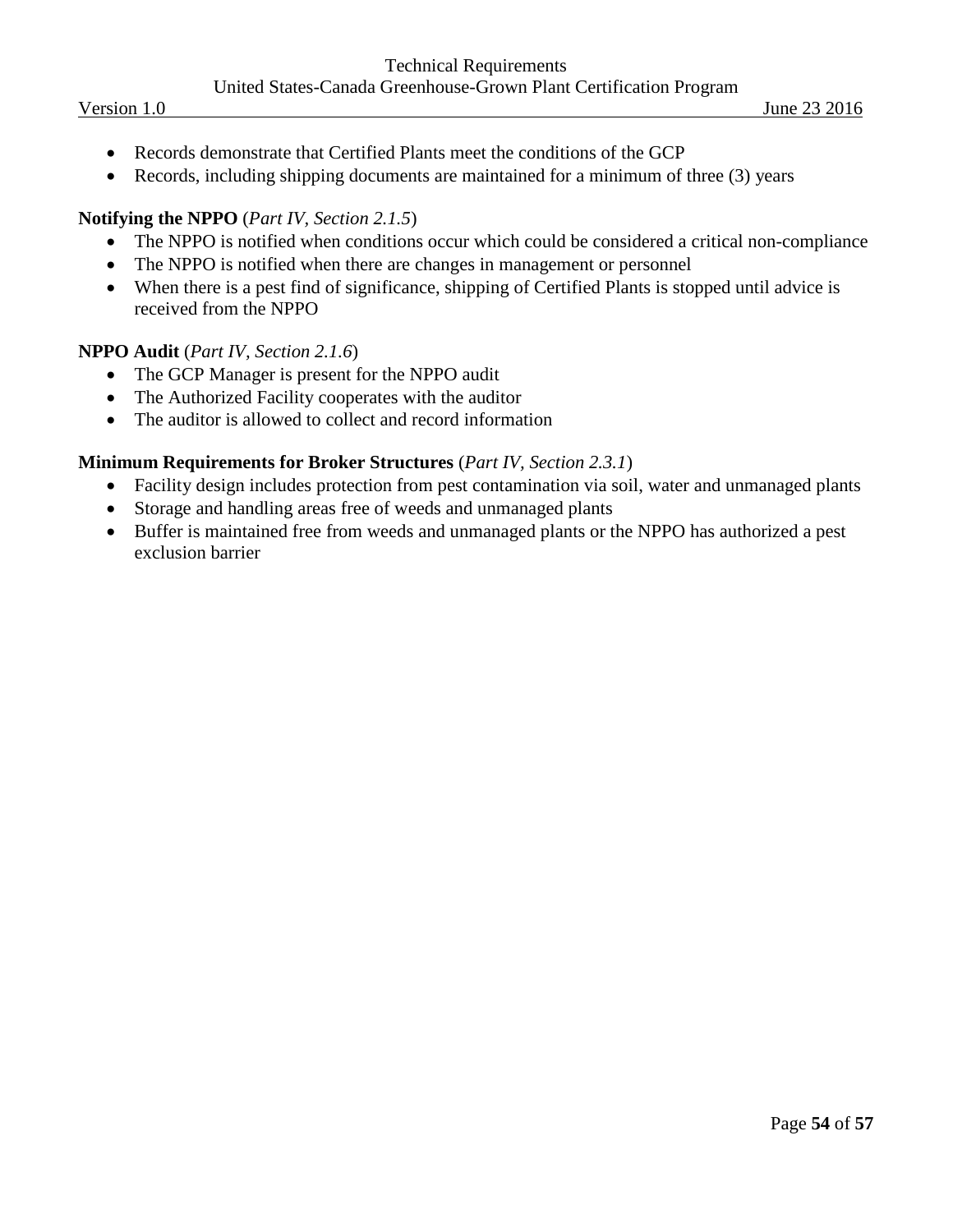#### <span id="page-54-0"></span>**Appendix 6 Auditor's Guide – Classification of Observed Non-compliance**

The following are examples only and are NOT all-inclusive.

#### **Critical Non-Compliance**

- Certified a plant that did not meet the requirements of the GCP.
- Certified a plant that was not Eligible.
- Appropriate modules are not in place.
- Certified a plant that did not meet Pest Module or Production Module specifications.
- Certified a plant that was infested with a regulated pest.
- Failed to notify NPPO of pest finds of significance (atypical or uncommon pest damage or symptoms observed, new pest detected or regulated pest suspected).
- Failed to control a regulated pest.
- Provided Export Certification Labels or Interfacility Stamps to a person not designated by the facility or for use by a non-Authorized Facility.
- Failed to make records available to the NPPO.
- Authorized facility is operating without a GCP Manager.
- Two or more Major non-compliances detected during a single audit.
- Export Certification Label or Interfacility Stamp issued for a shipment of GCP plants with Associated Articles that do not meet the requirements of the GCP.

#### **Major Non-Compliance**

- Plants under production are not practically free from injurious pests.
- Failed to carry out pest management activities specified in their Pest Management Plan.
- Pest and/or Production Modules were not implemented as described in the Pest Management Plan.
- Inspection activities are not carried out or recorded as specified in the Compliance Agreement.
- Records of Export Certification Label or Interfacility Stamp usage are incomplete.
- Failed to report stolen or lost Export Certification Labels and/or Interfacility Stamps.
- Certified plants are not identified by scientific name (genus, and the species/cultivar if required by regulation) on shipping documents.
- Records of all plants exported under the GCP are incomplete.
- Unable to demonstrate adequate inventory control, including traceability of plants.
- Failed to notify NPPO when there were changes to:
	- o The Pest Management Plan.
	- o Facility management or ownership.
	- o GCP Manager
	- o The person who signed the Compliance Agreement.
- Export Certification Labels and/or Interfacility Stamps are not used in accordance with Compliance Agreement.

#### **Minor Non-Compliance**

- There is insufficient trained staff to consistently maintain the GCP.
- Records are not completed or maintained in accordance with the Compliance Agreement.
- Failure to secure Export Certification Labels and/or Interfacility Stamps.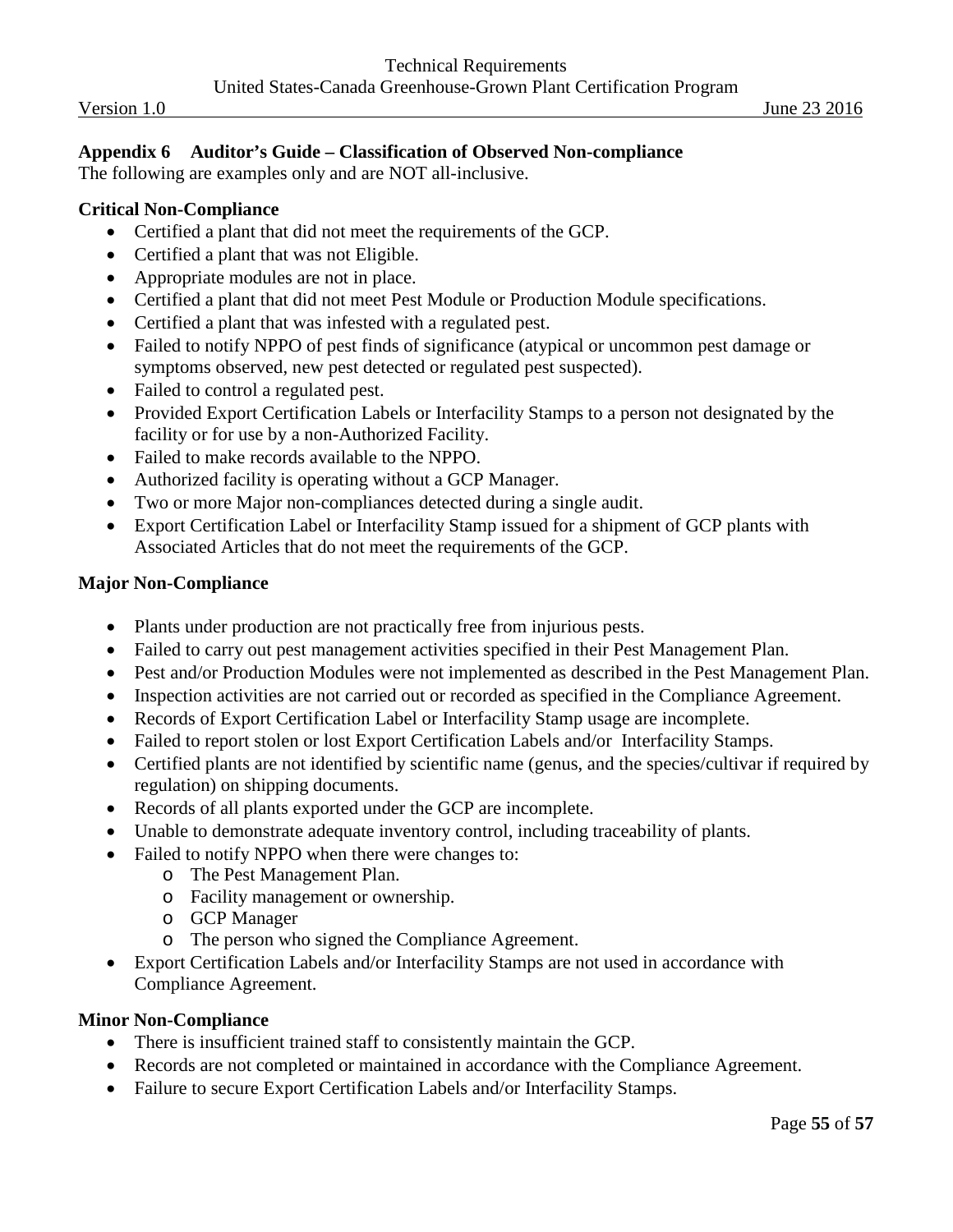- Staff members are not aware of the applicable GCP requirements related to their duties.
- Pest Management Plan is not up-to-date.